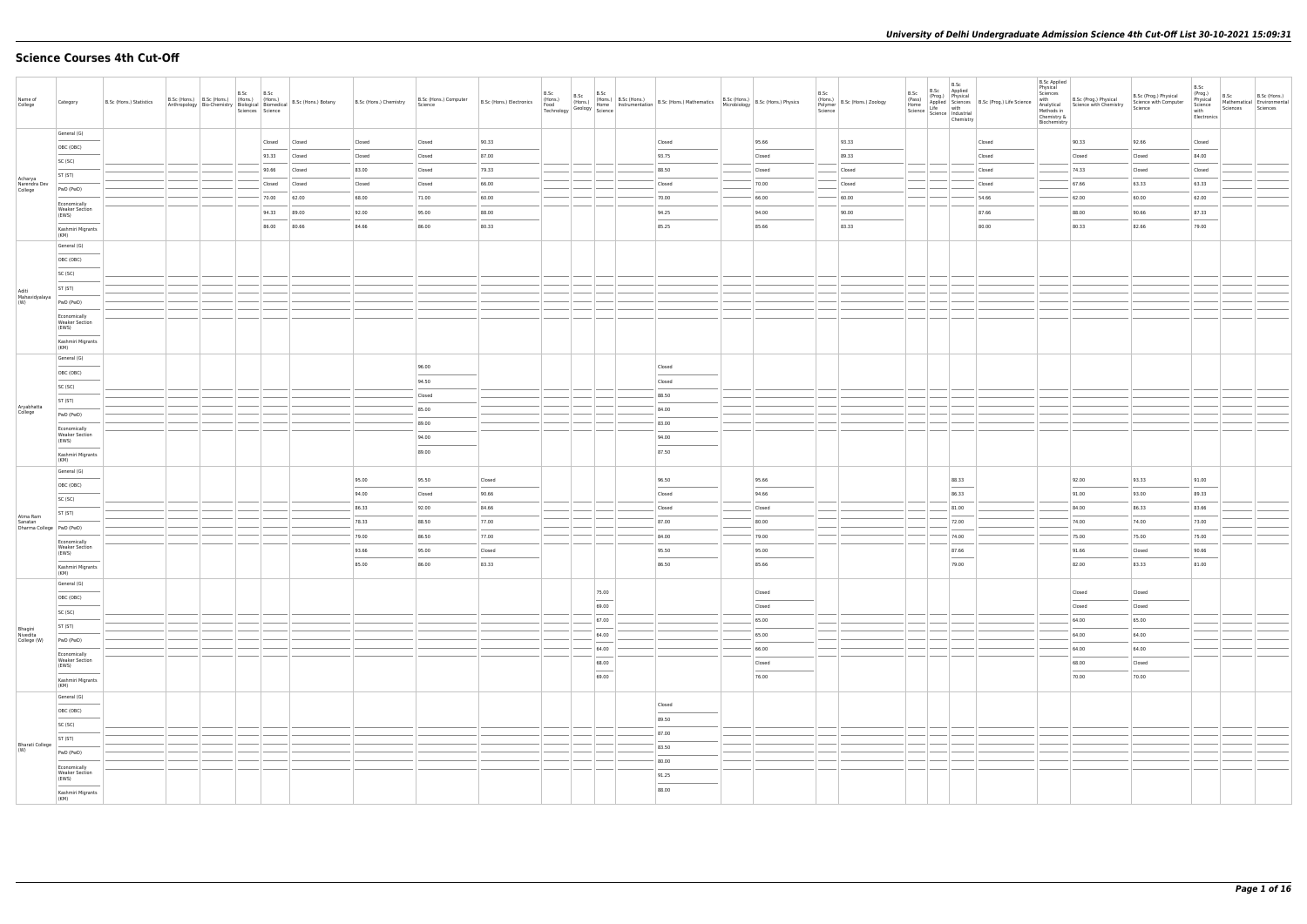| Name of<br>College                                            | Category                                       | B.Sc (Hons.) Statistics | B.Sc (Hons.) B.Sc (Hons.) (Hons.) (Hons.) |                 | B.Sc | B.Sc<br>Sciences Science |       | Anthropology   Bio-Chemistry   Biological   Biomedical   B.Sc (Hons.) Botany | B.Sc (Hons.) Chemistry | B.Sc (Hons.) Computer<br>Science | B.Sc (Hons.) Electronics | B.Sc<br>(Hons.)<br>Food<br>Technology | B.Sc<br>B.Sc (Hons.)<br>(Hons.) (Hons.) I<br>Geology Science |       | (Hons.) B.Sc (Hons.) B.Sc (Hons.) Mathematics B.Sc (Hons.) B.Sc (Hons.) Physics<br>Home Instrumentation B.Sc (Hons.) Mathematics Microbiology B.Sc (Hons.) Physics |        |                 | B.Sc<br>Science | (Hons.)<br>Polymer B.Sc (Hons.) Zoology | B.Sc<br>(Pass) (Prog.) Physical<br>Home Applied Sciences<br>Science Life with<br>Science Industrial | B.Sc<br>(Prog.) Physical | B.Sc<br>Applied<br>Chemistry | Applied Sciences B.Sc (Prog.) Life Science<br>Life with | <b>B.Sc Applied</b><br>Physical<br>Sciences<br>with<br>Methods in<br>Chemistry &<br>Biochemistry | B.Sc (Prog.) Physical<br>Analytical Science with Chemistry | B.Sc (Prog.) Physical<br>Science with Computer<br>Science | B.Sc<br>(Prog.)<br>Physical<br>Science<br>with<br>Electronics | B.Sc<br>Sciences | B.Sc (Hons.)<br>Mathematical Environmental<br>Sciences |
|---------------------------------------------------------------|------------------------------------------------|-------------------------|-------------------------------------------|-----------------|------|--------------------------|-------|------------------------------------------------------------------------------|------------------------|----------------------------------|--------------------------|---------------------------------------|--------------------------------------------------------------|-------|--------------------------------------------------------------------------------------------------------------------------------------------------------------------|--------|-----------------|-----------------|-----------------------------------------|-----------------------------------------------------------------------------------------------------|--------------------------|------------------------------|---------------------------------------------------------|--------------------------------------------------------------------------------------------------|------------------------------------------------------------|-----------------------------------------------------------|---------------------------------------------------------------|------------------|--------------------------------------------------------|
|                                                               | General (G)                                    |                         |                                           |                 |      | Closed                   | 90.66 |                                                                              | 92.33                  | Closed                           | 88.33                    | Closed                                |                                                              | 83.66 |                                                                                                                                                                    | Closed | Closed          |                 | 83.00 Closed                            |                                                                                                     |                          |                              |                                                         |                                                                                                  |                                                            |                                                           |                                                               |                  |                                                        |
|                                                               | OBC (OBC)                                      |                         |                                           |                 |      | 91.00                    | 87.00 |                                                                              | 90.00                  | Closed                           | 84.66                    | 89.66                                 |                                                              | 82.00 |                                                                                                                                                                    | 92.00  | 92.33           |                 | 81.00 88.66                             |                                                                                                     |                          |                              |                                                         |                                                                                                  |                                                            |                                                           |                                                               |                  |                                                        |
|                                                               | SC (SC)                                        |                         |                                           |                 |      | 88.00                    | 82.00 |                                                                              | 83.00                  | 88.00                            | 81.00                    | 87.00                                 |                                                              | 78.00 |                                                                                                                                                                    | 88.00  | 87.00           |                 | 77.00 83.00                             |                                                                                                     |                          |                              |                                                         |                                                                                                  |                                                            |                                                           |                                                               |                  |                                                        |
| Bhaskaracharya   ST (ST)<br>College of<br>Applied<br>Sciences |                                                |                         |                                           |                 |      | 84.00                    | 79.00 |                                                                              | 81.00                  | 85.00                            | 78.00                    | 82.00                                 |                                                              | 75.00 |                                                                                                                                                                    | 86.00  | 83.00           |                 | 75.00 Closed                            |                                                                                                     |                          |                              |                                                         |                                                                                                  |                                                            |                                                           |                                                               |                  |                                                        |
|                                                               | PwD (PwD)                                      |                         |                                           |                 |      | 89.00                    | 84.00 |                                                                              | 88.00                  | 88.00                            | 82.00                    | 90.00                                 |                                                              | 80.00 |                                                                                                                                                                    | 88.00  | 90.00           |                 | 80.00 88.00                             |                                                                                                     |                          |                              |                                                         |                                                                                                  |                                                            |                                                           |                                                               |                  |                                                        |
|                                                               | Economically<br><b>Weaker Section</b>          |                         |                                           |                 |      | 91.00                    | 89.66 |                                                                              | 90.00                  | 91.50                            | 84.66                    | 89.66                                 |                                                              | 81.00 |                                                                                                                                                                    | 91.66  | 92.00           |                 | 81.00 88.66                             |                                                                                                     |                          |                              |                                                         |                                                                                                  |                                                            |                                                           |                                                               |                  |                                                        |
|                                                               | (EWS)<br>Kashmiri Migrants                     |                         |                                           |                 |      | 90.00                    | 89.00 |                                                                              | 89.00                  | 90.00                            | 83.66                    | 88.66                                 |                                                              | 80.66 |                                                                                                                                                                    | 90.66  | 91.00           |                 | 80.00 87.66                             |                                                                                                     |                          |                              |                                                         |                                                                                                  |                                                            |                                                           |                                                               |                  |                                                        |
|                                                               | (KM)                                           |                         |                                           |                 |      |                          |       |                                                                              |                        |                                  |                          |                                       |                                                              |       |                                                                                                                                                                    |        |                 |                 |                                         |                                                                                                     |                          |                              |                                                         |                                                                                                  |                                                            |                                                           |                                                               |                  |                                                        |
|                                                               | General (G)                                    |                         |                                           |                 |      |                          |       |                                                                              |                        | Closed                           |                          |                                       |                                                              |       |                                                                                                                                                                    |        |                 |                 |                                         |                                                                                                     |                          |                              |                                                         |                                                                                                  |                                                            |                                                           |                                                               |                  |                                                        |
|                                                               | OBC (OBC)                                      |                         |                                           |                 |      |                          |       |                                                                              |                        | Closed                           |                          |                                       |                                                              |       |                                                                                                                                                                    |        |                 |                 |                                         |                                                                                                     |                          |                              |                                                         |                                                                                                  |                                                            |                                                           |                                                               |                  |                                                        |
|                                                               | SC (SC)                                        |                         |                                           |                 |      |                          |       |                                                                              |                        | Closed                           |                          |                                       |                                                              |       |                                                                                                                                                                    |        |                 |                 |                                         |                                                                                                     |                          |                              |                                                         |                                                                                                  |                                                            |                                                           |                                                               |                  |                                                        |
| College of<br>Vocational                                      | ST (ST)                                        |                         |                                           |                 |      |                          |       |                                                                              |                        | 83.00                            |                          |                                       |                                                              |       |                                                                                                                                                                    |        |                 |                 |                                         |                                                                                                     |                          |                              |                                                         |                                                                                                  |                                                            |                                                           |                                                               |                  |                                                        |
| Studies                                                       | PwD (PwD)                                      |                         |                                           |                 |      |                          |       |                                                                              |                        | 81.00                            |                          |                                       |                                                              |       |                                                                                                                                                                    |        |                 |                 |                                         |                                                                                                     |                          |                              |                                                         |                                                                                                  |                                                            |                                                           |                                                               |                  |                                                        |
|                                                               | Economically<br><b>Weaker Section</b><br>(EWS) |                         |                                           |                 |      |                          |       |                                                                              |                        | Closed                           |                          |                                       |                                                              |       |                                                                                                                                                                    |        |                 |                 |                                         |                                                                                                     |                          |                              |                                                         |                                                                                                  |                                                            |                                                           |                                                               |                  |                                                        |
|                                                               | Kashmiri Migrants<br>(KM)                      |                         |                                           |                 |      |                          |       |                                                                              |                        | 83.00                            |                          |                                       |                                                              |       |                                                                                                                                                                    |        |                 |                 |                                         |                                                                                                     |                          |                              |                                                         |                                                                                                  |                                                            |                                                           |                                                               |                  |                                                        |
|                                                               | General (G)                                    |                         |                                           |                 |      |                          |       |                                                                              |                        |                                  |                          |                                       |                                                              |       |                                                                                                                                                                    |        |                 |                 |                                         |                                                                                                     |                          |                              |                                                         |                                                                                                  |                                                            |                                                           |                                                               |                  |                                                        |
|                                                               | OBC (OBC)                                      |                         |                                           | Closed          |      |                          |       | Closed                                                                       | 95.66                  |                                  |                          |                                       |                                                              |       | 97.50                                                                                                                                                              |        | 96.66           |                 | Closed                                  |                                                                                                     |                          |                              | 93.66                                                   |                                                                                                  |                                                            |                                                           |                                                               |                  |                                                        |
|                                                               | SC (SC)                                        |                         |                                           | Closed          |      |                          |       | 90.66                                                                        | 94.66                  |                                  |                          |                                       |                                                              |       | Closed                                                                                                                                                             |        | Closed          |                 | Closed                                  |                                                                                                     |                          |                              | 91.00                                                   |                                                                                                  |                                                            |                                                           |                                                               |                  |                                                        |
| Daulat Ram                                                    | ST (ST)                                        |                         |                                           | Closed          |      |                          |       | 86.00                                                                        | 87.00<br>81.00         |                                  |                          |                                       |                                                              |       | Closed                                                                                                                                                             |        | 87.00           |                 | Closed<br>85.00                         |                                                                                                     |                          |                              | 84.00<br>80.00                                          |                                                                                                  |                                                            |                                                           |                                                               |                  |                                                        |
| College (W)                                                   | PwD (PwD)                                      |                         |                                           | Closed<br>78.00 |      |                          |       | Closed<br>89.00                                                              | 84.00                  |                                  |                          |                                       |                                                              |       | Closed<br>91.50                                                                                                                                                    |        | Closed<br>87.00 |                 | 90.00                                   |                                                                                                     |                          |                              | 80.00                                                   |                                                                                                  |                                                            |                                                           |                                                               |                  |                                                        |
|                                                               | Economically<br><b>Weaker Section</b>          |                         |                                           | Closed          |      |                          |       | Closed                                                                       | 94.66                  |                                  |                          |                                       |                                                              |       | 97.00                                                                                                                                                              |        | Closed          |                 | 94.00                                   |                                                                                                     |                          |                              | 92.33                                                   |                                                                                                  |                                                            |                                                           |                                                               |                  |                                                        |
|                                                               | (EWS)                                          |                         |                                           | 88.00           |      |                          |       | 90.00                                                                        | 86.00                  |                                  |                          |                                       |                                                              |       | 94.50                                                                                                                                                              |        | 92.00           |                 | 90.00                                   |                                                                                                     |                          |                              | 89.00                                                   |                                                                                                  |                                                            |                                                           |                                                               |                  |                                                        |
|                                                               | Kashmiri Migrants<br>(KM)                      |                         |                                           |                 |      |                          |       |                                                                              |                        |                                  |                          |                                       |                                                              |       |                                                                                                                                                                    |        |                 |                 |                                         |                                                                                                     |                          |                              |                                                         |                                                                                                  |                                                            |                                                           |                                                               |                  |                                                        |
|                                                               | General (G)                                    |                         |                                           |                 |      |                          |       | Closed                                                                       | 95.00                  | 96.00                            | Closed                   |                                       |                                                              |       | 96.00                                                                                                                                                              |        | 96.00           |                 | Closed                                  |                                                                                                     |                          |                              | Closed                                                  |                                                                                                  | Closed                                                     | 94.00                                                     |                                                               | Closed           |                                                        |
|                                                               | OBC (OBC)                                      |                         |                                           |                 |      |                          |       | Closed                                                                       | Closed                 | 95.00                            | 88.00                    |                                       |                                                              |       | Closed                                                                                                                                                             |        | Closed          |                 | Closed                                  |                                                                                                     |                          |                              | Closed                                                  |                                                                                                  | 91.00                                                      | Closed                                                    |                                                               | Closed           |                                                        |
|                                                               | SC (SC)                                        |                         |                                           |                 |      |                          |       | Closed                                                                       | Closed                 | 92.00                            | 82.00                    |                                       |                                                              |       | Closed                                                                                                                                                             |        | 88.00           |                 | Closed                                  |                                                                                                     |                          |                              | Closed                                                  |                                                                                                  | Closed                                                     | Closed                                                    |                                                               | Closed           |                                                        |
| Deen Dayal<br>Upadhyaya<br>College                            | ST (ST)                                        |                         |                                           |                 |      |                          |       | Closed                                                                       | Closed                 | Closed                           | 70.00                    |                                       |                                                              |       | Closed                                                                                                                                                             |        | 80.00           |                 | Closed                                  |                                                                                                     |                          |                              | Closed                                                  |                                                                                                  | Closed                                                     | Closed                                                    |                                                               | Closed           |                                                        |
|                                                               | PwD (PwD)                                      |                         |                                           |                 |      |                          |       | Closed                                                                       | 60.00                  | Closed                           | 60.00                    |                                       |                                                              |       | 60.00                                                                                                                                                              |        | 70.00           |                 | Closed                                  |                                                                                                     |                          |                              | 55.00                                                   |                                                                                                  | 55.00                                                      | Closed                                                    |                                                               | 55.00            |                                                        |
|                                                               | Economically<br><b>Weaker Section</b><br>(EWS) |                         |                                           |                 |      |                          |       | Closed                                                                       | Closed                 | 95.00                            | Closed                   |                                       |                                                              |       | Closed                                                                                                                                                             |        | Closed          |                 | 93.00                                   |                                                                                                     |                          |                              | Closed                                                  |                                                                                                  | Closed                                                     | 92.00                                                     |                                                               | Closed           |                                                        |
|                                                               | Kashmiri Migrants                              |                         |                                           |                 |      |                          |       | 83.33                                                                        | 85.00                  | 86.00                            | 82.00                    |                                       |                                                              |       | $\sim$<br>86.00                                                                                                                                                    |        | 86.00           |                 | 86.00                                   |                                                                                                     |                          |                              | 83.00                                                   |                                                                                                  | $\frac{1}{2}$<br>84.00                                     | 84.00                                                     |                                                               | $\sim$<br>85.00  |                                                        |
|                                                               | (KM)<br>General (G)                            |                         |                                           |                 |      |                          |       |                                                                              |                        |                                  |                          |                                       |                                                              |       |                                                                                                                                                                    |        |                 |                 |                                         |                                                                                                     |                          |                              |                                                         |                                                                                                  |                                                            |                                                           |                                                               |                  |                                                        |
|                                                               | OBC (OBC)                                      |                         |                                           |                 |      |                          |       |                                                                              |                        |                                  |                          |                                       |                                                              |       |                                                                                                                                                                    |        |                 |                 |                                         |                                                                                                     |                          |                              |                                                         |                                                                                                  |                                                            |                                                           |                                                               |                  |                                                        |
|                                                               | SC (SC)                                        |                         |                                           |                 |      |                          |       |                                                                              |                        |                                  |                          |                                       |                                                              |       |                                                                                                                                                                    |        |                 |                 |                                         |                                                                                                     |                          |                              |                                                         |                                                                                                  |                                                            |                                                           |                                                               |                  |                                                        |
|                                                               | ST(ST)                                         |                         |                                           |                 |      |                          |       |                                                                              |                        |                                  |                          |                                       |                                                              |       |                                                                                                                                                                    |        |                 |                 |                                         |                                                                                                     |                          |                              |                                                         |                                                                                                  |                                                            |                                                           |                                                               |                  |                                                        |
| Delhi College of<br>Arts and<br>Commerce                      | PwD (PwD)                                      |                         |                                           |                 |      |                          |       |                                                                              |                        |                                  |                          |                                       |                                                              |       |                                                                                                                                                                    |        |                 |                 |                                         |                                                                                                     |                          |                              |                                                         |                                                                                                  |                                                            |                                                           |                                                               |                  |                                                        |
|                                                               | Economically                                   |                         |                                           |                 |      |                          |       |                                                                              |                        |                                  |                          |                                       |                                                              |       |                                                                                                                                                                    |        |                 |                 |                                         |                                                                                                     |                          |                              |                                                         |                                                                                                  |                                                            |                                                           |                                                               |                  |                                                        |
|                                                               | <b>Weaker Section</b><br>(EWS)                 |                         |                                           |                 |      |                          |       |                                                                              |                        |                                  |                          |                                       |                                                              |       |                                                                                                                                                                    |        |                 |                 |                                         |                                                                                                     |                          |                              |                                                         |                                                                                                  |                                                            |                                                           |                                                               |                  |                                                        |
|                                                               | Kashmiri Migrants                              |                         |                                           |                 |      |                          |       |                                                                              |                        |                                  |                          |                                       |                                                              |       |                                                                                                                                                                    |        |                 |                 |                                         |                                                                                                     |                          |                              |                                                         |                                                                                                  |                                                            |                                                           |                                                               |                  |                                                        |
|                                                               | (KM)<br>General (G)                            |                         |                                           |                 |      |                          |       |                                                                              |                        |                                  |                          |                                       |                                                              |       |                                                                                                                                                                    |        |                 |                 |                                         |                                                                                                     |                          |                              |                                                         |                                                                                                  |                                                            |                                                           |                                                               |                  |                                                        |
|                                                               | OBC (OBC)                                      |                         |                                           |                 |      |                          |       |                                                                              |                        |                                  |                          |                                       |                                                              |       |                                                                                                                                                                    |        |                 |                 |                                         |                                                                                                     |                          |                              |                                                         |                                                                                                  |                                                            |                                                           |                                                               |                  |                                                        |
|                                                               | SC (SC)                                        |                         |                                           |                 |      |                          |       |                                                                              |                        |                                  |                          |                                       |                                                              |       |                                                                                                                                                                    |        |                 |                 |                                         |                                                                                                     |                          |                              |                                                         |                                                                                                  |                                                            |                                                           |                                                               |                  |                                                        |
| Department of                                                 | ST (ST)                                        |                         |                                           |                 |      |                          |       |                                                                              |                        |                                  |                          |                                       |                                                              |       |                                                                                                                                                                    |        |                 |                 |                                         |                                                                                                     |                          |                              |                                                         |                                                                                                  |                                                            |                                                           |                                                               |                  |                                                        |
| Germanic and<br>Romance<br>Studies                            | PwD (PwD)                                      |                         |                                           |                 |      |                          |       |                                                                              |                        |                                  |                          |                                       |                                                              |       |                                                                                                                                                                    |        |                 |                 |                                         |                                                                                                     |                          |                              |                                                         |                                                                                                  |                                                            |                                                           |                                                               |                  |                                                        |
|                                                               | Economically<br><b>Weaker Section</b>          |                         |                                           |                 |      |                          |       |                                                                              |                        |                                  |                          |                                       |                                                              |       |                                                                                                                                                                    |        |                 |                 |                                         |                                                                                                     |                          |                              |                                                         |                                                                                                  |                                                            |                                                           |                                                               |                  |                                                        |
|                                                               | (EWS)<br>Kashmiri Migrants<br>(KM)             |                         |                                           |                 |      |                          |       |                                                                              |                        |                                  |                          |                                       |                                                              |       |                                                                                                                                                                    |        |                 |                 |                                         |                                                                                                     |                          |                              |                                                         |                                                                                                  |                                                            |                                                           |                                                               |                  |                                                        |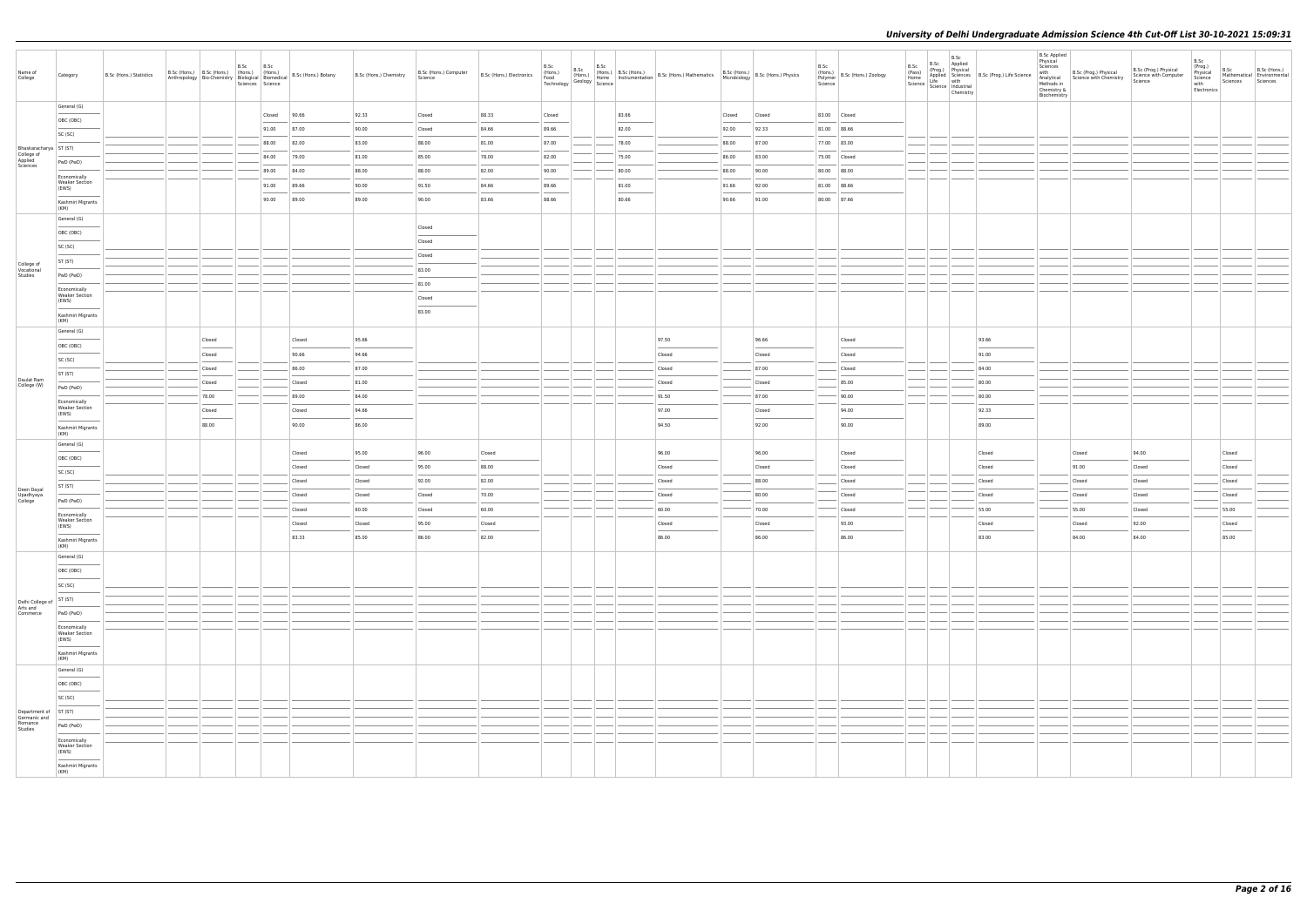| Name of<br>College                 | Category                                       | B.Sc (Hons.) Statistics | B.Sc (Hons.) B.Sc (Hons.) (Hons.) (Hons.) |        | B.Sc | B.Sc<br>Sciences Science | Anthropology   Bio-Chemistry   Biological   Biomedical   B.Sc (Hons.) Botany | B.Sc (Hons.) Chemistry | B.Sc (Hons.) Computer<br>Science | B.Sc (Hons.) Electronics | B.Sc<br>(Hons.)<br>Food<br>Technology |                                   | B.Sc<br>B.Sc (Hons.)<br>(Hons.) (Hons.)<br>Geology Science | (Hons.) B.Sc (Hons.) | Home Instrumentation B.Sc (Hons.) Mathematics B.Sc (Hons.)<br>Home Instrumentation B.Sc (Hons.) Mathematics Microbiology |        | $\left  \begin{array}{c} \text{B.Sc (Hons.)} \\ \text{13.2.2.2.2.2.2.2.0.0003} \end{array} \right $ B.Sc (Hons.) Physics | B.Sc<br>Science | (Hons.)<br>Polymer B.Sc (Hons.) Zoology | B.Sc<br>(Pass)<br>Home<br>Science   Science   Industrial | B.Sc<br>(Prog.) Physical | B.Sc<br>Applied<br>Chemistry | Applied Sciences B.Sc (Prog.) Life Science<br>Life with | <b>B.Sc Applied</b><br>Physical<br>Sciences<br>with<br>Methods in<br>Chemistry &<br>Biochemistry | B.Sc (Prog.) Physical<br>Analytical Science with Chemistry | B.Sc (Prog.) Physical<br>Science with Computer<br>Science | B.Sc<br>(Prog.)<br>Physical<br>Science<br>with<br>Electronics | B.Sc<br>Sciences | B.Sc (Hons.)<br>Mathematical Environmental<br>Sciences |
|------------------------------------|------------------------------------------------|-------------------------|-------------------------------------------|--------|------|--------------------------|------------------------------------------------------------------------------|------------------------|----------------------------------|--------------------------|---------------------------------------|-----------------------------------|------------------------------------------------------------|----------------------|--------------------------------------------------------------------------------------------------------------------------|--------|--------------------------------------------------------------------------------------------------------------------------|-----------------|-----------------------------------------|----------------------------------------------------------|--------------------------|------------------------------|---------------------------------------------------------|--------------------------------------------------------------------------------------------------|------------------------------------------------------------|-----------------------------------------------------------|---------------------------------------------------------------|------------------|--------------------------------------------------------|
|                                    | General (G)                                    |                         |                                           | Closed |      |                          | 89.66                                                                        | 93.00                  |                                  |                          |                                       |                                   |                                                            |                      | 94.50                                                                                                                    |        | 93.33                                                                                                                    |                 | 91.66                                   |                                                          |                          | Closed                       | Closed                                                  |                                                                                                  | Closed                                                     | Closed                                                    |                                                               |                  |                                                        |
|                                    | OBC (OBC)                                      |                         |                                           | Closed |      |                          | 87.66                                                                        | 90.00                  |                                  |                          |                                       |                                   |                                                            |                      | Closed                                                                                                                   |        | 91.00                                                                                                                    |                 | 88.00                                   |                                                          |                          | Closed                       | 85.00                                                   |                                                                                                  | 84.33                                                      | 87.66                                                     |                                                               |                  |                                                        |
|                                    | SC (SC)                                        |                         |                                           | Closed |      |                          | 81.00                                                                        | Closed                 |                                  |                          |                                       |                                   |                                                            |                      | 86.00                                                                                                                    |        | 84.00                                                                                                                    |                 | 83.00                                   |                                                          |                          | Closed                       | 80.66                                                   |                                                                                                  | Closed                                                     | 80.66                                                     |                                                               |                  |                                                        |
| Deshbandhu<br>College              | ST (ST)                                        |                         |                                           | 76.66  |      |                          | Closed                                                                       | Closed                 |                                  |                          |                                       |                                   |                                                            |                      | Closed                                                                                                                   |        | 76.00                                                                                                                    |                 | Closed                                  |                                                          |                          | 54.66                        | 73.00                                                   |                                                                                                  | 57.00                                                      | 73.00                                                     |                                                               |                  |                                                        |
|                                    | PwD (PwD)                                      |                         |                                           | 82.00  |      |                          | 82.00                                                                        | 80.00                  |                                  |                          |                                       |                                   |                                                            |                      | 85.00                                                                                                                    |        | 82.00                                                                                                                    |                 | 82.00                                   |                                                          |                          | 65.00                        | 78.00                                                   |                                                                                                  | 65.00                                                      | 78.00                                                     |                                                               |                  |                                                        |
|                                    | Economically<br><b>Weaker Section</b><br>(EWS) |                         |                                           | Closed |      |                          | 88.66                                                                        | 92.00                  |                                  |                          |                                       |                                   |                                                            |                      | Closed                                                                                                                   |        | 92.33                                                                                                                    |                 | 89.33                                   |                                                          |                          | 85.00                        | Closed                                                  |                                                                                                  | 86.33                                                      | 89.00                                                     |                                                               |                  |                                                        |
|                                    | Kashmiri Migrants                              |                         |                                           | Closed |      |                          | 84.00                                                                        | 83.00                  |                                  |                          |                                       |                                   |                                                            |                      | 85.00                                                                                                                    |        | 84.00                                                                                                                    |                 | 82.00                                   |                                                          |                          | 76.00                        | 79.66                                                   |                                                                                                  | 75.00                                                      | 81.00                                                     |                                                               |                  |                                                        |
|                                    | (KM)<br>General (G)                            |                         |                                           |        |      |                          |                                                                              |                        |                                  |                          |                                       |                                   |                                                            |                      |                                                                                                                          |        |                                                                                                                          |                 |                                         |                                                          |                          |                              |                                                         |                                                                                                  |                                                            |                                                           |                                                               |                  |                                                        |
|                                    | OBC (OBC)                                      |                         |                                           |        |      |                          |                                                                              |                        |                                  |                          |                                       |                                   |                                                            |                      |                                                                                                                          |        |                                                                                                                          |                 |                                         |                                                          |                          |                              |                                                         |                                                                                                  |                                                            |                                                           |                                                               |                  |                                                        |
|                                    | SC (SC)                                        |                         |                                           |        |      |                          |                                                                              |                        |                                  |                          |                                       |                                   |                                                            |                      |                                                                                                                          |        |                                                                                                                          |                 |                                         |                                                          |                          |                              |                                                         |                                                                                                  |                                                            |                                                           |                                                               |                  |                                                        |
| Dr. Bhim Rao                       | ST (ST)                                        |                         |                                           |        |      |                          |                                                                              |                        |                                  |                          |                                       |                                   |                                                            |                      |                                                                                                                          |        |                                                                                                                          |                 |                                         |                                                          |                          |                              |                                                         |                                                                                                  |                                                            |                                                           |                                                               |                  |                                                        |
| Ambedkar<br>College                | PwD (PwD)                                      |                         |                                           |        |      |                          |                                                                              |                        |                                  |                          |                                       |                                   |                                                            |                      |                                                                                                                          |        |                                                                                                                          |                 |                                         |                                                          |                          |                              |                                                         |                                                                                                  |                                                            |                                                           |                                                               |                  |                                                        |
|                                    | Economically<br><b>Weaker Section</b>          |                         |                                           |        |      |                          |                                                                              |                        |                                  |                          |                                       |                                   |                                                            |                      |                                                                                                                          |        |                                                                                                                          |                 |                                         |                                                          |                          |                              |                                                         |                                                                                                  |                                                            |                                                           |                                                               |                  |                                                        |
|                                    | (EWS)<br>Kashmiri Migrants                     |                         |                                           |        |      |                          |                                                                              |                        |                                  |                          |                                       |                                   |                                                            |                      |                                                                                                                          |        |                                                                                                                          |                 |                                         |                                                          |                          |                              |                                                         |                                                                                                  |                                                            |                                                           |                                                               |                  |                                                        |
|                                    | (KM)<br>General (G)                            |                         |                                           |        |      |                          |                                                                              |                        |                                  |                          |                                       |                                   |                                                            |                      |                                                                                                                          |        |                                                                                                                          |                 |                                         |                                                          |                          |                              |                                                         |                                                                                                  |                                                            |                                                           |                                                               |                  |                                                        |
|                                    | OBC (OBC)                                      |                         |                                           |        |      |                          | 90.33                                                                        | 94.00                  | 95.50                            |                          |                                       |                                   |                                                            |                      | 96.00                                                                                                                    |        | Closed                                                                                                                   |                 | 94.00                                   |                                                          |                          |                              | 90.00                                                   |                                                                                                  | Closed                                                     | 92.33                                                     |                                                               |                  |                                                        |
|                                    | SC (SC)                                        |                         |                                           |        |      |                          | 87.66                                                                        | 92.66                  | Closed                           |                          |                                       |                                   |                                                            |                      | Closed                                                                                                                   |        | Closed                                                                                                                   |                 | Closed                                  |                                                          |                          |                              | 87.00                                                   |                                                                                                  | 87.00                                                      | 91.00                                                     |                                                               |                  |                                                        |
|                                    | ST (ST)                                        |                         |                                           |        |      |                          | 82.00                                                                        | 83.00                  | 91.75                            |                          |                                       |                                   |                                                            |                      | 86.00                                                                                                                    |        | 84.66                                                                                                                    |                 | 86.33                                   |                                                          |                          |                              | 81.00                                                   |                                                                                                  | 79.00                                                      | 85.00                                                     |                                                               |                  |                                                        |
| Dyal Singh<br>College              | PwD (PwD)                                      |                         |                                           |        |      |                          | 77.00                                                                        | 77.00                  | 87.50                            |                          |                                       |                                   |                                                            |                      | 84.00                                                                                                                    |        | 75.00                                                                                                                    |                 | 83.66                                   |                                                          |                          |                              | 76.00                                                   |                                                                                                  | 71.00                                                      | 80.00                                                     |                                                               |                  |                                                        |
|                                    | Economically                                   |                         |                                           |        |      |                          | 63.00                                                                        | 63.00                  | 69.00                            |                          |                                       |                                   |                                                            |                      | 68.00                                                                                                                    |        | 60.00                                                                                                                    |                 | 68.00                                   |                                                          |                          |                              | 62.00                                                   |                                                                                                  | 55.00                                                      | 68.00                                                     |                                                               |                  |                                                        |
|                                    | <b>Weaker Section</b><br>(EWS)                 |                         |                                           |        |      |                          | 89.66                                                                        | 93.00                  | Closed                           |                          |                                       |                                   |                                                            |                      | Closed                                                                                                                   |        | 94.00                                                                                                                    |                 | 93.00                                   |                                                          |                          |                              | 88.00                                                   |                                                                                                  | 89.00                                                      | 92.00                                                     |                                                               |                  |                                                        |
|                                    | Kashmiri Migrants<br>(KM)                      |                         |                                           |        |      |                          | 80.33                                                                        | 84.00                  | 85.50                            |                          |                                       |                                   |                                                            |                      | 86.00                                                                                                                    |        | 85.66                                                                                                                    |                 | 84.00                                   |                                                          |                          |                              | 80.00                                                   |                                                                                                  | 81.00                                                      | 82.33                                                     |                                                               |                  |                                                        |
|                                    | General (G)                                    |                         |                                           |        |      |                          |                                                                              |                        |                                  |                          |                                       |                                   |                                                            |                      |                                                                                                                          |        |                                                                                                                          |                 |                                         |                                                          |                          |                              |                                                         |                                                                                                  |                                                            |                                                           |                                                               |                  |                                                        |
|                                    | OBC (OBC)                                      |                         |                                           |        |      |                          |                                                                              |                        |                                  |                          |                                       |                                   |                                                            |                      |                                                                                                                          |        |                                                                                                                          |                 |                                         |                                                          |                          |                              |                                                         |                                                                                                  |                                                            |                                                           |                                                               |                  |                                                        |
|                                    | SC (SC)                                        |                         |                                           |        |      |                          |                                                                              |                        |                                  |                          |                                       |                                   |                                                            |                      |                                                                                                                          |        |                                                                                                                          |                 |                                         |                                                          |                          |                              |                                                         |                                                                                                  |                                                            |                                                           |                                                               |                  |                                                        |
|                                    | ST (ST)                                        |                         |                                           |        |      |                          |                                                                              |                        |                                  |                          |                                       |                                   |                                                            |                      |                                                                                                                          |        |                                                                                                                          |                 |                                         |                                                          |                          |                              |                                                         |                                                                                                  |                                                            |                                                           |                                                               |                  |                                                        |
| Dyal Singh<br>College<br>(Evening) | PwD (PwD)                                      |                         |                                           |        |      |                          |                                                                              |                        |                                  |                          |                                       |                                   |                                                            |                      |                                                                                                                          |        |                                                                                                                          |                 |                                         |                                                          |                          |                              |                                                         |                                                                                                  |                                                            |                                                           |                                                               |                  |                                                        |
|                                    | Economically<br><b>Weaker Section</b><br>(EWS) |                         |                                           |        |      |                          |                                                                              |                        |                                  |                          |                                       |                                   |                                                            |                      |                                                                                                                          |        |                                                                                                                          |                 |                                         |                                                          |                          |                              |                                                         |                                                                                                  |                                                            |                                                           |                                                               |                  |                                                        |
|                                    | Kashmiri Migrants                              |                         |                                           |        |      |                          |                                                                              |                        |                                  |                          |                                       |                                   |                                                            |                      |                                                                                                                          |        |                                                                                                                          |                 |                                         |                                                          |                          |                              |                                                         |                                                                                                  |                                                            |                                                           |                                                               |                  |                                                        |
|                                    | (KM)<br>General (G)                            |                         |                                           |        |      |                          |                                                                              |                        |                                  |                          |                                       |                                   |                                                            |                      |                                                                                                                          |        |                                                                                                                          |                 |                                         |                                                          |                          |                              |                                                         |                                                                                                  |                                                            |                                                           |                                                               |                  |                                                        |
|                                    | OBC (OBC)                                      |                         |                                           |        |      |                          | 93.00                                                                        | 94.66                  |                                  |                          |                                       |                                   |                                                            |                      | Closed                                                                                                                   | Closed | Closed                                                                                                                   |                 | Closed                                  |                                                          |                          |                              | 93.66                                                   |                                                                                                  | 91.66                                                      |                                                           |                                                               |                  |                                                        |
|                                    | SC (SC)                                        |                         |                                           |        |      |                          | 90.00                                                                        | 93.00                  |                                  |                          |                                       |                                   |                                                            |                      | Closed                                                                                                                   | Closed | 94.00                                                                                                                    |                 | 92.66                                   |                                                          |                          |                              | 90.00                                                   |                                                                                                  | 90.33                                                      |                                                           |                                                               |                  |                                                        |
|                                    | ST (ST)                                        |                         |                                           |        |      |                          | 84.00                                                                        | 84.00                  |                                  |                          |                                       |                                   |                                                            |                      | 89.00                                                                                                                    | Closed | 88.00                                                                                                                    |                 | Closed                                  |                                                          |                          |                              | Closed                                                  |                                                                                                  | 82.00                                                      |                                                           |                                                               |                  |                                                        |
| Gargi College<br>(W)               | PwD (PwD)                                      |                         |                                           |        |      |                          | Closed                                                                       | 76.00                  |                                  |                          |                                       |                                   |                                                            |                      | 88.00                                                                                                                    | 83.00  | 86.00                                                                                                                    |                 | Closed                                  |                                                          |                          |                              | Closed                                                  |                                                                                                  | 72.00                                                      |                                                           |                                                               |                  |                                                        |
|                                    | Economically                                   |                         |                                           |        |      |                          | 64.00                                                                        | 82.00                  |                                  |                          |                                       |                                   |                                                            |                      | 87.00                                                                                                                    | 86.00  | 83.00                                                                                                                    |                 | 67.00                                   |                                                          |                          |                              | 57.00                                                   |                                                                                                  | 69.00                                                      |                                                           |                                                               |                  |                                                        |
|                                    | <b>Weaker Section</b><br>(EWS)                 |                         |                                           |        |      |                          | 92.00                                                                        | 94.00                  |                                  |                          |                                       |                                   |                                                            |                      | 96.25                                                                                                                    | Closed | Closed                                                                                                                   |                 | 93.00                                   |                                                          |                          |                              | 91.66                                                   |                                                                                                  | 90.66                                                      |                                                           |                                                               |                  |                                                        |
|                                    | Kashmiri Migrants<br>(KM)                      |                         |                                           |        |      |                          | 90.00                                                                        | 91.00                  |                                  |                          |                                       |                                   |                                                            |                      | 93.00                                                                                                                    | Closed | 90.00                                                                                                                    |                 | 87.00                                   |                                                          |                          |                              | 83.00                                                   |                                                                                                  | 87.00                                                      |                                                           |                                                               |                  |                                                        |
|                                    | General (G)                                    |                         | Closed                                    |        |      |                          | Closed                                                                       | 96.00                  | Closed                           | 96.00                    |                                       | Closed                            |                                                            |                      | Closed                                                                                                                   |        | 98.33                                                                                                                    |                 | 96.66                                   |                                                          |                          |                              | Closed                                                  |                                                                                                  | Closed                                                     | 97.00                                                     |                                                               |                  |                                                        |
|                                    | OBC (OBC)                                      |                         | $\overline{\phantom{a}}$<br>92.00         |        |      |                          | Closed                                                                       | 95.33                  | 97.50                            | 94.33                    |                                       | $\overline{\phantom{a}}$<br>94.00 |                                                            |                      | Closed                                                                                                                   |        | 97.00                                                                                                                    |                 | Closed                                  |                                                          |                          |                              | 94.00                                                   |                                                                                                  | Closed                                                     | 95.00                                                     |                                                               |                  |                                                        |
|                                    | SC (SC)                                        |                         | 88.00                                     |        |      |                          | Closed                                                                       | Closed                 | 94.00                            | 92.00                    |                                       | 90.00                             |                                                            |                      | Closed                                                                                                                   |        | Closed                                                                                                                   |                 | Closed                                  |                                                          |                          |                              | Closed                                                  |                                                                                                  | 89.00                                                      | 92.00                                                     |                                                               |                  |                                                        |
| Hansraj College                    | ST (ST)<br>PwD (PwD)                           |                         | 88.00                                     |        |      |                          | Closed                                                                       | 80.00                  | Closed                           | 85.00                    |                                       | 88.00                             |                                                            |                      | Closed                                                                                                                   |        | Closed                                                                                                                   |                 | Closed                                  |                                                          |                          |                              | Closed                                                  |                                                                                                  | 80.00                                                      | 89.66                                                     |                                                               |                  |                                                        |
|                                    | Economically                                   |                         | 75.00                                     |        |      |                          | 80.00                                                                        | 80.00                  | 90.00                            | 83.00                    |                                       | 86.00                             |                                                            |                      | 88.00                                                                                                                    |        | 80.00                                                                                                                    |                 | 86.00                                   |                                                          |                          |                              | 81.00                                                   |                                                                                                  | 80.00                                                      | 83.00                                                     |                                                               |                  |                                                        |
|                                    | <b>Weaker Section</b><br>(EWS)                 |                         | Closed                                    |        |      |                          | Closed                                                                       | 95.00                  | 98.00                            | 95.00                    |                                       | 95.00                             |                                                            |                      | Closed                                                                                                                   |        | 96.66                                                                                                                    |                 | Closed                                  |                                                          |                          |                              | Closed                                                  |                                                                                                  | 94.00                                                      | 96.00                                                     |                                                               |                  |                                                        |
|                                    | Kashmiri Migrants<br>(KM)                      |                         | 86.50                                     |        |      |                          | 86.33                                                                        | 87.00                  | 90.00                            | 87.00                    |                                       | 90.00                             |                                                            |                      | 88.50                                                                                                                    |        | 88.66                                                                                                                    |                 | 89.00                                   |                                                          |                          |                              | 89.00                                                   |                                                                                                  | 86.00                                                      | 87.33                                                     |                                                               |                  |                                                        |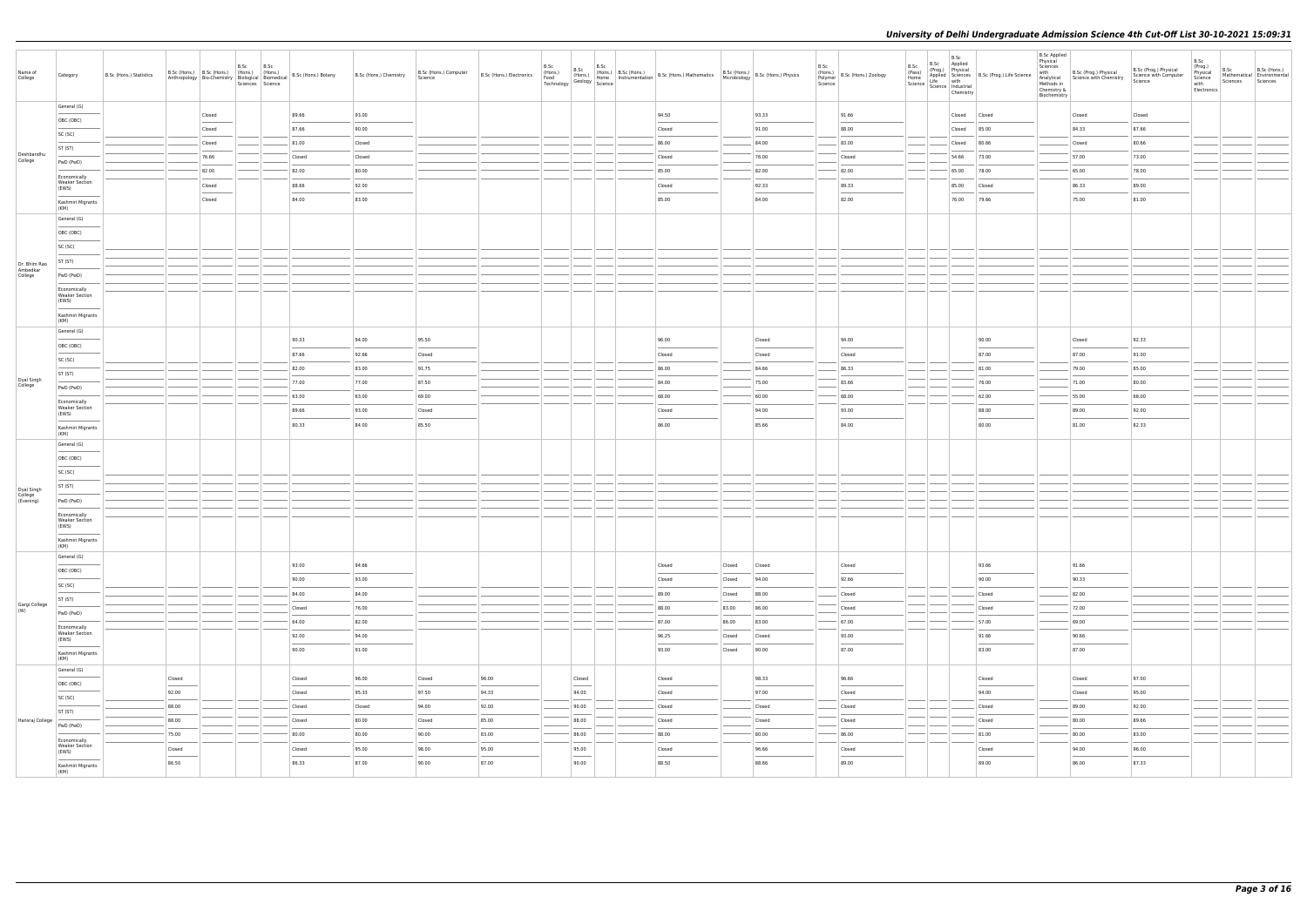| General (G)<br>Closed<br>Closed<br>Closed<br>Closed<br>95.66<br>Closed<br>Closed<br>Closed<br>OBC (OBC)<br>Closed<br>Closed<br>Closed<br>Closed<br>Closed<br>Closed<br>Closed<br>Closed<br>SC (SC)<br>96.75<br>96.00<br>93.00<br>Closed<br>Closed<br>Closed<br>Closed<br>Closed<br>ST (ST)<br>92.00<br>Hindu College<br>Closed<br>Closed<br>Closed<br>Closed<br>Closed<br>Closed<br>Closed<br>PwD (PwD)<br>88.00<br>84.00<br>94.00<br>82.00<br>70.00<br>93.00<br>Closed<br>Closed<br>Economically<br><b>Weaker Section</b><br>98.25<br>97.33<br>Closed<br>Closed<br>98.00<br>Closed<br>Closed<br>Closed<br>(EWS)<br>$\sim$<br>$\frac{1}{2}$<br>90.00<br>86.00<br>89.00<br>93.00<br>90.00<br>Closed<br>87.00<br>94.00<br>Kashmiri Migrants<br>(KM)<br>General (G)<br>Closed<br>Closed<br>OBC (OBC)<br>Closed<br>94.75<br>SC (SC)<br>Closed<br>90.00<br>ST (ST)<br>Indraprastha<br>85.00<br>87.50<br>College for<br>PwD (PwD)<br>Women (W)<br>91.00<br>86.00<br>Economically<br><b>Weaker Section</b><br>Closed<br>95.25<br>(EWS)<br>93.50<br>95.25<br>Kashmiri Migrants<br>(KM)<br>General (G)<br>Closed<br>Closed<br>Closed<br>Closed<br>Closed<br>OBC (OBC)<br>$\frac{1}{2} \left( \frac{1}{2} \right) \left( \frac{1}{2} \right) \left( \frac{1}{2} \right) \left( \frac{1}{2} \right) \left( \frac{1}{2} \right) \left( \frac{1}{2} \right) \left( \frac{1}{2} \right) \left( \frac{1}{2} \right) \left( \frac{1}{2} \right) \left( \frac{1}{2} \right) \left( \frac{1}{2} \right) \left( \frac{1}{2} \right) \left( \frac{1}{2} \right) \left( \frac{1}{2} \right) \left( \frac{1}{2} \right) \left( \frac{1}{2} \right) \left( \frac$<br>53.00<br>85.00<br>63.00<br>86.33<br>Closed<br>SC (SC)<br>60.00<br>53.00<br>Closed<br>79.00<br>Closed<br>ST (ST)<br>Institute of<br>53.00<br>60.00<br>80.00<br>75.00<br>75.00<br>Home<br>Economics (W) PwD (PwD)<br>75.00<br>60.00<br>81.00<br>53.00<br>75.00<br>Economically<br><b>Weaker Section</b><br>68.00<br>75.00<br>91.00<br>90.00<br>89.66<br>(EWS)<br><b>Contract Contract</b><br>$\frac{1}{2} \left( \frac{1}{2} \right) \left( \frac{1}{2} \right) \left( \frac{1}{2} \right) \left( \frac{1}{2} \right) \left( \frac{1}{2} \right) \left( \frac{1}{2} \right) \left( \frac{1}{2} \right) \left( \frac{1}{2} \right) \left( \frac{1}{2} \right) \left( \frac{1}{2} \right) \left( \frac{1}{2} \right) \left( \frac{1}{2} \right) \left( \frac{1}{2} \right) \left( \frac{1}{2} \right) \left( \frac{1}{2} \right) \left( \frac{1}{2} \right) \left( \frac$<br>$\frac{1}{2}$<br>78.00<br>60.00<br>53.00<br>75.00<br>Closed<br>Kashmiri Migrants<br>(KM)<br>General (G)<br>92.50<br>OBC (OBC)<br>90.00<br>SC (SC)<br>83.00<br>ST (ST)<br>Janki Devi<br>Memorial<br>82.00<br>PwD (PwD)<br>College (W)<br>82.00<br>Economically<br><b>Weaker Section</b><br>91.00<br>(EWS)<br>$\sim$<br>82.00<br>Kashmiri Migrants<br>(KM)<br>General (G)<br>Closed<br>92.00<br>Closed<br>94.00<br>Closed<br>Closed<br>Closed<br>Closed<br>OBC (OBC)<br>88.00<br>89.00<br>83.00<br>Closed<br>Closed<br>Closed<br>90.00<br>85.00<br>SC (SC)<br>87.00<br>81.00<br>82.00<br>84.00<br>79.67<br>87.00<br>76.00<br>Closed<br>$\frac{1}{2} \left( \frac{1}{2} \right) \left( \frac{1}{2} \right) \left( \frac{1}{2} \right) \left( \frac{1}{2} \right) \left( \frac{1}{2} \right) \left( \frac{1}{2} \right) \left( \frac{1}{2} \right) \left( \frac{1}{2} \right) \left( \frac{1}{2} \right) \left( \frac{1}{2} \right) \left( \frac{1}{2} \right) \left( \frac{1}{2} \right) \left( \frac{1}{2} \right) \left( \frac{1}{2} \right) \left( \frac{1}{2} \right) \left( \frac{1}{2} \right) \left( \frac$<br>ST (ST)<br>Kalindi College<br>83.00<br>77.00<br>88.00<br>78.00<br>79.00<br>84.00<br>74.00<br>76.00<br>(W)<br>PwD (PwD)<br>81.00<br>88.00<br>83.50<br>79.00<br>89.00<br>83.00<br>79.00<br>85.00<br>Economically<br><b>Weaker Section</b><br>80.50<br>90.00<br>Closed<br>89.00<br>91.00<br>85.00<br>Closed<br>Closed<br>(EWS)<br>87.00<br>90.00<br>81.50<br>84.00<br>88.00<br>85.00<br>85.00<br>89.00<br>Kashmiri Migrants<br>(KM)<br>General (G)<br>Closed<br>OBC (OBC)<br>Closed<br>SC (SC)<br>Closed<br>ST (ST)<br>Kamala Nehru<br>87.00<br>College (W)<br>PwD (PwD)<br>81.00<br>Economically<br><b>Weaker Section</b><br>Closed<br>(EWS)<br>$\frac{1}{2} \left( \frac{1}{2} \right) \left( \frac{1}{2} \right) \left( \frac{1}{2} \right) \left( \frac{1}{2} \right) \left( \frac{1}{2} \right) \left( \frac{1}{2} \right) \left( \frac{1}{2} \right) \left( \frac{1}{2} \right) \left( \frac{1}{2} \right) \left( \frac{1}{2} \right) \left( \frac{1}{2} \right) \left( \frac{1}{2} \right) \left( \frac{1}{2} \right) \left( \frac{1}{2} \right) \left( \frac{1}{2} \right) \left( \frac{1}{2} \right) \left( \frac$<br>82.00<br>Kashmiri Migrants<br>(KM) | Name of<br>College | Category | B.Sc (Hons.) Statistics | B.Sc (Hons.) B.Sc (Hons.) (Hons.) (Hons.) | B.Sc | B.Sc<br>Sciences Science |  | B.Sc (Hons.) Computer<br>Science |  |  | B.Sc (Hons.) B.Sc (Bos.) B.Sc (Hons.)<br>B.Sc (Hons.) B.Sc (Hons.) B.Sc (Hons.) B.Sc (Hons.) B.Sc (Hons.) B.Sc (Hons.) Mathematics B.Sc (Hons.) B.Sc (Hons.) Physics<br>Technology Geology Science Technology Science |  | B.Sc<br>Science | (Hons.)<br>Polymer B.Sc (Hons.) Zoology | B.Sc<br>(Pass)<br>Home | B.Sc<br>Science   Science   Industrial<br>Chemistry | B.Sc<br>(Prog.) Physical<br>Applied Sciences B.Sc (Prog.) Life Science<br>Life with the life and the life with the life with the life and the life and the life with the life of the life of the life of the life of the life of the | <b>B.Sc Applied</b><br>Physical<br>Sciences<br>with<br>Methods in<br>Chemistry &<br>Biochemistry | B.Sc (Prog.) Physical<br>Analytical Science with Chemistry | B.Sc (Prog.) Physical<br>Science with Computer<br>Science | B.Sc<br>(Prog.)<br>Physical<br>Science<br>with<br>Electronics | B.Sc<br>Mathematical Environmental<br>Sciences | B.Sc (Hons.)<br>Sciences |
|----------------------------------------------------------------------------------------------------------------------------------------------------------------------------------------------------------------------------------------------------------------------------------------------------------------------------------------------------------------------------------------------------------------------------------------------------------------------------------------------------------------------------------------------------------------------------------------------------------------------------------------------------------------------------------------------------------------------------------------------------------------------------------------------------------------------------------------------------------------------------------------------------------------------------------------------------------------------------------------------------------------------------------------------------------------------------------------------------------------------------------------------------------------------------------------------------------------------------------------------------------------------------------------------------------------------------------------------------------------------------------------------------------------------------------------------------------------------------------------------------------------------------------------------------------------------------------------------------------------------------------------------------------------------------------------------------------------------------------------------------------------------------------------------------------------------------------------------------------------------------------------------------------------------------------------------------------------------------------------------------------------------------------------------------------------------------------------------------------------------------------------------------------------------------------------------------------------------------------------------------------------------------------------------------------------------------------------------------------------------------------------------------------------------------------------------------------------------------------------------------------------------------------------------------------------------------------------------------------------------------------------------------------------------------------------------------------------------------------------------------------------------------------------------------------------------------------------------------------------------------------------------------------------------------------------------------------------------------------------------------------------------------------------------------------------------------------------------------------------------------------------------------------------------------------------------------------------------------------------------------------------------------------------------------------------------------------------------------------------------------------------------------------------------------------------------------------------------------------------------------------------------------------------------------------------------------------------------------------------------------------------------------------------------------------------------------------------------------------------------------------------------------------------------------------------------------------------------------------------------------------------------------------------------------------------------------------------------------------------------------------------------------------------------------------------------------------------------------------------------------------------------------------------------------------------------------------------------------------------------------------------------------------------------------------------------------------------------------------------------------------------------------------------------------------------------------------------------------------------------------------------------------------------------------------------------------------------------------------------------------------------------------------------------------------------------------------------------------------------------------------------------------------------------------------|--------------------|----------|-------------------------|-------------------------------------------|------|--------------------------|--|----------------------------------|--|--|-----------------------------------------------------------------------------------------------------------------------------------------------------------------------------------------------------------------------|--|-----------------|-----------------------------------------|------------------------|-----------------------------------------------------|--------------------------------------------------------------------------------------------------------------------------------------------------------------------------------------------------------------------------------------|--------------------------------------------------------------------------------------------------|------------------------------------------------------------|-----------------------------------------------------------|---------------------------------------------------------------|------------------------------------------------|--------------------------|
|                                                                                                                                                                                                                                                                                                                                                                                                                                                                                                                                                                                                                                                                                                                                                                                                                                                                                                                                                                                                                                                                                                                                                                                                                                                                                                                                                                                                                                                                                                                                                                                                                                                                                                                                                                                                                                                                                                                                                                                                                                                                                                                                                                                                                                                                                                                                                                                                                                                                                                                                                                                                                                                                                                                                                                                                                                                                                                                                                                                                                                                                                                                                                                                                                                                                                                                                                                                                                                                                                                                                                                                                                                                                                                                                                                                                                                                                                                                                                                                                                                                                                                                                                                                                                                                                                                                                                                                                                                                                                                                                                                                                                                                                                                                                                                                                          |                    |          |                         |                                           |      |                          |  |                                  |  |  |                                                                                                                                                                                                                       |  |                 |                                         |                        |                                                     |                                                                                                                                                                                                                                      |                                                                                                  |                                                            |                                                           |                                                               |                                                |                          |
|                                                                                                                                                                                                                                                                                                                                                                                                                                                                                                                                                                                                                                                                                                                                                                                                                                                                                                                                                                                                                                                                                                                                                                                                                                                                                                                                                                                                                                                                                                                                                                                                                                                                                                                                                                                                                                                                                                                                                                                                                                                                                                                                                                                                                                                                                                                                                                                                                                                                                                                                                                                                                                                                                                                                                                                                                                                                                                                                                                                                                                                                                                                                                                                                                                                                                                                                                                                                                                                                                                                                                                                                                                                                                                                                                                                                                                                                                                                                                                                                                                                                                                                                                                                                                                                                                                                                                                                                                                                                                                                                                                                                                                                                                                                                                                                                          |                    |          |                         |                                           |      |                          |  |                                  |  |  |                                                                                                                                                                                                                       |  |                 |                                         |                        |                                                     |                                                                                                                                                                                                                                      |                                                                                                  |                                                            |                                                           |                                                               |                                                |                          |
|                                                                                                                                                                                                                                                                                                                                                                                                                                                                                                                                                                                                                                                                                                                                                                                                                                                                                                                                                                                                                                                                                                                                                                                                                                                                                                                                                                                                                                                                                                                                                                                                                                                                                                                                                                                                                                                                                                                                                                                                                                                                                                                                                                                                                                                                                                                                                                                                                                                                                                                                                                                                                                                                                                                                                                                                                                                                                                                                                                                                                                                                                                                                                                                                                                                                                                                                                                                                                                                                                                                                                                                                                                                                                                                                                                                                                                                                                                                                                                                                                                                                                                                                                                                                                                                                                                                                                                                                                                                                                                                                                                                                                                                                                                                                                                                                          |                    |          |                         |                                           |      |                          |  |                                  |  |  |                                                                                                                                                                                                                       |  |                 |                                         |                        |                                                     |                                                                                                                                                                                                                                      |                                                                                                  |                                                            |                                                           |                                                               |                                                |                          |
|                                                                                                                                                                                                                                                                                                                                                                                                                                                                                                                                                                                                                                                                                                                                                                                                                                                                                                                                                                                                                                                                                                                                                                                                                                                                                                                                                                                                                                                                                                                                                                                                                                                                                                                                                                                                                                                                                                                                                                                                                                                                                                                                                                                                                                                                                                                                                                                                                                                                                                                                                                                                                                                                                                                                                                                                                                                                                                                                                                                                                                                                                                                                                                                                                                                                                                                                                                                                                                                                                                                                                                                                                                                                                                                                                                                                                                                                                                                                                                                                                                                                                                                                                                                                                                                                                                                                                                                                                                                                                                                                                                                                                                                                                                                                                                                                          |                    |          |                         |                                           |      |                          |  |                                  |  |  |                                                                                                                                                                                                                       |  |                 |                                         |                        |                                                     |                                                                                                                                                                                                                                      |                                                                                                  |                                                            |                                                           |                                                               |                                                |                          |
|                                                                                                                                                                                                                                                                                                                                                                                                                                                                                                                                                                                                                                                                                                                                                                                                                                                                                                                                                                                                                                                                                                                                                                                                                                                                                                                                                                                                                                                                                                                                                                                                                                                                                                                                                                                                                                                                                                                                                                                                                                                                                                                                                                                                                                                                                                                                                                                                                                                                                                                                                                                                                                                                                                                                                                                                                                                                                                                                                                                                                                                                                                                                                                                                                                                                                                                                                                                                                                                                                                                                                                                                                                                                                                                                                                                                                                                                                                                                                                                                                                                                                                                                                                                                                                                                                                                                                                                                                                                                                                                                                                                                                                                                                                                                                                                                          |                    |          |                         |                                           |      |                          |  |                                  |  |  |                                                                                                                                                                                                                       |  |                 |                                         |                        |                                                     |                                                                                                                                                                                                                                      |                                                                                                  |                                                            |                                                           |                                                               |                                                |                          |
|                                                                                                                                                                                                                                                                                                                                                                                                                                                                                                                                                                                                                                                                                                                                                                                                                                                                                                                                                                                                                                                                                                                                                                                                                                                                                                                                                                                                                                                                                                                                                                                                                                                                                                                                                                                                                                                                                                                                                                                                                                                                                                                                                                                                                                                                                                                                                                                                                                                                                                                                                                                                                                                                                                                                                                                                                                                                                                                                                                                                                                                                                                                                                                                                                                                                                                                                                                                                                                                                                                                                                                                                                                                                                                                                                                                                                                                                                                                                                                                                                                                                                                                                                                                                                                                                                                                                                                                                                                                                                                                                                                                                                                                                                                                                                                                                          |                    |          |                         |                                           |      |                          |  |                                  |  |  |                                                                                                                                                                                                                       |  |                 |                                         |                        |                                                     |                                                                                                                                                                                                                                      |                                                                                                  |                                                            |                                                           |                                                               |                                                |                          |
|                                                                                                                                                                                                                                                                                                                                                                                                                                                                                                                                                                                                                                                                                                                                                                                                                                                                                                                                                                                                                                                                                                                                                                                                                                                                                                                                                                                                                                                                                                                                                                                                                                                                                                                                                                                                                                                                                                                                                                                                                                                                                                                                                                                                                                                                                                                                                                                                                                                                                                                                                                                                                                                                                                                                                                                                                                                                                                                                                                                                                                                                                                                                                                                                                                                                                                                                                                                                                                                                                                                                                                                                                                                                                                                                                                                                                                                                                                                                                                                                                                                                                                                                                                                                                                                                                                                                                                                                                                                                                                                                                                                                                                                                                                                                                                                                          |                    |          |                         |                                           |      |                          |  |                                  |  |  |                                                                                                                                                                                                                       |  |                 |                                         |                        |                                                     |                                                                                                                                                                                                                                      |                                                                                                  |                                                            |                                                           |                                                               |                                                |                          |
|                                                                                                                                                                                                                                                                                                                                                                                                                                                                                                                                                                                                                                                                                                                                                                                                                                                                                                                                                                                                                                                                                                                                                                                                                                                                                                                                                                                                                                                                                                                                                                                                                                                                                                                                                                                                                                                                                                                                                                                                                                                                                                                                                                                                                                                                                                                                                                                                                                                                                                                                                                                                                                                                                                                                                                                                                                                                                                                                                                                                                                                                                                                                                                                                                                                                                                                                                                                                                                                                                                                                                                                                                                                                                                                                                                                                                                                                                                                                                                                                                                                                                                                                                                                                                                                                                                                                                                                                                                                                                                                                                                                                                                                                                                                                                                                                          |                    |          |                         |                                           |      |                          |  |                                  |  |  |                                                                                                                                                                                                                       |  |                 |                                         |                        |                                                     |                                                                                                                                                                                                                                      |                                                                                                  |                                                            |                                                           |                                                               |                                                |                          |
|                                                                                                                                                                                                                                                                                                                                                                                                                                                                                                                                                                                                                                                                                                                                                                                                                                                                                                                                                                                                                                                                                                                                                                                                                                                                                                                                                                                                                                                                                                                                                                                                                                                                                                                                                                                                                                                                                                                                                                                                                                                                                                                                                                                                                                                                                                                                                                                                                                                                                                                                                                                                                                                                                                                                                                                                                                                                                                                                                                                                                                                                                                                                                                                                                                                                                                                                                                                                                                                                                                                                                                                                                                                                                                                                                                                                                                                                                                                                                                                                                                                                                                                                                                                                                                                                                                                                                                                                                                                                                                                                                                                                                                                                                                                                                                                                          |                    |          |                         |                                           |      |                          |  |                                  |  |  |                                                                                                                                                                                                                       |  |                 |                                         |                        |                                                     |                                                                                                                                                                                                                                      |                                                                                                  |                                                            |                                                           |                                                               |                                                |                          |
|                                                                                                                                                                                                                                                                                                                                                                                                                                                                                                                                                                                                                                                                                                                                                                                                                                                                                                                                                                                                                                                                                                                                                                                                                                                                                                                                                                                                                                                                                                                                                                                                                                                                                                                                                                                                                                                                                                                                                                                                                                                                                                                                                                                                                                                                                                                                                                                                                                                                                                                                                                                                                                                                                                                                                                                                                                                                                                                                                                                                                                                                                                                                                                                                                                                                                                                                                                                                                                                                                                                                                                                                                                                                                                                                                                                                                                                                                                                                                                                                                                                                                                                                                                                                                                                                                                                                                                                                                                                                                                                                                                                                                                                                                                                                                                                                          |                    |          |                         |                                           |      |                          |  |                                  |  |  |                                                                                                                                                                                                                       |  |                 |                                         |                        |                                                     |                                                                                                                                                                                                                                      |                                                                                                  |                                                            |                                                           |                                                               |                                                |                          |
|                                                                                                                                                                                                                                                                                                                                                                                                                                                                                                                                                                                                                                                                                                                                                                                                                                                                                                                                                                                                                                                                                                                                                                                                                                                                                                                                                                                                                                                                                                                                                                                                                                                                                                                                                                                                                                                                                                                                                                                                                                                                                                                                                                                                                                                                                                                                                                                                                                                                                                                                                                                                                                                                                                                                                                                                                                                                                                                                                                                                                                                                                                                                                                                                                                                                                                                                                                                                                                                                                                                                                                                                                                                                                                                                                                                                                                                                                                                                                                                                                                                                                                                                                                                                                                                                                                                                                                                                                                                                                                                                                                                                                                                                                                                                                                                                          |                    |          |                         |                                           |      |                          |  |                                  |  |  |                                                                                                                                                                                                                       |  |                 |                                         |                        |                                                     |                                                                                                                                                                                                                                      |                                                                                                  |                                                            |                                                           |                                                               |                                                |                          |
|                                                                                                                                                                                                                                                                                                                                                                                                                                                                                                                                                                                                                                                                                                                                                                                                                                                                                                                                                                                                                                                                                                                                                                                                                                                                                                                                                                                                                                                                                                                                                                                                                                                                                                                                                                                                                                                                                                                                                                                                                                                                                                                                                                                                                                                                                                                                                                                                                                                                                                                                                                                                                                                                                                                                                                                                                                                                                                                                                                                                                                                                                                                                                                                                                                                                                                                                                                                                                                                                                                                                                                                                                                                                                                                                                                                                                                                                                                                                                                                                                                                                                                                                                                                                                                                                                                                                                                                                                                                                                                                                                                                                                                                                                                                                                                                                          |                    |          |                         |                                           |      |                          |  |                                  |  |  |                                                                                                                                                                                                                       |  |                 |                                         |                        |                                                     |                                                                                                                                                                                                                                      |                                                                                                  |                                                            |                                                           |                                                               |                                                |                          |
|                                                                                                                                                                                                                                                                                                                                                                                                                                                                                                                                                                                                                                                                                                                                                                                                                                                                                                                                                                                                                                                                                                                                                                                                                                                                                                                                                                                                                                                                                                                                                                                                                                                                                                                                                                                                                                                                                                                                                                                                                                                                                                                                                                                                                                                                                                                                                                                                                                                                                                                                                                                                                                                                                                                                                                                                                                                                                                                                                                                                                                                                                                                                                                                                                                                                                                                                                                                                                                                                                                                                                                                                                                                                                                                                                                                                                                                                                                                                                                                                                                                                                                                                                                                                                                                                                                                                                                                                                                                                                                                                                                                                                                                                                                                                                                                                          |                    |          |                         |                                           |      |                          |  |                                  |  |  |                                                                                                                                                                                                                       |  |                 |                                         |                        |                                                     |                                                                                                                                                                                                                                      |                                                                                                  |                                                            |                                                           |                                                               |                                                |                          |
|                                                                                                                                                                                                                                                                                                                                                                                                                                                                                                                                                                                                                                                                                                                                                                                                                                                                                                                                                                                                                                                                                                                                                                                                                                                                                                                                                                                                                                                                                                                                                                                                                                                                                                                                                                                                                                                                                                                                                                                                                                                                                                                                                                                                                                                                                                                                                                                                                                                                                                                                                                                                                                                                                                                                                                                                                                                                                                                                                                                                                                                                                                                                                                                                                                                                                                                                                                                                                                                                                                                                                                                                                                                                                                                                                                                                                                                                                                                                                                                                                                                                                                                                                                                                                                                                                                                                                                                                                                                                                                                                                                                                                                                                                                                                                                                                          |                    |          |                         |                                           |      |                          |  |                                  |  |  |                                                                                                                                                                                                                       |  |                 |                                         |                        |                                                     |                                                                                                                                                                                                                                      |                                                                                                  |                                                            |                                                           |                                                               |                                                |                          |
|                                                                                                                                                                                                                                                                                                                                                                                                                                                                                                                                                                                                                                                                                                                                                                                                                                                                                                                                                                                                                                                                                                                                                                                                                                                                                                                                                                                                                                                                                                                                                                                                                                                                                                                                                                                                                                                                                                                                                                                                                                                                                                                                                                                                                                                                                                                                                                                                                                                                                                                                                                                                                                                                                                                                                                                                                                                                                                                                                                                                                                                                                                                                                                                                                                                                                                                                                                                                                                                                                                                                                                                                                                                                                                                                                                                                                                                                                                                                                                                                                                                                                                                                                                                                                                                                                                                                                                                                                                                                                                                                                                                                                                                                                                                                                                                                          |                    |          |                         |                                           |      |                          |  |                                  |  |  |                                                                                                                                                                                                                       |  |                 |                                         |                        |                                                     |                                                                                                                                                                                                                                      |                                                                                                  |                                                            |                                                           |                                                               |                                                |                          |
|                                                                                                                                                                                                                                                                                                                                                                                                                                                                                                                                                                                                                                                                                                                                                                                                                                                                                                                                                                                                                                                                                                                                                                                                                                                                                                                                                                                                                                                                                                                                                                                                                                                                                                                                                                                                                                                                                                                                                                                                                                                                                                                                                                                                                                                                                                                                                                                                                                                                                                                                                                                                                                                                                                                                                                                                                                                                                                                                                                                                                                                                                                                                                                                                                                                                                                                                                                                                                                                                                                                                                                                                                                                                                                                                                                                                                                                                                                                                                                                                                                                                                                                                                                                                                                                                                                                                                                                                                                                                                                                                                                                                                                                                                                                                                                                                          |                    |          |                         |                                           |      |                          |  |                                  |  |  |                                                                                                                                                                                                                       |  |                 |                                         |                        |                                                     |                                                                                                                                                                                                                                      |                                                                                                  |                                                            |                                                           |                                                               |                                                |                          |
|                                                                                                                                                                                                                                                                                                                                                                                                                                                                                                                                                                                                                                                                                                                                                                                                                                                                                                                                                                                                                                                                                                                                                                                                                                                                                                                                                                                                                                                                                                                                                                                                                                                                                                                                                                                                                                                                                                                                                                                                                                                                                                                                                                                                                                                                                                                                                                                                                                                                                                                                                                                                                                                                                                                                                                                                                                                                                                                                                                                                                                                                                                                                                                                                                                                                                                                                                                                                                                                                                                                                                                                                                                                                                                                                                                                                                                                                                                                                                                                                                                                                                                                                                                                                                                                                                                                                                                                                                                                                                                                                                                                                                                                                                                                                                                                                          |                    |          |                         |                                           |      |                          |  |                                  |  |  |                                                                                                                                                                                                                       |  |                 |                                         |                        |                                                     |                                                                                                                                                                                                                                      |                                                                                                  |                                                            |                                                           |                                                               |                                                |                          |
|                                                                                                                                                                                                                                                                                                                                                                                                                                                                                                                                                                                                                                                                                                                                                                                                                                                                                                                                                                                                                                                                                                                                                                                                                                                                                                                                                                                                                                                                                                                                                                                                                                                                                                                                                                                                                                                                                                                                                                                                                                                                                                                                                                                                                                                                                                                                                                                                                                                                                                                                                                                                                                                                                                                                                                                                                                                                                                                                                                                                                                                                                                                                                                                                                                                                                                                                                                                                                                                                                                                                                                                                                                                                                                                                                                                                                                                                                                                                                                                                                                                                                                                                                                                                                                                                                                                                                                                                                                                                                                                                                                                                                                                                                                                                                                                                          |                    |          |                         |                                           |      |                          |  |                                  |  |  |                                                                                                                                                                                                                       |  |                 |                                         |                        |                                                     |                                                                                                                                                                                                                                      |                                                                                                  |                                                            |                                                           |                                                               |                                                |                          |
|                                                                                                                                                                                                                                                                                                                                                                                                                                                                                                                                                                                                                                                                                                                                                                                                                                                                                                                                                                                                                                                                                                                                                                                                                                                                                                                                                                                                                                                                                                                                                                                                                                                                                                                                                                                                                                                                                                                                                                                                                                                                                                                                                                                                                                                                                                                                                                                                                                                                                                                                                                                                                                                                                                                                                                                                                                                                                                                                                                                                                                                                                                                                                                                                                                                                                                                                                                                                                                                                                                                                                                                                                                                                                                                                                                                                                                                                                                                                                                                                                                                                                                                                                                                                                                                                                                                                                                                                                                                                                                                                                                                                                                                                                                                                                                                                          |                    |          |                         |                                           |      |                          |  |                                  |  |  |                                                                                                                                                                                                                       |  |                 |                                         |                        |                                                     |                                                                                                                                                                                                                                      |                                                                                                  |                                                            |                                                           |                                                               |                                                |                          |
|                                                                                                                                                                                                                                                                                                                                                                                                                                                                                                                                                                                                                                                                                                                                                                                                                                                                                                                                                                                                                                                                                                                                                                                                                                                                                                                                                                                                                                                                                                                                                                                                                                                                                                                                                                                                                                                                                                                                                                                                                                                                                                                                                                                                                                                                                                                                                                                                                                                                                                                                                                                                                                                                                                                                                                                                                                                                                                                                                                                                                                                                                                                                                                                                                                                                                                                                                                                                                                                                                                                                                                                                                                                                                                                                                                                                                                                                                                                                                                                                                                                                                                                                                                                                                                                                                                                                                                                                                                                                                                                                                                                                                                                                                                                                                                                                          |                    |          |                         |                                           |      |                          |  |                                  |  |  |                                                                                                                                                                                                                       |  |                 |                                         |                        |                                                     |                                                                                                                                                                                                                                      |                                                                                                  |                                                            |                                                           |                                                               |                                                |                          |
|                                                                                                                                                                                                                                                                                                                                                                                                                                                                                                                                                                                                                                                                                                                                                                                                                                                                                                                                                                                                                                                                                                                                                                                                                                                                                                                                                                                                                                                                                                                                                                                                                                                                                                                                                                                                                                                                                                                                                                                                                                                                                                                                                                                                                                                                                                                                                                                                                                                                                                                                                                                                                                                                                                                                                                                                                                                                                                                                                                                                                                                                                                                                                                                                                                                                                                                                                                                                                                                                                                                                                                                                                                                                                                                                                                                                                                                                                                                                                                                                                                                                                                                                                                                                                                                                                                                                                                                                                                                                                                                                                                                                                                                                                                                                                                                                          |                    |          |                         |                                           |      |                          |  |                                  |  |  |                                                                                                                                                                                                                       |  |                 |                                         |                        |                                                     |                                                                                                                                                                                                                                      |                                                                                                  |                                                            |                                                           |                                                               |                                                |                          |
|                                                                                                                                                                                                                                                                                                                                                                                                                                                                                                                                                                                                                                                                                                                                                                                                                                                                                                                                                                                                                                                                                                                                                                                                                                                                                                                                                                                                                                                                                                                                                                                                                                                                                                                                                                                                                                                                                                                                                                                                                                                                                                                                                                                                                                                                                                                                                                                                                                                                                                                                                                                                                                                                                                                                                                                                                                                                                                                                                                                                                                                                                                                                                                                                                                                                                                                                                                                                                                                                                                                                                                                                                                                                                                                                                                                                                                                                                                                                                                                                                                                                                                                                                                                                                                                                                                                                                                                                                                                                                                                                                                                                                                                                                                                                                                                                          |                    |          |                         |                                           |      |                          |  |                                  |  |  |                                                                                                                                                                                                                       |  |                 |                                         |                        |                                                     |                                                                                                                                                                                                                                      |                                                                                                  |                                                            |                                                           |                                                               |                                                |                          |
|                                                                                                                                                                                                                                                                                                                                                                                                                                                                                                                                                                                                                                                                                                                                                                                                                                                                                                                                                                                                                                                                                                                                                                                                                                                                                                                                                                                                                                                                                                                                                                                                                                                                                                                                                                                                                                                                                                                                                                                                                                                                                                                                                                                                                                                                                                                                                                                                                                                                                                                                                                                                                                                                                                                                                                                                                                                                                                                                                                                                                                                                                                                                                                                                                                                                                                                                                                                                                                                                                                                                                                                                                                                                                                                                                                                                                                                                                                                                                                                                                                                                                                                                                                                                                                                                                                                                                                                                                                                                                                                                                                                                                                                                                                                                                                                                          |                    |          |                         |                                           |      |                          |  |                                  |  |  |                                                                                                                                                                                                                       |  |                 |                                         |                        |                                                     |                                                                                                                                                                                                                                      |                                                                                                  |                                                            |                                                           |                                                               |                                                |                          |
|                                                                                                                                                                                                                                                                                                                                                                                                                                                                                                                                                                                                                                                                                                                                                                                                                                                                                                                                                                                                                                                                                                                                                                                                                                                                                                                                                                                                                                                                                                                                                                                                                                                                                                                                                                                                                                                                                                                                                                                                                                                                                                                                                                                                                                                                                                                                                                                                                                                                                                                                                                                                                                                                                                                                                                                                                                                                                                                                                                                                                                                                                                                                                                                                                                                                                                                                                                                                                                                                                                                                                                                                                                                                                                                                                                                                                                                                                                                                                                                                                                                                                                                                                                                                                                                                                                                                                                                                                                                                                                                                                                                                                                                                                                                                                                                                          |                    |          |                         |                                           |      |                          |  |                                  |  |  |                                                                                                                                                                                                                       |  |                 |                                         |                        |                                                     |                                                                                                                                                                                                                                      |                                                                                                  |                                                            |                                                           |                                                               |                                                |                          |
|                                                                                                                                                                                                                                                                                                                                                                                                                                                                                                                                                                                                                                                                                                                                                                                                                                                                                                                                                                                                                                                                                                                                                                                                                                                                                                                                                                                                                                                                                                                                                                                                                                                                                                                                                                                                                                                                                                                                                                                                                                                                                                                                                                                                                                                                                                                                                                                                                                                                                                                                                                                                                                                                                                                                                                                                                                                                                                                                                                                                                                                                                                                                                                                                                                                                                                                                                                                                                                                                                                                                                                                                                                                                                                                                                                                                                                                                                                                                                                                                                                                                                                                                                                                                                                                                                                                                                                                                                                                                                                                                                                                                                                                                                                                                                                                                          |                    |          |                         |                                           |      |                          |  |                                  |  |  |                                                                                                                                                                                                                       |  |                 |                                         |                        |                                                     |                                                                                                                                                                                                                                      |                                                                                                  |                                                            |                                                           |                                                               |                                                |                          |
|                                                                                                                                                                                                                                                                                                                                                                                                                                                                                                                                                                                                                                                                                                                                                                                                                                                                                                                                                                                                                                                                                                                                                                                                                                                                                                                                                                                                                                                                                                                                                                                                                                                                                                                                                                                                                                                                                                                                                                                                                                                                                                                                                                                                                                                                                                                                                                                                                                                                                                                                                                                                                                                                                                                                                                                                                                                                                                                                                                                                                                                                                                                                                                                                                                                                                                                                                                                                                                                                                                                                                                                                                                                                                                                                                                                                                                                                                                                                                                                                                                                                                                                                                                                                                                                                                                                                                                                                                                                                                                                                                                                                                                                                                                                                                                                                          |                    |          |                         |                                           |      |                          |  |                                  |  |  |                                                                                                                                                                                                                       |  |                 |                                         |                        |                                                     |                                                                                                                                                                                                                                      |                                                                                                  |                                                            |                                                           |                                                               |                                                |                          |
|                                                                                                                                                                                                                                                                                                                                                                                                                                                                                                                                                                                                                                                                                                                                                                                                                                                                                                                                                                                                                                                                                                                                                                                                                                                                                                                                                                                                                                                                                                                                                                                                                                                                                                                                                                                                                                                                                                                                                                                                                                                                                                                                                                                                                                                                                                                                                                                                                                                                                                                                                                                                                                                                                                                                                                                                                                                                                                                                                                                                                                                                                                                                                                                                                                                                                                                                                                                                                                                                                                                                                                                                                                                                                                                                                                                                                                                                                                                                                                                                                                                                                                                                                                                                                                                                                                                                                                                                                                                                                                                                                                                                                                                                                                                                                                                                          |                    |          |                         |                                           |      |                          |  |                                  |  |  |                                                                                                                                                                                                                       |  |                 |                                         |                        |                                                     |                                                                                                                                                                                                                                      |                                                                                                  |                                                            |                                                           |                                                               |                                                |                          |
|                                                                                                                                                                                                                                                                                                                                                                                                                                                                                                                                                                                                                                                                                                                                                                                                                                                                                                                                                                                                                                                                                                                                                                                                                                                                                                                                                                                                                                                                                                                                                                                                                                                                                                                                                                                                                                                                                                                                                                                                                                                                                                                                                                                                                                                                                                                                                                                                                                                                                                                                                                                                                                                                                                                                                                                                                                                                                                                                                                                                                                                                                                                                                                                                                                                                                                                                                                                                                                                                                                                                                                                                                                                                                                                                                                                                                                                                                                                                                                                                                                                                                                                                                                                                                                                                                                                                                                                                                                                                                                                                                                                                                                                                                                                                                                                                          |                    |          |                         |                                           |      |                          |  |                                  |  |  |                                                                                                                                                                                                                       |  |                 |                                         |                        |                                                     |                                                                                                                                                                                                                                      |                                                                                                  |                                                            |                                                           |                                                               |                                                |                          |
|                                                                                                                                                                                                                                                                                                                                                                                                                                                                                                                                                                                                                                                                                                                                                                                                                                                                                                                                                                                                                                                                                                                                                                                                                                                                                                                                                                                                                                                                                                                                                                                                                                                                                                                                                                                                                                                                                                                                                                                                                                                                                                                                                                                                                                                                                                                                                                                                                                                                                                                                                                                                                                                                                                                                                                                                                                                                                                                                                                                                                                                                                                                                                                                                                                                                                                                                                                                                                                                                                                                                                                                                                                                                                                                                                                                                                                                                                                                                                                                                                                                                                                                                                                                                                                                                                                                                                                                                                                                                                                                                                                                                                                                                                                                                                                                                          |                    |          |                         |                                           |      |                          |  |                                  |  |  |                                                                                                                                                                                                                       |  |                 |                                         |                        |                                                     |                                                                                                                                                                                                                                      |                                                                                                  |                                                            |                                                           |                                                               |                                                |                          |
|                                                                                                                                                                                                                                                                                                                                                                                                                                                                                                                                                                                                                                                                                                                                                                                                                                                                                                                                                                                                                                                                                                                                                                                                                                                                                                                                                                                                                                                                                                                                                                                                                                                                                                                                                                                                                                                                                                                                                                                                                                                                                                                                                                                                                                                                                                                                                                                                                                                                                                                                                                                                                                                                                                                                                                                                                                                                                                                                                                                                                                                                                                                                                                                                                                                                                                                                                                                                                                                                                                                                                                                                                                                                                                                                                                                                                                                                                                                                                                                                                                                                                                                                                                                                                                                                                                                                                                                                                                                                                                                                                                                                                                                                                                                                                                                                          |                    |          |                         |                                           |      |                          |  |                                  |  |  |                                                                                                                                                                                                                       |  |                 |                                         |                        |                                                     |                                                                                                                                                                                                                                      |                                                                                                  |                                                            |                                                           |                                                               |                                                |                          |
|                                                                                                                                                                                                                                                                                                                                                                                                                                                                                                                                                                                                                                                                                                                                                                                                                                                                                                                                                                                                                                                                                                                                                                                                                                                                                                                                                                                                                                                                                                                                                                                                                                                                                                                                                                                                                                                                                                                                                                                                                                                                                                                                                                                                                                                                                                                                                                                                                                                                                                                                                                                                                                                                                                                                                                                                                                                                                                                                                                                                                                                                                                                                                                                                                                                                                                                                                                                                                                                                                                                                                                                                                                                                                                                                                                                                                                                                                                                                                                                                                                                                                                                                                                                                                                                                                                                                                                                                                                                                                                                                                                                                                                                                                                                                                                                                          |                    |          |                         |                                           |      |                          |  |                                  |  |  |                                                                                                                                                                                                                       |  |                 |                                         |                        |                                                     |                                                                                                                                                                                                                                      |                                                                                                  |                                                            |                                                           |                                                               |                                                |                          |
|                                                                                                                                                                                                                                                                                                                                                                                                                                                                                                                                                                                                                                                                                                                                                                                                                                                                                                                                                                                                                                                                                                                                                                                                                                                                                                                                                                                                                                                                                                                                                                                                                                                                                                                                                                                                                                                                                                                                                                                                                                                                                                                                                                                                                                                                                                                                                                                                                                                                                                                                                                                                                                                                                                                                                                                                                                                                                                                                                                                                                                                                                                                                                                                                                                                                                                                                                                                                                                                                                                                                                                                                                                                                                                                                                                                                                                                                                                                                                                                                                                                                                                                                                                                                                                                                                                                                                                                                                                                                                                                                                                                                                                                                                                                                                                                                          |                    |          |                         |                                           |      |                          |  |                                  |  |  |                                                                                                                                                                                                                       |  |                 |                                         |                        |                                                     |                                                                                                                                                                                                                                      |                                                                                                  |                                                            |                                                           |                                                               |                                                |                          |
|                                                                                                                                                                                                                                                                                                                                                                                                                                                                                                                                                                                                                                                                                                                                                                                                                                                                                                                                                                                                                                                                                                                                                                                                                                                                                                                                                                                                                                                                                                                                                                                                                                                                                                                                                                                                                                                                                                                                                                                                                                                                                                                                                                                                                                                                                                                                                                                                                                                                                                                                                                                                                                                                                                                                                                                                                                                                                                                                                                                                                                                                                                                                                                                                                                                                                                                                                                                                                                                                                                                                                                                                                                                                                                                                                                                                                                                                                                                                                                                                                                                                                                                                                                                                                                                                                                                                                                                                                                                                                                                                                                                                                                                                                                                                                                                                          |                    |          |                         |                                           |      |                          |  |                                  |  |  |                                                                                                                                                                                                                       |  |                 |                                         |                        |                                                     |                                                                                                                                                                                                                                      |                                                                                                  |                                                            |                                                           |                                                               |                                                |                          |
|                                                                                                                                                                                                                                                                                                                                                                                                                                                                                                                                                                                                                                                                                                                                                                                                                                                                                                                                                                                                                                                                                                                                                                                                                                                                                                                                                                                                                                                                                                                                                                                                                                                                                                                                                                                                                                                                                                                                                                                                                                                                                                                                                                                                                                                                                                                                                                                                                                                                                                                                                                                                                                                                                                                                                                                                                                                                                                                                                                                                                                                                                                                                                                                                                                                                                                                                                                                                                                                                                                                                                                                                                                                                                                                                                                                                                                                                                                                                                                                                                                                                                                                                                                                                                                                                                                                                                                                                                                                                                                                                                                                                                                                                                                                                                                                                          |                    |          |                         |                                           |      |                          |  |                                  |  |  |                                                                                                                                                                                                                       |  |                 |                                         |                        |                                                     |                                                                                                                                                                                                                                      |                                                                                                  |                                                            |                                                           |                                                               |                                                |                          |
|                                                                                                                                                                                                                                                                                                                                                                                                                                                                                                                                                                                                                                                                                                                                                                                                                                                                                                                                                                                                                                                                                                                                                                                                                                                                                                                                                                                                                                                                                                                                                                                                                                                                                                                                                                                                                                                                                                                                                                                                                                                                                                                                                                                                                                                                                                                                                                                                                                                                                                                                                                                                                                                                                                                                                                                                                                                                                                                                                                                                                                                                                                                                                                                                                                                                                                                                                                                                                                                                                                                                                                                                                                                                                                                                                                                                                                                                                                                                                                                                                                                                                                                                                                                                                                                                                                                                                                                                                                                                                                                                                                                                                                                                                                                                                                                                          |                    |          |                         |                                           |      |                          |  |                                  |  |  |                                                                                                                                                                                                                       |  |                 |                                         |                        |                                                     |                                                                                                                                                                                                                                      |                                                                                                  |                                                            |                                                           |                                                               |                                                |                          |
|                                                                                                                                                                                                                                                                                                                                                                                                                                                                                                                                                                                                                                                                                                                                                                                                                                                                                                                                                                                                                                                                                                                                                                                                                                                                                                                                                                                                                                                                                                                                                                                                                                                                                                                                                                                                                                                                                                                                                                                                                                                                                                                                                                                                                                                                                                                                                                                                                                                                                                                                                                                                                                                                                                                                                                                                                                                                                                                                                                                                                                                                                                                                                                                                                                                                                                                                                                                                                                                                                                                                                                                                                                                                                                                                                                                                                                                                                                                                                                                                                                                                                                                                                                                                                                                                                                                                                                                                                                                                                                                                                                                                                                                                                                                                                                                                          |                    |          |                         |                                           |      |                          |  |                                  |  |  |                                                                                                                                                                                                                       |  |                 |                                         |                        |                                                     |                                                                                                                                                                                                                                      |                                                                                                  |                                                            |                                                           |                                                               |                                                |                          |
|                                                                                                                                                                                                                                                                                                                                                                                                                                                                                                                                                                                                                                                                                                                                                                                                                                                                                                                                                                                                                                                                                                                                                                                                                                                                                                                                                                                                                                                                                                                                                                                                                                                                                                                                                                                                                                                                                                                                                                                                                                                                                                                                                                                                                                                                                                                                                                                                                                                                                                                                                                                                                                                                                                                                                                                                                                                                                                                                                                                                                                                                                                                                                                                                                                                                                                                                                                                                                                                                                                                                                                                                                                                                                                                                                                                                                                                                                                                                                                                                                                                                                                                                                                                                                                                                                                                                                                                                                                                                                                                                                                                                                                                                                                                                                                                                          |                    |          |                         |                                           |      |                          |  |                                  |  |  |                                                                                                                                                                                                                       |  |                 |                                         |                        |                                                     |                                                                                                                                                                                                                                      |                                                                                                  |                                                            |                                                           |                                                               |                                                |                          |
|                                                                                                                                                                                                                                                                                                                                                                                                                                                                                                                                                                                                                                                                                                                                                                                                                                                                                                                                                                                                                                                                                                                                                                                                                                                                                                                                                                                                                                                                                                                                                                                                                                                                                                                                                                                                                                                                                                                                                                                                                                                                                                                                                                                                                                                                                                                                                                                                                                                                                                                                                                                                                                                                                                                                                                                                                                                                                                                                                                                                                                                                                                                                                                                                                                                                                                                                                                                                                                                                                                                                                                                                                                                                                                                                                                                                                                                                                                                                                                                                                                                                                                                                                                                                                                                                                                                                                                                                                                                                                                                                                                                                                                                                                                                                                                                                          |                    |          |                         |                                           |      |                          |  |                                  |  |  |                                                                                                                                                                                                                       |  |                 |                                         |                        |                                                     |                                                                                                                                                                                                                                      |                                                                                                  |                                                            |                                                           |                                                               |                                                |                          |
|                                                                                                                                                                                                                                                                                                                                                                                                                                                                                                                                                                                                                                                                                                                                                                                                                                                                                                                                                                                                                                                                                                                                                                                                                                                                                                                                                                                                                                                                                                                                                                                                                                                                                                                                                                                                                                                                                                                                                                                                                                                                                                                                                                                                                                                                                                                                                                                                                                                                                                                                                                                                                                                                                                                                                                                                                                                                                                                                                                                                                                                                                                                                                                                                                                                                                                                                                                                                                                                                                                                                                                                                                                                                                                                                                                                                                                                                                                                                                                                                                                                                                                                                                                                                                                                                                                                                                                                                                                                                                                                                                                                                                                                                                                                                                                                                          |                    |          |                         |                                           |      |                          |  |                                  |  |  |                                                                                                                                                                                                                       |  |                 |                                         |                        |                                                     |                                                                                                                                                                                                                                      |                                                                                                  |                                                            |                                                           |                                                               |                                                |                          |
|                                                                                                                                                                                                                                                                                                                                                                                                                                                                                                                                                                                                                                                                                                                                                                                                                                                                                                                                                                                                                                                                                                                                                                                                                                                                                                                                                                                                                                                                                                                                                                                                                                                                                                                                                                                                                                                                                                                                                                                                                                                                                                                                                                                                                                                                                                                                                                                                                                                                                                                                                                                                                                                                                                                                                                                                                                                                                                                                                                                                                                                                                                                                                                                                                                                                                                                                                                                                                                                                                                                                                                                                                                                                                                                                                                                                                                                                                                                                                                                                                                                                                                                                                                                                                                                                                                                                                                                                                                                                                                                                                                                                                                                                                                                                                                                                          |                    |          |                         |                                           |      |                          |  |                                  |  |  |                                                                                                                                                                                                                       |  |                 |                                         |                        |                                                     |                                                                                                                                                                                                                                      |                                                                                                  |                                                            |                                                           |                                                               |                                                |                          |
|                                                                                                                                                                                                                                                                                                                                                                                                                                                                                                                                                                                                                                                                                                                                                                                                                                                                                                                                                                                                                                                                                                                                                                                                                                                                                                                                                                                                                                                                                                                                                                                                                                                                                                                                                                                                                                                                                                                                                                                                                                                                                                                                                                                                                                                                                                                                                                                                                                                                                                                                                                                                                                                                                                                                                                                                                                                                                                                                                                                                                                                                                                                                                                                                                                                                                                                                                                                                                                                                                                                                                                                                                                                                                                                                                                                                                                                                                                                                                                                                                                                                                                                                                                                                                                                                                                                                                                                                                                                                                                                                                                                                                                                                                                                                                                                                          |                    |          |                         |                                           |      |                          |  |                                  |  |  |                                                                                                                                                                                                                       |  |                 |                                         |                        |                                                     |                                                                                                                                                                                                                                      |                                                                                                  |                                                            |                                                           |                                                               |                                                |                          |
|                                                                                                                                                                                                                                                                                                                                                                                                                                                                                                                                                                                                                                                                                                                                                                                                                                                                                                                                                                                                                                                                                                                                                                                                                                                                                                                                                                                                                                                                                                                                                                                                                                                                                                                                                                                                                                                                                                                                                                                                                                                                                                                                                                                                                                                                                                                                                                                                                                                                                                                                                                                                                                                                                                                                                                                                                                                                                                                                                                                                                                                                                                                                                                                                                                                                                                                                                                                                                                                                                                                                                                                                                                                                                                                                                                                                                                                                                                                                                                                                                                                                                                                                                                                                                                                                                                                                                                                                                                                                                                                                                                                                                                                                                                                                                                                                          |                    |          |                         |                                           |      |                          |  |                                  |  |  |                                                                                                                                                                                                                       |  |                 |                                         |                        |                                                     |                                                                                                                                                                                                                                      |                                                                                                  |                                                            |                                                           |                                                               |                                                |                          |
|                                                                                                                                                                                                                                                                                                                                                                                                                                                                                                                                                                                                                                                                                                                                                                                                                                                                                                                                                                                                                                                                                                                                                                                                                                                                                                                                                                                                                                                                                                                                                                                                                                                                                                                                                                                                                                                                                                                                                                                                                                                                                                                                                                                                                                                                                                                                                                                                                                                                                                                                                                                                                                                                                                                                                                                                                                                                                                                                                                                                                                                                                                                                                                                                                                                                                                                                                                                                                                                                                                                                                                                                                                                                                                                                                                                                                                                                                                                                                                                                                                                                                                                                                                                                                                                                                                                                                                                                                                                                                                                                                                                                                                                                                                                                                                                                          |                    |          |                         |                                           |      |                          |  |                                  |  |  |                                                                                                                                                                                                                       |  |                 |                                         |                        |                                                     |                                                                                                                                                                                                                                      |                                                                                                  |                                                            |                                                           |                                                               |                                                |                          |
|                                                                                                                                                                                                                                                                                                                                                                                                                                                                                                                                                                                                                                                                                                                                                                                                                                                                                                                                                                                                                                                                                                                                                                                                                                                                                                                                                                                                                                                                                                                                                                                                                                                                                                                                                                                                                                                                                                                                                                                                                                                                                                                                                                                                                                                                                                                                                                                                                                                                                                                                                                                                                                                                                                                                                                                                                                                                                                                                                                                                                                                                                                                                                                                                                                                                                                                                                                                                                                                                                                                                                                                                                                                                                                                                                                                                                                                                                                                                                                                                                                                                                                                                                                                                                                                                                                                                                                                                                                                                                                                                                                                                                                                                                                                                                                                                          |                    |          |                         |                                           |      |                          |  |                                  |  |  |                                                                                                                                                                                                                       |  |                 |                                         |                        |                                                     |                                                                                                                                                                                                                                      |                                                                                                  |                                                            |                                                           |                                                               |                                                |                          |
|                                                                                                                                                                                                                                                                                                                                                                                                                                                                                                                                                                                                                                                                                                                                                                                                                                                                                                                                                                                                                                                                                                                                                                                                                                                                                                                                                                                                                                                                                                                                                                                                                                                                                                                                                                                                                                                                                                                                                                                                                                                                                                                                                                                                                                                                                                                                                                                                                                                                                                                                                                                                                                                                                                                                                                                                                                                                                                                                                                                                                                                                                                                                                                                                                                                                                                                                                                                                                                                                                                                                                                                                                                                                                                                                                                                                                                                                                                                                                                                                                                                                                                                                                                                                                                                                                                                                                                                                                                                                                                                                                                                                                                                                                                                                                                                                          |                    |          |                         |                                           |      |                          |  |                                  |  |  |                                                                                                                                                                                                                       |  |                 |                                         |                        |                                                     |                                                                                                                                                                                                                                      |                                                                                                  |                                                            |                                                           |                                                               |                                                |                          |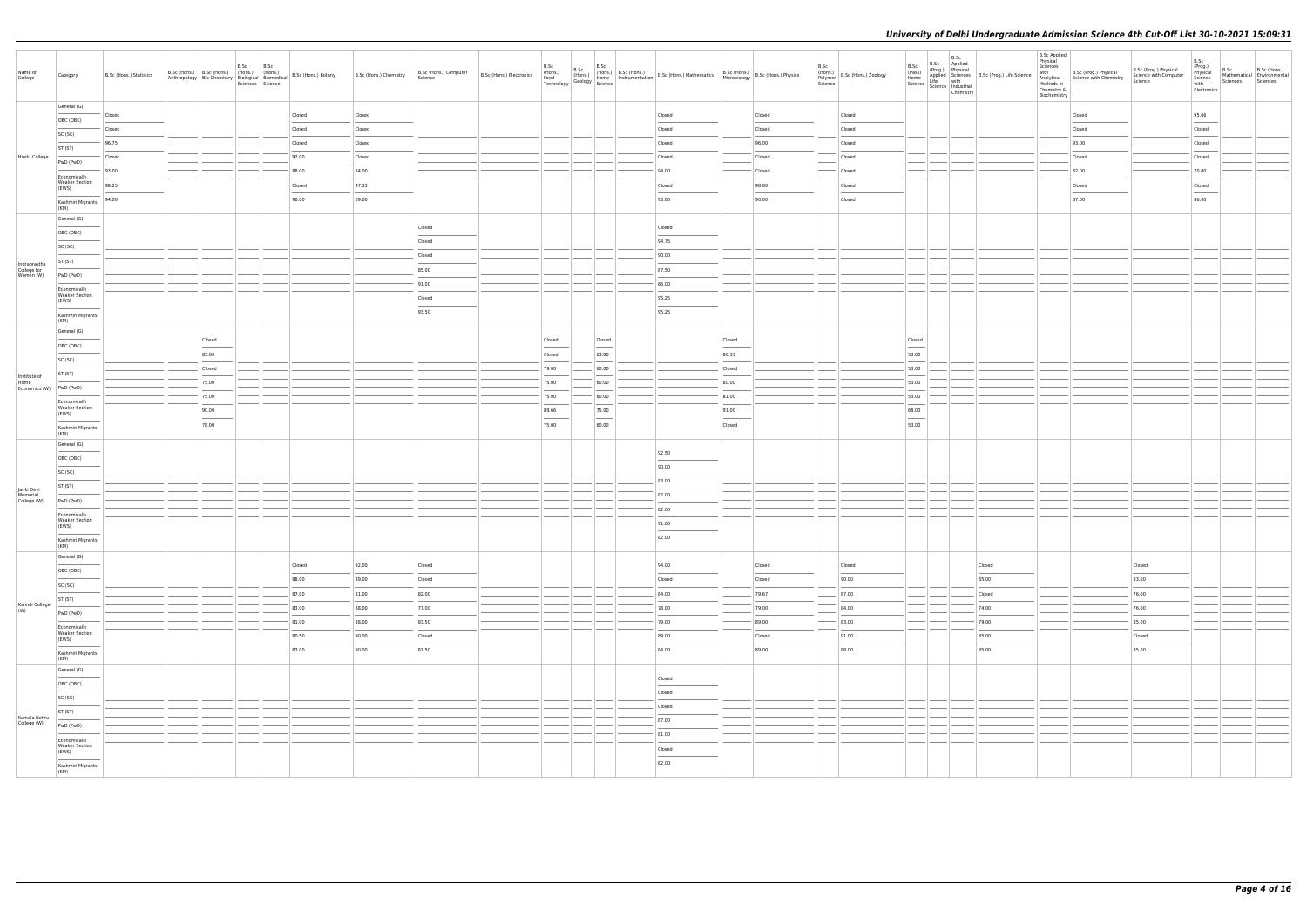| Name of<br>College                        | Category                                       | B.Sc (Hons.) Statistics |  | B.Sc B.Sc | Sciences Science | B.Sc (Hons.) B.Sc (Hons.) (Hons.) (Hons.) (Hons.) 8.Sc (Hons.) Botany<br>Anthropology Bio-Chemistry Biological Biomedical B.Sc (Hons.) Botany | B.Sc (Hons.) Chemistry | B.Sc (Hons.) Computer<br>Science | B.Sc (Hons.) Electronics | B.Sc   | B.Sc<br>B.Sc                                                                                                                                                                                                                                                                                                                                                                                                                                                                         | U.S. (Hons.)<br>(Hons.) B.Sc (Hons.) B.Sc (Hons.) Mathematics B.Sc (Hons.) B.Sc (Hons.) Physics<br>Fechnology Home Instrumentation B.Sc (Hons.) Mathematics Microbiology B.Sc (Hons.) Physics<br>Technology Science |        | B.Sc<br>Science | (Hons.)<br>Polymer B.Sc (Hons.) Zoology | B.Sc<br>.sc B.Sc Applied<br>(Pass) (Prog.) Physical<br>Home Applied Science B.Sc (Prog.) Life Science  <br>Science   Life with<br>Science   Industrial<br>Chemistry<br>Chemistry                                                                                                                                                                                                                                                                                                     |        | <b>B.Sc Applied</b><br>Physical<br>Sciences<br>Methods in<br>Chemistry &<br>Biochemistry | with B.Sc (Prog.) Physical<br>Analytical Science with Chemistry | B.Sc (Prog.) Physical<br>Science with Computer<br>Science | B.Sc<br>(Prog.)<br>Physical<br>Science<br>with<br>Electronics | B.Sc<br>Sciences Sciences                                                                                                                                                                                                                                                                                                                                                                                                                                                           | B.Sc (Hons.)<br>Mathematical Environmental |
|-------------------------------------------|------------------------------------------------|-------------------------|--|-----------|------------------|-----------------------------------------------------------------------------------------------------------------------------------------------|------------------------|----------------------------------|--------------------------|--------|--------------------------------------------------------------------------------------------------------------------------------------------------------------------------------------------------------------------------------------------------------------------------------------------------------------------------------------------------------------------------------------------------------------------------------------------------------------------------------------|---------------------------------------------------------------------------------------------------------------------------------------------------------------------------------------------------------------------|--------|-----------------|-----------------------------------------|--------------------------------------------------------------------------------------------------------------------------------------------------------------------------------------------------------------------------------------------------------------------------------------------------------------------------------------------------------------------------------------------------------------------------------------------------------------------------------------|--------|------------------------------------------------------------------------------------------|-----------------------------------------------------------------|-----------------------------------------------------------|---------------------------------------------------------------|-------------------------------------------------------------------------------------------------------------------------------------------------------------------------------------------------------------------------------------------------------------------------------------------------------------------------------------------------------------------------------------------------------------------------------------------------------------------------------------|--------------------------------------------|
|                                           | General (G)                                    |                         |  |           |                  |                                                                                                                                               |                        | 96.00                            | Closed                   |        |                                                                                                                                                                                                                                                                                                                                                                                                                                                                                      | 95.00                                                                                                                                                                                                               | Closed |                 |                                         |                                                                                                                                                                                                                                                                                                                                                                                                                                                                                      |        |                                                                                          |                                                                 | 91.50                                                     |                                                               | 92.50                                                                                                                                                                                                                                                                                                                                                                                                                                                                               |                                            |
|                                           | OBC (OBC)                                      |                         |  |           |                  |                                                                                                                                               |                        | 94.75                            | 85.00                    |        |                                                                                                                                                                                                                                                                                                                                                                                                                                                                                      | 93.00                                                                                                                                                                                                               | Closed |                 |                                         |                                                                                                                                                                                                                                                                                                                                                                                                                                                                                      |        |                                                                                          |                                                                 | 89.00                                                     |                                                               | 90.00                                                                                                                                                                                                                                                                                                                                                                                                                                                                               |                                            |
|                                           | SC (SC)                                        |                         |  |           |                  |                                                                                                                                               |                        | Closed                           | Closed                   |        |                                                                                                                                                                                                                                                                                                                                                                                                                                                                                      | 85.00                                                                                                                                                                                                               | Closed |                 |                                         |                                                                                                                                                                                                                                                                                                                                                                                                                                                                                      |        |                                                                                          |                                                                 | 81.00                                                     |                                                               | 83.00                                                                                                                                                                                                                                                                                                                                                                                                                                                                               |                                            |
| Keshav<br>Mahavidyalaya                   | ST (ST)                                        |                         |  |           |                  |                                                                                                                                               |                        | 82.00                            | 55.00                    |        |                                                                                                                                                                                                                                                                                                                                                                                                                                                                                      | 80.00                                                                                                                                                                                                               | 74.00  |                 |                                         |                                                                                                                                                                                                                                                                                                                                                                                                                                                                                      |        |                                                                                          |                                                                 | 77.00                                                     |                                                               | 77.00                                                                                                                                                                                                                                                                                                                                                                                                                                                                               |                                            |
|                                           | PwD (PwD)                                      |                         |  |           |                  |                                                                                                                                               |                        | 80.00                            | 60.00                    |        |                                                                                                                                                                                                                                                                                                                                                                                                                                                                                      | 75.00                                                                                                                                                                                                               | 62.00  |                 |                                         |                                                                                                                                                                                                                                                                                                                                                                                                                                                                                      |        |                                                                                          |                                                                 | 77.50                                                     |                                                               | 72.00                                                                                                                                                                                                                                                                                                                                                                                                                                                                               |                                            |
|                                           | Economically<br><b>Weaker Section</b><br>(EWS) |                         |  |           |                  |                                                                                                                                               |                        | Closed                           | Closed                   |        |                                                                                                                                                                                                                                                                                                                                                                                                                                                                                      | 94.00                                                                                                                                                                                                               | Closed |                 |                                         |                                                                                                                                                                                                                                                                                                                                                                                                                                                                                      |        |                                                                                          |                                                                 | 89.00                                                     |                                                               | 91.00                                                                                                                                                                                                                                                                                                                                                                                                                                                                               |                                            |
|                                           | Kashmiri Migrants                              |                         |  |           |                  |                                                                                                                                               |                        | 87.00                            | 82.00                    |        |                                                                                                                                                                                                                                                                                                                                                                                                                                                                                      | 85.00                                                                                                                                                                                                               | 84.33  |                 |                                         |                                                                                                                                                                                                                                                                                                                                                                                                                                                                                      |        |                                                                                          |                                                                 | 81.50                                                     |                                                               | $\frac{1}{2} \left( \frac{1}{2} \right) \left( \frac{1}{2} \right) \left( \frac{1}{2} \right) \left( \frac{1}{2} \right) \left( \frac{1}{2} \right) \left( \frac{1}{2} \right) \left( \frac{1}{2} \right) \left( \frac{1}{2} \right) \left( \frac{1}{2} \right) \left( \frac{1}{2} \right) \left( \frac{1}{2} \right) \left( \frac{1}{2} \right) \left( \frac{1}{2} \right) \left( \frac{1}{2} \right) \left( \frac{1}{2} \right) \left( \frac{1}{2} \right) \left( \frac$<br>82.50 |                                            |
|                                           | (KM)<br>General (G)                            |                         |  |           |                  |                                                                                                                                               |                        |                                  |                          |        |                                                                                                                                                                                                                                                                                                                                                                                                                                                                                      |                                                                                                                                                                                                                     |        |                 |                                         |                                                                                                                                                                                                                                                                                                                                                                                                                                                                                      |        |                                                                                          |                                                                 |                                                           |                                                               |                                                                                                                                                                                                                                                                                                                                                                                                                                                                                     |                                            |
|                                           | OBC (OBC)                                      | 97.75                   |  |           |                  | Closed                                                                                                                                        | 96.00                  |                                  |                          |        |                                                                                                                                                                                                                                                                                                                                                                                                                                                                                      | Closed                                                                                                                                                                                                              | 97.33  |                 | 95.66                                   |                                                                                                                                                                                                                                                                                                                                                                                                                                                                                      | 94.66  | Closed                                                                                   | 94.66                                                           | 96.33                                                     |                                                               |                                                                                                                                                                                                                                                                                                                                                                                                                                                                                     |                                            |
|                                           | SC (SC)                                        | 96.25                   |  |           |                  | 93.33                                                                                                                                         | 95.33                  |                                  |                          |        |                                                                                                                                                                                                                                                                                                                                                                                                                                                                                      | 97.00                                                                                                                                                                                                               | 96.00  |                 | 94.00                                   |                                                                                                                                                                                                                                                                                                                                                                                                                                                                                      | 92.00  | 90.00                                                                                    | 93.66                                                           | 95.00                                                     |                                                               |                                                                                                                                                                                                                                                                                                                                                                                                                                                                                     |                                            |
|                                           | ST (ST)                                        | 95.00                   |  |           |                  | 89.00                                                                                                                                         | 88.33                  |                                  |                          |        |                                                                                                                                                                                                                                                                                                                                                                                                                                                                                      | 95.00                                                                                                                                                                                                               | Closed |                 | Closed                                  |                                                                                                                                                                                                                                                                                                                                                                                                                                                                                      | Closed | Closed                                                                                   | 87.33                                                           | 92.00                                                     |                                                               |                                                                                                                                                                                                                                                                                                                                                                                                                                                                                     |                                            |
| Kirori Mal<br>College                     | PwD (PwD)                                      | 93.00                   |  |           |                  | 88.00                                                                                                                                         | 78.00                  |                                  |                          |        |                                                                                                                                                                                                                                                                                                                                                                                                                                                                                      | 94.00                                                                                                                                                                                                               | 85.00  |                 | 87.33                                   |                                                                                                                                                                                                                                                                                                                                                                                                                                                                                      | 81.00  | 74.00                                                                                    | 77.00                                                           | 83.00                                                     |                                                               |                                                                                                                                                                                                                                                                                                                                                                                                                                                                                     |                                            |
|                                           | Economically                                   | 92.00                   |  |           |                  | 84.00                                                                                                                                         | 78.00                  |                                  |                          |        |                                                                                                                                                                                                                                                                                                                                                                                                                                                                                      | 89.00                                                                                                                                                                                                               | 80.00  |                 | 88.00                                   |                                                                                                                                                                                                                                                                                                                                                                                                                                                                                      | 79.00  | 77.00                                                                                    | 76.00                                                           | 86.33                                                     |                                                               |                                                                                                                                                                                                                                                                                                                                                                                                                                                                                     |                                            |
|                                           | <b>Weaker Section</b><br>(EWS)                 | 97.25                   |  |           |                  | Closed                                                                                                                                        | 95.33                  |                                  |                          |        |                                                                                                                                                                                                                                                                                                                                                                                                                                                                                      | 97.00                                                                                                                                                                                                               | 96.00  |                 | 94.33                                   |                                                                                                                                                                                                                                                                                                                                                                                                                                                                                      | 93.00  | Closed                                                                                   | Closed                                                          | 95.33                                                     |                                                               |                                                                                                                                                                                                                                                                                                                                                                                                                                                                                     |                                            |
|                                           | Kashmiri Migrants<br>(KM)                      | 93.00                   |  |           |                  | 90.00                                                                                                                                         | 87.00                  |                                  |                          |        |                                                                                                                                                                                                                                                                                                                                                                                                                                                                                      | 90.00                                                                                                                                                                                                               | 88.00  |                 | 92.00                                   |                                                                                                                                                                                                                                                                                                                                                                                                                                                                                      | 88.00  | 84.00                                                                                    | 85.33                                                           | 87.00                                                     |                                                               |                                                                                                                                                                                                                                                                                                                                                                                                                                                                                     |                                            |
|                                           | General (G)                                    |                         |  |           |                  |                                                                                                                                               |                        |                                  |                          |        |                                                                                                                                                                                                                                                                                                                                                                                                                                                                                      |                                                                                                                                                                                                                     |        |                 |                                         |                                                                                                                                                                                                                                                                                                                                                                                                                                                                                      |        |                                                                                          |                                                                 |                                                           |                                                               |                                                                                                                                                                                                                                                                                                                                                                                                                                                                                     |                                            |
|                                           | OBC (OBC)                                      |                         |  |           |                  |                                                                                                                                               |                        |                                  |                          | Closed | Closed<br>$\frac{1}{2} \left( \frac{1}{2} \right) \left( \frac{1}{2} \right) \left( \frac{1}{2} \right) \left( \frac{1}{2} \right) \left( \frac{1}{2} \right) \left( \frac{1}{2} \right) \left( \frac{1}{2} \right) \left( \frac{1}{2} \right) \left( \frac{1}{2} \right) \left( \frac{1}{2} \right) \left( \frac{1}{2} \right) \left( \frac{1}{2} \right) \left( \frac{1}{2} \right) \left( \frac{1}{2} \right) \left( \frac{1}{2} \right) \left( \frac{1}{2} \right) \left( \frac$ |                                                                                                                                                                                                                     |        |                 |                                         | Closed<br>$\frac{1}{2} \left( \frac{1}{2} \right) \left( \frac{1}{2} \right) \left( \frac{1}{2} \right) \left( \frac{1}{2} \right) \left( \frac{1}{2} \right) \left( \frac{1}{2} \right) \left( \frac{1}{2} \right) \left( \frac{1}{2} \right) \left( \frac{1}{2} \right) \left( \frac{1}{2} \right) \left( \frac{1}{2} \right) \left( \frac{1}{2} \right) \left( \frac{1}{2} \right) \left( \frac{1}{2} \right) \left( \frac{1}{2} \right) \left( \frac{1}{2} \right) \left( \frac$ |        |                                                                                          |                                                                 |                                                           |                                                               |                                                                                                                                                                                                                                                                                                                                                                                                                                                                                     |                                            |
|                                           | SC (SC)                                        |                         |  |           |                  |                                                                                                                                               |                        |                                  |                          | Closed | 77.00                                                                                                                                                                                                                                                                                                                                                                                                                                                                                |                                                                                                                                                                                                                     |        |                 |                                         | 77.00                                                                                                                                                                                                                                                                                                                                                                                                                                                                                |        |                                                                                          |                                                                 |                                                           |                                                               |                                                                                                                                                                                                                                                                                                                                                                                                                                                                                     |                                            |
|                                           | ST (ST)                                        |                         |  |           |                  |                                                                                                                                               |                        |                                  |                          | Closed | Closed                                                                                                                                                                                                                                                                                                                                                                                                                                                                               |                                                                                                                                                                                                                     |        |                 |                                         | 62.00                                                                                                                                                                                                                                                                                                                                                                                                                                                                                |        |                                                                                          |                                                                 |                                                           |                                                               |                                                                                                                                                                                                                                                                                                                                                                                                                                                                                     |                                            |
| Lady Irwin<br>College (W)                 | PwD (PwD)                                      |                         |  |           |                  |                                                                                                                                               |                        |                                  |                          | Closed | 63.00                                                                                                                                                                                                                                                                                                                                                                                                                                                                                |                                                                                                                                                                                                                     |        |                 |                                         | 58.00                                                                                                                                                                                                                                                                                                                                                                                                                                                                                |        |                                                                                          |                                                                 |                                                           |                                                               |                                                                                                                                                                                                                                                                                                                                                                                                                                                                                     |                                            |
|                                           | Economically<br><b>Weaker Section</b>          |                         |  |           |                  |                                                                                                                                               |                        |                                  |                          | 78.00  | 63.00                                                                                                                                                                                                                                                                                                                                                                                                                                                                                |                                                                                                                                                                                                                     |        |                 |                                         | 62.00                                                                                                                                                                                                                                                                                                                                                                                                                                                                                |        |                                                                                          |                                                                 |                                                           |                                                               |                                                                                                                                                                                                                                                                                                                                                                                                                                                                                     |                                            |
|                                           | (EWS)                                          |                         |  |           |                  |                                                                                                                                               |                        |                                  |                          | Closed | 76.00<br>$\frac{1}{2}$                                                                                                                                                                                                                                                                                                                                                                                                                                                               |                                                                                                                                                                                                                     |        |                 |                                         | 70.00<br>$\sim$                                                                                                                                                                                                                                                                                                                                                                                                                                                                      |        |                                                                                          |                                                                 |                                                           |                                                               |                                                                                                                                                                                                                                                                                                                                                                                                                                                                                     |                                            |
|                                           | Kashmiri Migrants<br>(KM)                      |                         |  |           |                  |                                                                                                                                               |                        |                                  |                          | 78.00  | 63.00                                                                                                                                                                                                                                                                                                                                                                                                                                                                                |                                                                                                                                                                                                                     |        |                 |                                         | 62.00                                                                                                                                                                                                                                                                                                                                                                                                                                                                                |        |                                                                                          |                                                                 |                                                           |                                                               |                                                                                                                                                                                                                                                                                                                                                                                                                                                                                     |                                            |
|                                           | General (G)                                    | Closed                  |  |           |                  |                                                                                                                                               |                        |                                  |                          |        |                                                                                                                                                                                                                                                                                                                                                                                                                                                                                      | 98.50                                                                                                                                                                                                               |        |                 |                                         |                                                                                                                                                                                                                                                                                                                                                                                                                                                                                      |        |                                                                                          |                                                                 |                                                           |                                                               |                                                                                                                                                                                                                                                                                                                                                                                                                                                                                     |                                            |
|                                           | OBC (OBC)                                      | 97.25                   |  |           |                  |                                                                                                                                               |                        |                                  |                          |        |                                                                                                                                                                                                                                                                                                                                                                                                                                                                                      | Closed                                                                                                                                                                                                              |        |                 |                                         |                                                                                                                                                                                                                                                                                                                                                                                                                                                                                      |        |                                                                                          |                                                                 |                                                           |                                                               |                                                                                                                                                                                                                                                                                                                                                                                                                                                                                     |                                            |
|                                           | SC (SC)                                        | Closed                  |  |           |                  |                                                                                                                                               |                        |                                  |                          |        |                                                                                                                                                                                                                                                                                                                                                                                                                                                                                      | Closed                                                                                                                                                                                                              |        |                 |                                         |                                                                                                                                                                                                                                                                                                                                                                                                                                                                                      |        |                                                                                          |                                                                 |                                                           |                                                               |                                                                                                                                                                                                                                                                                                                                                                                                                                                                                     |                                            |
| Lady Shri Ram<br>College for<br>Women (W) | ST (ST)                                        | Closed                  |  |           |                  |                                                                                                                                               |                        |                                  |                          |        |                                                                                                                                                                                                                                                                                                                                                                                                                                                                                      | Closed                                                                                                                                                                                                              |        |                 |                                         |                                                                                                                                                                                                                                                                                                                                                                                                                                                                                      |        |                                                                                          |                                                                 |                                                           |                                                               |                                                                                                                                                                                                                                                                                                                                                                                                                                                                                     |                                            |
|                                           | PwD (PwD)                                      | 91.25                   |  |           |                  |                                                                                                                                               |                        |                                  |                          |        |                                                                                                                                                                                                                                                                                                                                                                                                                                                                                      | 90.50                                                                                                                                                                                                               |        |                 |                                         |                                                                                                                                                                                                                                                                                                                                                                                                                                                                                      |        |                                                                                          |                                                                 |                                                           |                                                               |                                                                                                                                                                                                                                                                                                                                                                                                                                                                                     |                                            |
|                                           | Economically<br><b>Weaker Section</b><br>(EWS) | Closed                  |  |           |                  |                                                                                                                                               |                        |                                  |                          |        |                                                                                                                                                                                                                                                                                                                                                                                                                                                                                      | 97.00                                                                                                                                                                                                               |        |                 |                                         |                                                                                                                                                                                                                                                                                                                                                                                                                                                                                      |        |                                                                                          |                                                                 |                                                           |                                                               |                                                                                                                                                                                                                                                                                                                                                                                                                                                                                     |                                            |
|                                           | Kashmiri Migrants                              | 97.25                   |  |           |                  |                                                                                                                                               |                        |                                  |                          |        |                                                                                                                                                                                                                                                                                                                                                                                                                                                                                      | 93.50                                                                                                                                                                                                               |        |                 |                                         |                                                                                                                                                                                                                                                                                                                                                                                                                                                                                      |        |                                                                                          |                                                                 |                                                           |                                                               |                                                                                                                                                                                                                                                                                                                                                                                                                                                                                     |                                            |
|                                           | (KM)<br>General (G)                            |                         |  |           |                  |                                                                                                                                               |                        |                                  |                          |        |                                                                                                                                                                                                                                                                                                                                                                                                                                                                                      |                                                                                                                                                                                                                     |        |                 |                                         |                                                                                                                                                                                                                                                                                                                                                                                                                                                                                      |        |                                                                                          |                                                                 |                                                           |                                                               |                                                                                                                                                                                                                                                                                                                                                                                                                                                                                     |                                            |
|                                           | OBC (OBC)                                      |                         |  |           |                  |                                                                                                                                               |                        |                                  |                          |        | Closed                                                                                                                                                                                                                                                                                                                                                                                                                                                                               | 92.75                                                                                                                                                                                                               |        |                 |                                         |                                                                                                                                                                                                                                                                                                                                                                                                                                                                                      |        |                                                                                          |                                                                 |                                                           |                                                               |                                                                                                                                                                                                                                                                                                                                                                                                                                                                                     |                                            |
|                                           | SC (SC)                                        |                         |  |           |                  |                                                                                                                                               |                        |                                  |                          |        | 72.00                                                                                                                                                                                                                                                                                                                                                                                                                                                                                | Closed                                                                                                                                                                                                              |        |                 |                                         |                                                                                                                                                                                                                                                                                                                                                                                                                                                                                      |        |                                                                                          |                                                                 |                                                           |                                                               |                                                                                                                                                                                                                                                                                                                                                                                                                                                                                     |                                            |
|                                           | ST (ST)                                        |                         |  |           |                  |                                                                                                                                               |                        |                                  |                          |        | Closed                                                                                                                                                                                                                                                                                                                                                                                                                                                                               | 84.00                                                                                                                                                                                                               |        |                 |                                         |                                                                                                                                                                                                                                                                                                                                                                                                                                                                                      |        |                                                                                          |                                                                 |                                                           |                                                               |                                                                                                                                                                                                                                                                                                                                                                                                                                                                                     |                                            |
| Lakshmibai<br>College (W)                 | PwD (PwD)                                      |                         |  |           |                  |                                                                                                                                               |                        |                                  |                          |        | 70.00                                                                                                                                                                                                                                                                                                                                                                                                                                                                                | 81.00                                                                                                                                                                                                               |        |                 |                                         |                                                                                                                                                                                                                                                                                                                                                                                                                                                                                      |        |                                                                                          |                                                                 |                                                           |                                                               |                                                                                                                                                                                                                                                                                                                                                                                                                                                                                     |                                            |
|                                           | Economically                                   |                         |  |           |                  |                                                                                                                                               |                        |                                  |                          |        | 68.00                                                                                                                                                                                                                                                                                                                                                                                                                                                                                | 86.00                                                                                                                                                                                                               |        |                 |                                         |                                                                                                                                                                                                                                                                                                                                                                                                                                                                                      |        |                                                                                          |                                                                 |                                                           |                                                               |                                                                                                                                                                                                                                                                                                                                                                                                                                                                                     |                                            |
|                                           | <b>Weaker Section</b><br>(EWS)                 |                         |  |           |                  |                                                                                                                                               |                        |                                  |                          |        | 78.00<br>$\sim$                                                                                                                                                                                                                                                                                                                                                                                                                                                                      | 91.00                                                                                                                                                                                                               |        |                 |                                         |                                                                                                                                                                                                                                                                                                                                                                                                                                                                                      |        |                                                                                          |                                                                 |                                                           |                                                               |                                                                                                                                                                                                                                                                                                                                                                                                                                                                                     |                                            |
|                                           | Kashmiri Migrants                              |                         |  |           |                  |                                                                                                                                               |                        |                                  |                          |        | 78.00                                                                                                                                                                                                                                                                                                                                                                                                                                                                                | 90.00                                                                                                                                                                                                               |        |                 |                                         |                                                                                                                                                                                                                                                                                                                                                                                                                                                                                      |        |                                                                                          |                                                                 |                                                           |                                                               |                                                                                                                                                                                                                                                                                                                                                                                                                                                                                     |                                            |
|                                           | (KM)<br>General (G)                            |                         |  |           |                  |                                                                                                                                               |                        |                                  |                          |        |                                                                                                                                                                                                                                                                                                                                                                                                                                                                                      |                                                                                                                                                                                                                     |        |                 |                                         |                                                                                                                                                                                                                                                                                                                                                                                                                                                                                      |        |                                                                                          |                                                                 |                                                           |                                                               |                                                                                                                                                                                                                                                                                                                                                                                                                                                                                     |                                            |
|                                           | OBC (OBC)                                      |                         |  |           |                  |                                                                                                                                               |                        |                                  | Closed                   |        |                                                                                                                                                                                                                                                                                                                                                                                                                                                                                      |                                                                                                                                                                                                                     |        |                 |                                         |                                                                                                                                                                                                                                                                                                                                                                                                                                                                                      |        |                                                                                          | Closed                                                          | Closed                                                    |                                                               | Closed<br>$\overline{\phantom{a}}$                                                                                                                                                                                                                                                                                                                                                                                                                                                  |                                            |
|                                           | SC (SC)                                        |                         |  |           |                  |                                                                                                                                               |                        |                                  | 83.00                    |        |                                                                                                                                                                                                                                                                                                                                                                                                                                                                                      |                                                                                                                                                                                                                     |        |                 |                                         |                                                                                                                                                                                                                                                                                                                                                                                                                                                                                      |        |                                                                                          | Closed                                                          | 87.00                                                     |                                                               | Closed                                                                                                                                                                                                                                                                                                                                                                                                                                                                              |                                            |
| Maharaja                                  | ST (ST)                                        |                         |  |           |                  |                                                                                                                                               |                        |                                  | 80.00                    |        |                                                                                                                                                                                                                                                                                                                                                                                                                                                                                      |                                                                                                                                                                                                                     |        |                 |                                         |                                                                                                                                                                                                                                                                                                                                                                                                                                                                                      |        |                                                                                          | Closed                                                          | 79.00                                                     |                                                               | 80.50                                                                                                                                                                                                                                                                                                                                                                                                                                                                               |                                            |
| Agrasen<br>College                        | PwD (PwD)                                      |                         |  |           |                  |                                                                                                                                               |                        |                                  | 75.00                    |        |                                                                                                                                                                                                                                                                                                                                                                                                                                                                                      |                                                                                                                                                                                                                     |        |                 |                                         |                                                                                                                                                                                                                                                                                                                                                                                                                                                                                      |        |                                                                                          | 77.00                                                           | 74.00                                                     |                                                               | 72.00                                                                                                                                                                                                                                                                                                                                                                                                                                                                               |                                            |
|                                           | Economically<br><b>Weaker Section</b>          |                         |  |           |                  |                                                                                                                                               |                        |                                  | 75.00                    |        |                                                                                                                                                                                                                                                                                                                                                                                                                                                                                      |                                                                                                                                                                                                                     |        |                 |                                         |                                                                                                                                                                                                                                                                                                                                                                                                                                                                                      |        |                                                                                          | 79.00                                                           | 76.00                                                     |                                                               | 71.00                                                                                                                                                                                                                                                                                                                                                                                                                                                                               |                                            |
|                                           | (EWS)                                          |                         |  |           |                  |                                                                                                                                               |                        |                                  | Closed                   |        |                                                                                                                                                                                                                                                                                                                                                                                                                                                                                      |                                                                                                                                                                                                                     |        |                 |                                         |                                                                                                                                                                                                                                                                                                                                                                                                                                                                                      |        |                                                                                          | 88.00                                                           | Closed                                                    |                                                               | 88.00                                                                                                                                                                                                                                                                                                                                                                                                                                                                               |                                            |
|                                           | Kashmiri Migrants<br>(KM)                      |                         |  |           |                  |                                                                                                                                               |                        |                                  | 83.00                    |        |                                                                                                                                                                                                                                                                                                                                                                                                                                                                                      |                                                                                                                                                                                                                     |        |                 |                                         |                                                                                                                                                                                                                                                                                                                                                                                                                                                                                      |        |                                                                                          | 84.00                                                           | 82.00                                                     |                                                               | 85.00                                                                                                                                                                                                                                                                                                                                                                                                                                                                               |                                            |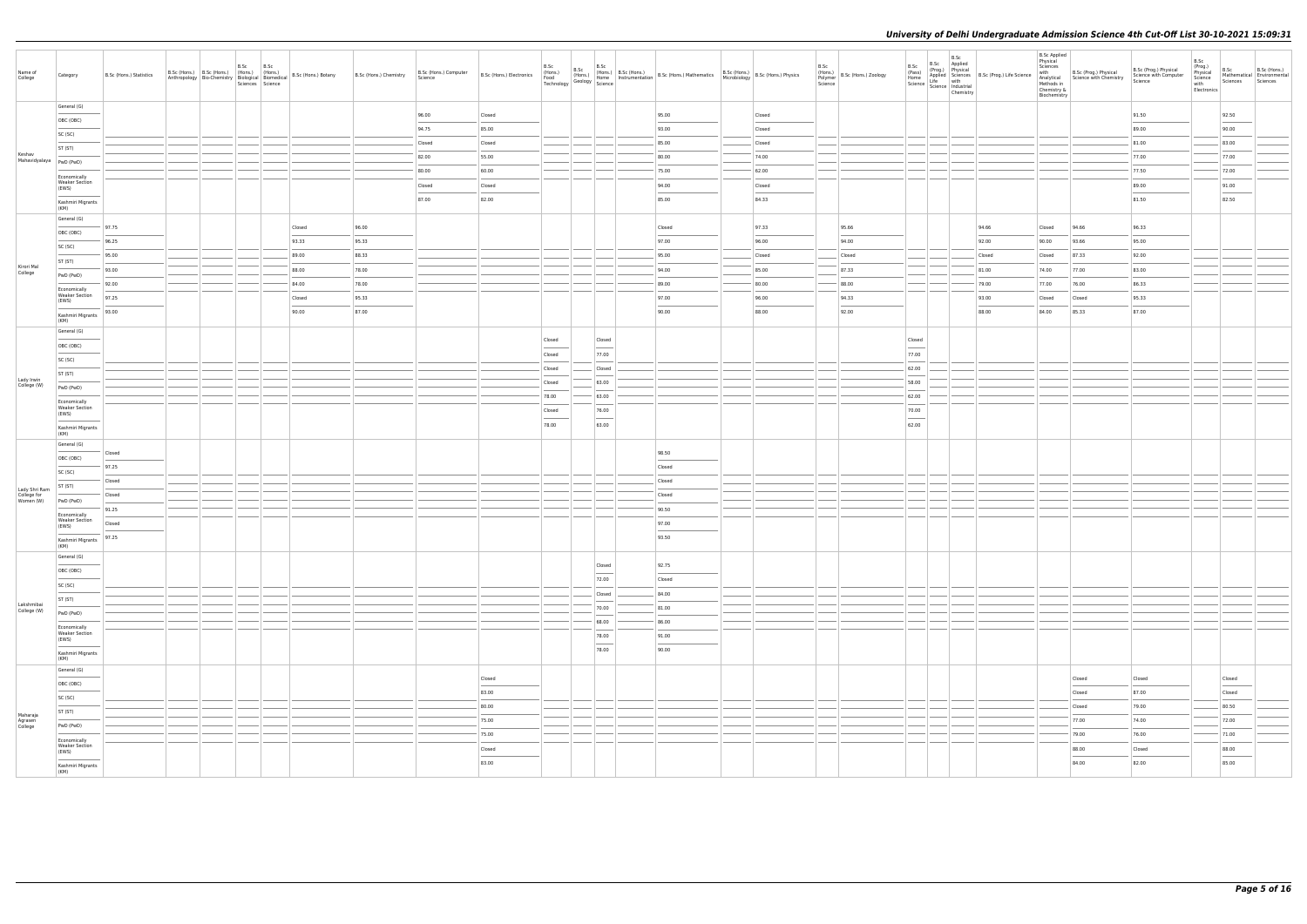| Name of<br>College                    | Category                                                                                                                                                                                                                                                                                                                                                                                                                                                                                | B.Sc (Hons.) Statistics | B.Sc (Hons.) B.Sc (Hons.) (Hons.) (Hons.)<br>Anthropology   Bio-Chemistry   Biological   Biomedical | B.Sc | B.Sc<br>Sciences Science |       | B.Sc (Hons.) Botany | B.Sc (Hons.) Chemistry | B.Sc (Hons.) Computer<br>Science                                                                                                                                                                                                                                                                                                                                                                                                                                                    | B.Sc (Hons.) Electronics<br>Food<br>Technology | B.Sc | B.Sc | B.Sc<br>(Hons.) (Hons.)<br>Geology Home I<br>Science | (Hons.) B.Sc (Hons.) B.Sc (Hons.) Mathematics B.Sc (Hons.) B.Sc (Hons.) Physics<br>Home Instrumentation B.Sc (Hons.) Mathematics Microbiology B.Sc (Hons.) Physics                                                                                                                                                                                                                                                                                                                  |        | B.Sc<br>Science | (Hons.)<br>Polymer B.Sc (Hons.) Zoology | B.Sc | B.Sc | B.Sc<br>Applied<br>(Pass) (Prog.) Physical<br>Home Applied Sciences<br>Science Life with<br>Science Industrial<br>Chemistry | Processing<br>Applied Sciences<br>Life with<br>Life with | <b>B.Sc Applied</b><br>Physical<br>Sciences<br>Methods in<br>Chemistry &<br>Biochemistry | with B.Sc (Prog.) Physical<br>Analytical Science with Chemistry | B.Sc (Prog.) Physical<br>Science with Computer<br>Science | B.Sc<br>(Prog.)<br>Physical<br>Science<br>with<br>Electronics | B.Sc<br>Sciences                  | B.Sc (Hons.)<br>Mathematical Environmental<br>Sciences |
|---------------------------------------|-----------------------------------------------------------------------------------------------------------------------------------------------------------------------------------------------------------------------------------------------------------------------------------------------------------------------------------------------------------------------------------------------------------------------------------------------------------------------------------------|-------------------------|-----------------------------------------------------------------------------------------------------|------|--------------------------|-------|---------------------|------------------------|-------------------------------------------------------------------------------------------------------------------------------------------------------------------------------------------------------------------------------------------------------------------------------------------------------------------------------------------------------------------------------------------------------------------------------------------------------------------------------------|------------------------------------------------|------|------|------------------------------------------------------|-------------------------------------------------------------------------------------------------------------------------------------------------------------------------------------------------------------------------------------------------------------------------------------------------------------------------------------------------------------------------------------------------------------------------------------------------------------------------------------|--------|-----------------|-----------------------------------------|------|------|-----------------------------------------------------------------------------------------------------------------------------|----------------------------------------------------------|------------------------------------------------------------------------------------------|-----------------------------------------------------------------|-----------------------------------------------------------|---------------------------------------------------------------|-----------------------------------|--------------------------------------------------------|
|                                       | General (G)                                                                                                                                                                                                                                                                                                                                                                                                                                                                             |                         |                                                                                                     |      |                          |       | Closed              | 94.00                  |                                                                                                                                                                                                                                                                                                                                                                                                                                                                                     |                                                |      |      |                                                      | 95.00                                                                                                                                                                                                                                                                                                                                                                                                                                                                               | 94.00  |                 | Closed                                  |      |      |                                                                                                                             | Closed                                                   |                                                                                          | 91.00                                                           | 91.00                                                     |                                                               |                                   |                                                        |
|                                       | OBC (OBC)                                                                                                                                                                                                                                                                                                                                                                                                                                                                               |                         |                                                                                                     |      |                          | 89.00 |                     | 92.00                  |                                                                                                                                                                                                                                                                                                                                                                                                                                                                                     |                                                |      |      |                                                      | Closed                                                                                                                                                                                                                                                                                                                                                                                                                                                                              | 92.00  |                 | Closed                                  |      |      |                                                                                                                             | 87.00                                                    |                                                                                          | 89.00                                                           | 89.00                                                     |                                                               |                                   |                                                        |
|                                       | SC (SC)                                                                                                                                                                                                                                                                                                                                                                                                                                                                                 |                         |                                                                                                     |      |                          | 82.00 |                     | 86.00                  |                                                                                                                                                                                                                                                                                                                                                                                                                                                                                     |                                                |      |      |                                                      | 86.00                                                                                                                                                                                                                                                                                                                                                                                                                                                                               | 86.00  |                 | Closed                                  |      |      |                                                                                                                             | 80.33                                                    |                                                                                          | 84.00                                                           | 84.00                                                     |                                                               |                                   |                                                        |
| Maitreyi<br>College (W)               | ST (ST)                                                                                                                                                                                                                                                                                                                                                                                                                                                                                 |                         |                                                                                                     |      |                          | 80.00 |                     | 86.00                  |                                                                                                                                                                                                                                                                                                                                                                                                                                                                                     |                                                |      |      |                                                      | 86.00                                                                                                                                                                                                                                                                                                                                                                                                                                                                               | 86.00  |                 | 84.00                                   |      |      |                                                                                                                             | 76.00                                                    |                                                                                          | 84.00                                                           | 84.00                                                     |                                                               |                                   |                                                        |
|                                       | PwD (PwD)                                                                                                                                                                                                                                                                                                                                                                                                                                                                               |                         |                                                                                                     |      |                          | 70.00 |                     | 80.00                  |                                                                                                                                                                                                                                                                                                                                                                                                                                                                                     |                                                |      |      |                                                      | 80.00                                                                                                                                                                                                                                                                                                                                                                                                                                                                               | 80.00  |                 | 80.00                                   |      |      |                                                                                                                             | 69.00                                                    |                                                                                          | 79.00                                                           | 79.00                                                     |                                                               |                                   |                                                        |
|                                       | Economically<br><b>Weaker Section</b>                                                                                                                                                                                                                                                                                                                                                                                                                                                   |                         |                                                                                                     |      |                          | 90.00 |                     | 93.00                  |                                                                                                                                                                                                                                                                                                                                                                                                                                                                                     |                                                |      |      |                                                      | 93.00                                                                                                                                                                                                                                                                                                                                                                                                                                                                               | 93.00  |                 | Closed                                  |      |      |                                                                                                                             | 89.33                                                    |                                                                                          | 90.00                                                           | 90.00                                                     |                                                               |                                   |                                                        |
|                                       | (EWS)<br>Kashmiri Migrants                                                                                                                                                                                                                                                                                                                                                                                                                                                              |                         |                                                                                                     |      |                          | 85.00 |                     | 85.00                  |                                                                                                                                                                                                                                                                                                                                                                                                                                                                                     |                                                |      |      |                                                      | 85.00                                                                                                                                                                                                                                                                                                                                                                                                                                                                               | 85.00  |                 | 85.00                                   |      |      |                                                                                                                             | 84.00                                                    |                                                                                          | 84.00                                                           | 84.00                                                     |                                                               |                                   |                                                        |
|                                       | (KM)                                                                                                                                                                                                                                                                                                                                                                                                                                                                                    |                         |                                                                                                     |      |                          |       |                     |                        |                                                                                                                                                                                                                                                                                                                                                                                                                                                                                     |                                                |      |      |                                                      |                                                                                                                                                                                                                                                                                                                                                                                                                                                                                     |        |                 |                                         |      |      |                                                                                                                             |                                                          |                                                                                          |                                                                 |                                                           |                                                               |                                   |                                                        |
|                                       | General (G)<br>Sikh Minority (SM)                                                                                                                                                                                                                                                                                                                                                                                                                                                       | Closed                  |                                                                                                     |      |                          |       |                     |                        | Closed                                                                                                                                                                                                                                                                                                                                                                                                                                                                              |                                                |      |      |                                                      | 90.00                                                                                                                                                                                                                                                                                                                                                                                                                                                                               |        |                 |                                         |      |      |                                                                                                                             |                                                          |                                                                                          |                                                                 |                                                           |                                                               |                                   |                                                        |
| Mata Sundri                           | PwD (PwD)                                                                                                                                                                                                                                                                                                                                                                                                                                                                               | 76.00                   |                                                                                                     |      |                          |       |                     |                        | 76.00                                                                                                                                                                                                                                                                                                                                                                                                                                                                               |                                                |      |      |                                                      | 75.00                                                                                                                                                                                                                                                                                                                                                                                                                                                                               |        |                 |                                         |      |      |                                                                                                                             |                                                          |                                                                                          |                                                                 |                                                           |                                                               |                                   |                                                        |
| College for<br>Women (W)              | <b>Contract Contract</b><br>Economically                                                                                                                                                                                                                                                                                                                                                                                                                                                | 73.00                   |                                                                                                     |      |                          |       |                     |                        | 71.00                                                                                                                                                                                                                                                                                                                                                                                                                                                                               |                                                |      |      |                                                      | 71.00                                                                                                                                                                                                                                                                                                                                                                                                                                                                               |        |                 |                                         |      |      |                                                                                                                             |                                                          |                                                                                          |                                                                 |                                                           |                                                               |                                   |                                                        |
| * Sikh<br>Minority(SM)                | <b>Weaker Section</b><br>(EWS)                                                                                                                                                                                                                                                                                                                                                                                                                                                          | NA                      |                                                                                                     |      |                          |       |                     |                        | <b>NA</b>                                                                                                                                                                                                                                                                                                                                                                                                                                                                           |                                                |      |      |                                                      | <b>NA</b>                                                                                                                                                                                                                                                                                                                                                                                                                                                                           |        |                 |                                         |      |      |                                                                                                                             |                                                          |                                                                                          |                                                                 |                                                           |                                                               |                                   |                                                        |
|                                       | Kashmiri Migrants                                                                                                                                                                                                                                                                                                                                                                                                                                                                       | 85.00                   |                                                                                                     |      |                          |       |                     |                        | 84.00                                                                                                                                                                                                                                                                                                                                                                                                                                                                               |                                                |      |      |                                                      | 80.00                                                                                                                                                                                                                                                                                                                                                                                                                                                                               |        |                 |                                         |      |      |                                                                                                                             |                                                          |                                                                                          |                                                                 |                                                           |                                                               |                                   |                                                        |
|                                       | (KM)<br>General (G)                                                                                                                                                                                                                                                                                                                                                                                                                                                                     |                         |                                                                                                     |      |                          |       |                     |                        |                                                                                                                                                                                                                                                                                                                                                                                                                                                                                     |                                                |      |      |                                                      |                                                                                                                                                                                                                                                                                                                                                                                                                                                                                     |        |                 |                                         |      |      |                                                                                                                             |                                                          |                                                                                          |                                                                 |                                                           |                                                               |                                   |                                                        |
|                                       | OBC (OBC)                                                                                                                                                                                                                                                                                                                                                                                                                                                                               |                         |                                                                                                     |      |                          |       | Closed              | Closed                 |                                                                                                                                                                                                                                                                                                                                                                                                                                                                                     |                                                |      |      |                                                      | Closed                                                                                                                                                                                                                                                                                                                                                                                                                                                                              | Closed |                 | Closed                                  |      |      |                                                                                                                             | Closed                                                   |                                                                                          |                                                                 | Closed                                                    |                                                               |                                   |                                                        |
|                                       | SC (SC)                                                                                                                                                                                                                                                                                                                                                                                                                                                                                 |                         |                                                                                                     |      |                          | 95.66 |                     | Closed                 |                                                                                                                                                                                                                                                                                                                                                                                                                                                                                     |                                                |      |      |                                                      | Closed                                                                                                                                                                                                                                                                                                                                                                                                                                                                              | Closed |                 | Closed                                  |      |      |                                                                                                                             | Closed                                                   |                                                                                          |                                                                 | Closed                                                    |                                                               |                                   |                                                        |
|                                       | ST (ST)                                                                                                                                                                                                                                                                                                                                                                                                                                                                                 |                         |                                                                                                     |      |                          | 94.66 |                     | Closed                 |                                                                                                                                                                                                                                                                                                                                                                                                                                                                                     |                                                |      |      |                                                      | Closed                                                                                                                                                                                                                                                                                                                                                                                                                                                                              | Closed |                 | Closed                                  |      |      |                                                                                                                             | Closed                                                   |                                                                                          |                                                                 | Closed                                                    |                                                               |                                   |                                                        |
| Miranda House<br>(W)                  | PwD (PwD)                                                                                                                                                                                                                                                                                                                                                                                                                                                                               |                         |                                                                                                     |      |                          | 91.66 |                     | Closed                 |                                                                                                                                                                                                                                                                                                                                                                                                                                                                                     |                                                |      |      |                                                      | Closed                                                                                                                                                                                                                                                                                                                                                                                                                                                                              | Closed |                 | Closed                                  |      |      |                                                                                                                             | Closed                                                   |                                                                                          |                                                                 | 86.33                                                     |                                                               |                                   |                                                        |
|                                       | Economically<br><b>Weaker Section</b>                                                                                                                                                                                                                                                                                                                                                                                                                                                   |                         |                                                                                                     |      |                          | 88.00 |                     | 89.33                  |                                                                                                                                                                                                                                                                                                                                                                                                                                                                                     |                                                |      |      |                                                      | 94.00                                                                                                                                                                                                                                                                                                                                                                                                                                                                               | 89.66  |                 | Closed                                  |      |      |                                                                                                                             | 86.00                                                    |                                                                                          |                                                                 | 87.00                                                     |                                                               |                                   |                                                        |
|                                       | (EWS)                                                                                                                                                                                                                                                                                                                                                                                                                                                                                   |                         |                                                                                                     |      |                          | 96.00 |                     | 96.00                  |                                                                                                                                                                                                                                                                                                                                                                                                                                                                                     |                                                |      |      |                                                      | 98.00                                                                                                                                                                                                                                                                                                                                                                                                                                                                               | Closed |                 | Closed                                  |      |      |                                                                                                                             | 95.66                                                    |                                                                                          |                                                                 | 95.00                                                     |                                                               |                                   |                                                        |
|                                       | Kashmiri Migrants<br>(KM)                                                                                                                                                                                                                                                                                                                                                                                                                                                               |                         |                                                                                                     |      |                          | 92.00 |                     | 89.33                  |                                                                                                                                                                                                                                                                                                                                                                                                                                                                                     |                                                |      |      |                                                      | 96.00                                                                                                                                                                                                                                                                                                                                                                                                                                                                               | 91.66  |                 | Closed                                  |      |      |                                                                                                                             | Closed                                                   |                                                                                          |                                                                 | 87.00                                                     |                                                               |                                   |                                                        |
|                                       | General (G)                                                                                                                                                                                                                                                                                                                                                                                                                                                                             |                         |                                                                                                     |      |                          |       |                     | 94.00                  |                                                                                                                                                                                                                                                                                                                                                                                                                                                                                     |                                                |      |      |                                                      | Closed                                                                                                                                                                                                                                                                                                                                                                                                                                                                              | Closed |                 |                                         |      |      |                                                                                                                             |                                                          |                                                                                          | 91.00                                                           | Closed                                                    |                                                               |                                   |                                                        |
|                                       | OBC (OBC)                                                                                                                                                                                                                                                                                                                                                                                                                                                                               |                         |                                                                                                     |      |                          |       |                     | Closed                 |                                                                                                                                                                                                                                                                                                                                                                                                                                                                                     |                                                |      |      |                                                      | Closed                                                                                                                                                                                                                                                                                                                                                                                                                                                                              | 93.00  |                 |                                         |      |      |                                                                                                                             |                                                          |                                                                                          | 90.00                                                           | Closed                                                    |                                                               |                                   |                                                        |
|                                       | SC (SC)                                                                                                                                                                                                                                                                                                                                                                                                                                                                                 |                         |                                                                                                     |      |                          |       |                     | 87.00                  |                                                                                                                                                                                                                                                                                                                                                                                                                                                                                     |                                                |      |      |                                                      | 87.00                                                                                                                                                                                                                                                                                                                                                                                                                                                                               | 84.33  |                 |                                         |      |      |                                                                                                                             |                                                          |                                                                                          | 82.00                                                           | 83.00                                                     |                                                               |                                   |                                                        |
| Motilal Nehru                         | ST (ST)                                                                                                                                                                                                                                                                                                                                                                                                                                                                                 |                         |                                                                                                     |      |                          |       |                     | 80.00                  |                                                                                                                                                                                                                                                                                                                                                                                                                                                                                     |                                                |      |      |                                                      | 85.00                                                                                                                                                                                                                                                                                                                                                                                                                                                                               | 77.00  |                 |                                         |      |      |                                                                                                                             |                                                          |                                                                                          | 75.00                                                           | 82.00                                                     |                                                               |                                   |                                                        |
| College                               | PwD (PwD)                                                                                                                                                                                                                                                                                                                                                                                                                                                                               |                         |                                                                                                     |      |                          |       |                     | 87.00                  |                                                                                                                                                                                                                                                                                                                                                                                                                                                                                     |                                                |      |      |                                                      | 87.00                                                                                                                                                                                                                                                                                                                                                                                                                                                                               | 77.00  |                 |                                         |      |      |                                                                                                                             |                                                          |                                                                                          | 87.00                                                           | 83.00                                                     |                                                               |                                   |                                                        |
|                                       | Economically<br>Weaker Section<br>(EWS)                                                                                                                                                                                                                                                                                                                                                                                                                                                 |                         |                                                                                                     |      |                          |       |                     | Closed                 |                                                                                                                                                                                                                                                                                                                                                                                                                                                                                     |                                                |      |      |                                                      | Closed                                                                                                                                                                                                                                                                                                                                                                                                                                                                              | 94.00  |                 |                                         |      |      |                                                                                                                             |                                                          |                                                                                          | 90.00                                                           | Closed                                                    |                                                               |                                   |                                                        |
|                                       | Kashmiri Migrants                                                                                                                                                                                                                                                                                                                                                                                                                                                                       |                         |                                                                                                     |      |                          |       |                     | 89.00                  |                                                                                                                                                                                                                                                                                                                                                                                                                                                                                     |                                                |      |      |                                                      | 87.00                                                                                                                                                                                                                                                                                                                                                                                                                                                                               | 88.00  |                 |                                         |      |      |                                                                                                                             |                                                          |                                                                                          | 87.00                                                           | 84.00                                                     |                                                               |                                   |                                                        |
|                                       | (KM)<br>General (G)                                                                                                                                                                                                                                                                                                                                                                                                                                                                     |                         |                                                                                                     |      |                          |       |                     |                        |                                                                                                                                                                                                                                                                                                                                                                                                                                                                                     |                                                |      |      |                                                      |                                                                                                                                                                                                                                                                                                                                                                                                                                                                                     |        |                 |                                         |      |      |                                                                                                                             |                                                          |                                                                                          |                                                                 |                                                           |                                                               |                                   |                                                        |
|                                       |                                                                                                                                                                                                                                                                                                                                                                                                                                                                                         |                         |                                                                                                     |      |                          |       |                     |                        |                                                                                                                                                                                                                                                                                                                                                                                                                                                                                     |                                                |      |      |                                                      |                                                                                                                                                                                                                                                                                                                                                                                                                                                                                     |        |                 |                                         |      |      |                                                                                                                             |                                                          |                                                                                          |                                                                 |                                                           |                                                               |                                   |                                                        |
|                                       | OBC (OBC)<br>SC (SC)                                                                                                                                                                                                                                                                                                                                                                                                                                                                    |                         |                                                                                                     |      |                          |       |                     |                        |                                                                                                                                                                                                                                                                                                                                                                                                                                                                                     |                                                |      |      |                                                      |                                                                                                                                                                                                                                                                                                                                                                                                                                                                                     |        |                 |                                         |      |      |                                                                                                                             |                                                          |                                                                                          |                                                                 |                                                           |                                                               |                                   |                                                        |
|                                       | ST (ST)                                                                                                                                                                                                                                                                                                                                                                                                                                                                                 |                         |                                                                                                     |      |                          |       |                     |                        |                                                                                                                                                                                                                                                                                                                                                                                                                                                                                     |                                                |      |      |                                                      |                                                                                                                                                                                                                                                                                                                                                                                                                                                                                     |        |                 |                                         |      |      |                                                                                                                             |                                                          |                                                                                          |                                                                 |                                                           |                                                               |                                   |                                                        |
| Motilal Nehru<br>College<br>(Evening) | PwD (PwD)                                                                                                                                                                                                                                                                                                                                                                                                                                                                               |                         |                                                                                                     |      |                          |       |                     |                        |                                                                                                                                                                                                                                                                                                                                                                                                                                                                                     |                                                |      |      |                                                      |                                                                                                                                                                                                                                                                                                                                                                                                                                                                                     |        |                 |                                         |      |      |                                                                                                                             |                                                          |                                                                                          |                                                                 |                                                           |                                                               |                                   |                                                        |
|                                       | Economically                                                                                                                                                                                                                                                                                                                                                                                                                                                                            |                         |                                                                                                     |      |                          |       |                     |                        |                                                                                                                                                                                                                                                                                                                                                                                                                                                                                     |                                                |      |      |                                                      |                                                                                                                                                                                                                                                                                                                                                                                                                                                                                     |        |                 |                                         |      |      |                                                                                                                             |                                                          |                                                                                          |                                                                 |                                                           |                                                               |                                   |                                                        |
|                                       | <b>Weaker Section</b><br>(EWS)                                                                                                                                                                                                                                                                                                                                                                                                                                                          |                         |                                                                                                     |      |                          |       |                     |                        |                                                                                                                                                                                                                                                                                                                                                                                                                                                                                     |                                                |      |      |                                                      |                                                                                                                                                                                                                                                                                                                                                                                                                                                                                     |        |                 |                                         |      |      |                                                                                                                             |                                                          |                                                                                          |                                                                 |                                                           |                                                               |                                   |                                                        |
|                                       | Kashmiri Migrants<br>(KM)                                                                                                                                                                                                                                                                                                                                                                                                                                                               |                         |                                                                                                     |      |                          |       |                     |                        |                                                                                                                                                                                                                                                                                                                                                                                                                                                                                     |                                                |      |      |                                                      |                                                                                                                                                                                                                                                                                                                                                                                                                                                                                     |        |                 |                                         |      |      |                                                                                                                             |                                                          |                                                                                          |                                                                 |                                                           |                                                               |                                   |                                                        |
|                                       | General (G)                                                                                                                                                                                                                                                                                                                                                                                                                                                                             |                         |                                                                                                     |      |                          |       |                     |                        |                                                                                                                                                                                                                                                                                                                                                                                                                                                                                     |                                                |      |      |                                                      |                                                                                                                                                                                                                                                                                                                                                                                                                                                                                     |        |                 |                                         |      |      |                                                                                                                             |                                                          |                                                                                          |                                                                 |                                                           |                                                               |                                   |                                                        |
|                                       | OBC (OBC)<br>$\frac{1}{2} \left( \frac{1}{2} \right) \left( \frac{1}{2} \right) \left( \frac{1}{2} \right) \left( \frac{1}{2} \right) \left( \frac{1}{2} \right) \left( \frac{1}{2} \right) \left( \frac{1}{2} \right) \left( \frac{1}{2} \right) \left( \frac{1}{2} \right) \left( \frac{1}{2} \right) \left( \frac{1}{2} \right) \left( \frac{1}{2} \right) \left( \frac{1}{2} \right) \left( \frac{1}{2} \right) \left( \frac{1}{2} \right) \left( \frac{1}{2} \right) \left( \frac$ | Closed                  |                                                                                                     |      |                          |       |                     |                        | Closed                                                                                                                                                                                                                                                                                                                                                                                                                                                                              |                                                |      |      |                                                      | Closed                                                                                                                                                                                                                                                                                                                                                                                                                                                                              |        |                 |                                         |      |      |                                                                                                                             |                                                          |                                                                                          |                                                                 |                                                           |                                                               | Closed                            |                                                        |
|                                       | SC (SC)                                                                                                                                                                                                                                                                                                                                                                                                                                                                                 | 92.75<br>88.00          |                                                                                                     |      |                          |       |                     |                        | Closed<br>87.00                                                                                                                                                                                                                                                                                                                                                                                                                                                                     |                                                |      |      |                                                      | 92.00<br>83.00                                                                                                                                                                                                                                                                                                                                                                                                                                                                      |        |                 |                                         |      |      |                                                                                                                             |                                                          |                                                                                          |                                                                 |                                                           |                                                               | Closed<br>82.00                   |                                                        |
| P.G.D.A.V.<br>College                 | ST (ST)                                                                                                                                                                                                                                                                                                                                                                                                                                                                                 | 85.00                   |                                                                                                     |      |                          |       |                     |                        | 80.00                                                                                                                                                                                                                                                                                                                                                                                                                                                                               |                                                |      |      |                                                      | 75.00                                                                                                                                                                                                                                                                                                                                                                                                                                                                               |        |                 |                                         |      |      |                                                                                                                             |                                                          |                                                                                          |                                                                 |                                                           |                                                               | 72.00                             |                                                        |
|                                       | PwD (PwD)                                                                                                                                                                                                                                                                                                                                                                                                                                                                               | 84.00                   |                                                                                                     |      |                          |       |                     |                        | 80.00                                                                                                                                                                                                                                                                                                                                                                                                                                                                               |                                                |      |      |                                                      | 79.50                                                                                                                                                                                                                                                                                                                                                                                                                                                                               |        |                 |                                         |      |      |                                                                                                                             |                                                          |                                                                                          |                                                                 |                                                           |                                                               | 70.00                             |                                                        |
|                                       | Economically<br><b>Weaker Section</b>                                                                                                                                                                                                                                                                                                                                                                                                                                                   | Closed                  |                                                                                                     |      |                          |       |                     |                        | Closed                                                                                                                                                                                                                                                                                                                                                                                                                                                                              |                                                |      |      |                                                      | Closed                                                                                                                                                                                                                                                                                                                                                                                                                                                                              |        |                 |                                         |      |      |                                                                                                                             |                                                          |                                                                                          |                                                                 |                                                           |                                                               | 90.00                             |                                                        |
|                                       | (EWS)<br>Kashmiri Migrants                                                                                                                                                                                                                                                                                                                                                                                                                                                              | 87.00                   |                                                                                                     |      |                          |       |                     |                        | $\frac{1}{2} \left( \frac{1}{2} \right) \left( \frac{1}{2} \right) \left( \frac{1}{2} \right) \left( \frac{1}{2} \right) \left( \frac{1}{2} \right) \left( \frac{1}{2} \right) \left( \frac{1}{2} \right) \left( \frac{1}{2} \right) \left( \frac{1}{2} \right) \left( \frac{1}{2} \right) \left( \frac{1}{2} \right) \left( \frac{1}{2} \right) \left( \frac{1}{2} \right) \left( \frac{1}{2} \right) \left( \frac{1}{2} \right) \left( \frac{1}{2} \right) \left( \frac$<br>86.00 |                                                |      |      |                                                      | $\frac{1}{2} \left( \frac{1}{2} \right) \left( \frac{1}{2} \right) \left( \frac{1}{2} \right) \left( \frac{1}{2} \right) \left( \frac{1}{2} \right) \left( \frac{1}{2} \right) \left( \frac{1}{2} \right) \left( \frac{1}{2} \right) \left( \frac{1}{2} \right) \left( \frac{1}{2} \right) \left( \frac{1}{2} \right) \left( \frac{1}{2} \right) \left( \frac{1}{2} \right) \left( \frac{1}{2} \right) \left( \frac{1}{2} \right) \left( \frac{1}{2} \right) \left( \frac$<br>86.00 |        |                 |                                         |      |      |                                                                                                                             |                                                          |                                                                                          |                                                                 |                                                           |                                                               | $\overline{\phantom{a}}$<br>83.25 |                                                        |
|                                       | (KM)                                                                                                                                                                                                                                                                                                                                                                                                                                                                                    |                         |                                                                                                     |      |                          |       |                     |                        |                                                                                                                                                                                                                                                                                                                                                                                                                                                                                     |                                                |      |      |                                                      |                                                                                                                                                                                                                                                                                                                                                                                                                                                                                     |        |                 |                                         |      |      |                                                                                                                             |                                                          |                                                                                          |                                                                 |                                                           |                                                               |                                   |                                                        |
|                                       | General (G)<br>OBC (OBC)                                                                                                                                                                                                                                                                                                                                                                                                                                                                |                         |                                                                                                     |      |                          |       |                     |                        |                                                                                                                                                                                                                                                                                                                                                                                                                                                                                     |                                                |      |      |                                                      | 93.00                                                                                                                                                                                                                                                                                                                                                                                                                                                                               |        |                 |                                         |      |      |                                                                                                                             |                                                          |                                                                                          |                                                                 |                                                           |                                                               |                                   |                                                        |
|                                       | SC (SC)                                                                                                                                                                                                                                                                                                                                                                                                                                                                                 |                         |                                                                                                     |      |                          |       |                     |                        |                                                                                                                                                                                                                                                                                                                                                                                                                                                                                     |                                                |      |      |                                                      | Closed                                                                                                                                                                                                                                                                                                                                                                                                                                                                              |        |                 |                                         |      |      |                                                                                                                             |                                                          |                                                                                          |                                                                 |                                                           |                                                               |                                   |                                                        |
|                                       |                                                                                                                                                                                                                                                                                                                                                                                                                                                                                         |                         |                                                                                                     |      |                          |       |                     |                        |                                                                                                                                                                                                                                                                                                                                                                                                                                                                                     |                                                |      |      |                                                      | Closed                                                                                                                                                                                                                                                                                                                                                                                                                                                                              |        |                 |                                         |      |      |                                                                                                                             |                                                          |                                                                                          |                                                                 |                                                           |                                                               |                                   |                                                        |
| P.G.D.A.V.<br>College<br>(Evening)    | ST (ST)<br>PwD (PwD)                                                                                                                                                                                                                                                                                                                                                                                                                                                                    |                         |                                                                                                     |      |                          |       |                     |                        |                                                                                                                                                                                                                                                                                                                                                                                                                                                                                     |                                                |      |      |                                                      | Closed                                                                                                                                                                                                                                                                                                                                                                                                                                                                              |        |                 |                                         |      |      |                                                                                                                             |                                                          |                                                                                          |                                                                 |                                                           |                                                               |                                   |                                                        |
|                                       | Economically                                                                                                                                                                                                                                                                                                                                                                                                                                                                            |                         |                                                                                                     |      |                          |       |                     |                        |                                                                                                                                                                                                                                                                                                                                                                                                                                                                                     |                                                |      |      |                                                      | 67.50                                                                                                                                                                                                                                                                                                                                                                                                                                                                               |        |                 |                                         |      |      |                                                                                                                             |                                                          |                                                                                          |                                                                 |                                                           |                                                               |                                   |                                                        |
|                                       | <b>Weaker Section</b><br>(EWS)                                                                                                                                                                                                                                                                                                                                                                                                                                                          |                         |                                                                                                     |      |                          |       |                     |                        |                                                                                                                                                                                                                                                                                                                                                                                                                                                                                     |                                                |      |      |                                                      | 91.50<br>$\overline{\phantom{a}}$                                                                                                                                                                                                                                                                                                                                                                                                                                                   |        |                 |                                         |      |      |                                                                                                                             |                                                          |                                                                                          |                                                                 |                                                           |                                                               |                                   |                                                        |
|                                       | Kashmiri Migrants<br>(KM)                                                                                                                                                                                                                                                                                                                                                                                                                                                               |                         |                                                                                                     |      |                          |       |                     |                        |                                                                                                                                                                                                                                                                                                                                                                                                                                                                                     |                                                |      |      |                                                      | 77.00                                                                                                                                                                                                                                                                                                                                                                                                                                                                               |        |                 |                                         |      |      |                                                                                                                             |                                                          |                                                                                          |                                                                 |                                                           |                                                               |                                   |                                                        |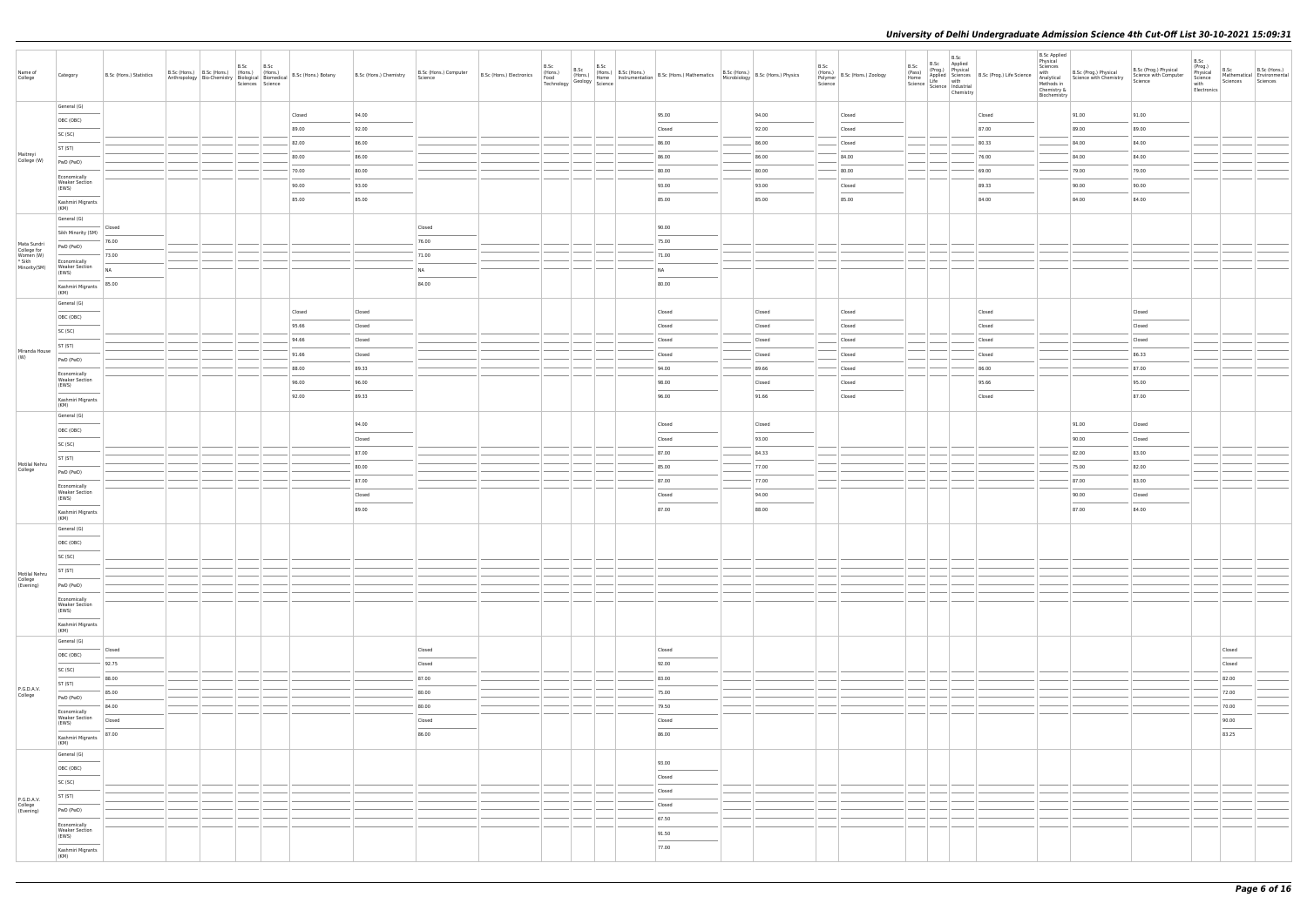| Name of<br>College                | Category                                       | B.Sc (Hons.) Statistics | B.Sc (Hons.) B.Sc (Hons.) (Hons.) (Hons.)<br>Anthropology Bio-Chemistry Biological Biomedical | B.Sc | B.Sc<br>Sciences Science | B.Sc (Hons.) Botany | B.Sc (Hons.) Chemistry | B.Sc (Hons.) Computer<br>Science | B.Sc (Hons.) Electronics (Hons.) | B.Sc<br>B.Sc<br>(Hons.)<br>Food<br>Technology Geology Science | $\begin{array}{ c c c c c } \hline \text{B.Sc} & \text{B.Sc (Hons.)} \hline \end{array}$ | (Hons.) B.Sc (Hons.) B.Sc (Hons.) Mathematics B.Sc (Hons.) B.Sc (Hons.) Physics<br>Home Instrumentation B.Sc (Hons.) Mathematics Microbiology B.Sc (Hons.) Physics                                                                                                                                                                                                                                                                                                                  |        |        | B.Sc<br>Science | (nons.)<br>Polymer   B.Sc (Hons.) Zoology | B.Sc<br>(Pass)<br>Home | B.Sc<br>Science   Lite<br>Science   Industrial<br>Chemistry |        | <b>B.Sc Applied</b><br>Physical<br>Sciences<br>Methods in<br>Chemistry &<br>Biochemistry | with B.Sc (Prog.) Physical<br>Analytical Science with Chemistry | B.Sc (Prog.) Physical<br>Science with Computer<br>Science | B.Sc<br>(Prog.)<br>Physical<br>Science<br>with<br>Electronics | B.Sc<br>Mathematical Environmental<br>Sciences | B.Sc (Hons.)<br>Sciences |
|-----------------------------------|------------------------------------------------|-------------------------|-----------------------------------------------------------------------------------------------|------|--------------------------|---------------------|------------------------|----------------------------------|----------------------------------|---------------------------------------------------------------|------------------------------------------------------------------------------------------|-------------------------------------------------------------------------------------------------------------------------------------------------------------------------------------------------------------------------------------------------------------------------------------------------------------------------------------------------------------------------------------------------------------------------------------------------------------------------------------|--------|--------|-----------------|-------------------------------------------|------------------------|-------------------------------------------------------------|--------|------------------------------------------------------------------------------------------|-----------------------------------------------------------------|-----------------------------------------------------------|---------------------------------------------------------------|------------------------------------------------|--------------------------|
|                                   | General (G)                                    |                         |                                                                                               |      |                          |                     | 92.00                  |                                  | 89.30                            |                                                               |                                                                                          | Closed                                                                                                                                                                                                                                                                                                                                                                                                                                                                              |        | 93.00  |                 |                                           |                        | Closed                                                      |        |                                                                                          | Closed                                                          | Closed                                                    | Closed                                                        |                                                |                          |
|                                   | OBC (OBC)                                      |                         |                                                                                               |      |                          |                     | 90.00                  |                                  | 87.00                            |                                                               |                                                                                          | 92.25                                                                                                                                                                                                                                                                                                                                                                                                                                                                               |        | 91.00  |                 |                                           |                        | Closed                                                      |        |                                                                                          | 86.00                                                           | 86.50                                                     | Closed                                                        |                                                |                          |
|                                   | SC (SC)                                        |                         |                                                                                               |      |                          |                     | 80.00                  |                                  | 80.00                            |                                                               |                                                                                          | 87.00                                                                                                                                                                                                                                                                                                                                                                                                                                                                               |        | 84.00  |                 |                                           |                        | Closed                                                      |        |                                                                                          | Closed                                                          | 79.50                                                     | Closed                                                        |                                                |                          |
| Rajdhani<br>College               | ST (ST)                                        |                         |                                                                                               |      |                          |                     | 71.00                  |                                  | 70.00                            |                                                               |                                                                                          | 85.00                                                                                                                                                                                                                                                                                                                                                                                                                                                                               |        | 80.00  |                 |                                           |                        | 60.00                                                       |        |                                                                                          | 68.00                                                           | 75.00                                                     | 61.00                                                         |                                                |                          |
|                                   | PwD (PwD)                                      |                         |                                                                                               |      |                          |                     | 70.00                  |                                  | 70.00                            |                                                               |                                                                                          | 79.00                                                                                                                                                                                                                                                                                                                                                                                                                                                                               |        | 76.00  |                 |                                           |                        | 66.00                                                       |        |                                                                                          | 64.00                                                           | 69.00                                                     | 60.00                                                         |                                                |                          |
|                                   | Economically<br><b>Weaker Section</b><br>(EWS) |                         |                                                                                               |      |                          |                     | 90.00                  |                                  | 89.00                            |                                                               |                                                                                          | 92.50                                                                                                                                                                                                                                                                                                                                                                                                                                                                               |        | 91.00  |                 |                                           |                        | 87.00                                                       |        |                                                                                          | 88.66                                                           | 88.00                                                     | 88.00                                                         |                                                |                          |
|                                   | Kashmiri Migrants                              |                         |                                                                                               |      |                          |                     | 85.00                  |                                  | 80.00                            |                                                               |                                                                                          | $\sim$<br>82.00                                                                                                                                                                                                                                                                                                                                                                                                                                                                     |        | 80.00  |                 |                                           |                        | <b>Contract Contract</b><br>79.00                           |        |                                                                                          | 78.00                                                           | 83.00                                                     | 60.00                                                         |                                                |                          |
|                                   | (KM)<br>General (G)                            |                         |                                                                                               |      |                          |                     |                        |                                  |                                  |                                                               |                                                                                          |                                                                                                                                                                                                                                                                                                                                                                                                                                                                                     |        |        |                 |                                           |                        |                                                             |        |                                                                                          |                                                                 |                                                           |                                                               |                                                |                          |
|                                   | OBC (OBC)                                      | Closed                  |                                                                                               |      |                          |                     |                        | Closed                           |                                  | 92.00                                                         |                                                                                          | Closed                                                                                                                                                                                                                                                                                                                                                                                                                                                                              | Closed |        |                 |                                           |                        |                                                             |        |                                                                                          |                                                                 |                                                           |                                                               |                                                |                          |
|                                   | SC (SC)                                        | 94.50                   |                                                                                               |      |                          |                     |                        | Closed                           |                                  | 90.00                                                         |                                                                                          | Closed                                                                                                                                                                                                                                                                                                                                                                                                                                                                              | 90.00  |        |                 |                                           |                        |                                                             |        |                                                                                          |                                                                 |                                                           |                                                               |                                                |                          |
|                                   | ST (ST)                                        | Closed                  |                                                                                               |      |                          |                     |                        | Closed                           |                                  | 84.00                                                         |                                                                                          | 86.00                                                                                                                                                                                                                                                                                                                                                                                                                                                                               | Closed |        |                 |                                           |                        |                                                             |        |                                                                                          |                                                                 |                                                           |                                                               |                                                |                          |
| Ram Lal Anand<br>College          | PwD (PwD)                                      | 79.00                   |                                                                                               |      |                          |                     |                        | Closed                           |                                  | 80.33                                                         |                                                                                          | Closed                                                                                                                                                                                                                                                                                                                                                                                                                                                                              | 81.00  |        |                 |                                           |                        |                                                             |        |                                                                                          |                                                                 |                                                           |                                                               |                                                |                          |
|                                   | Economically                                   | 80.00                   |                                                                                               |      |                          |                     |                        | 80.00                            |                                  | 80.00                                                         |                                                                                          | 79.00                                                                                                                                                                                                                                                                                                                                                                                                                                                                               | Closed |        |                 |                                           |                        |                                                             |        |                                                                                          |                                                                 |                                                           |                                                               |                                                |                          |
|                                   | <b>Weaker Section</b><br>(EWS)                 | Closed                  |                                                                                               |      |                          |                     |                        | Closed                           |                                  | Closed                                                        |                                                                                          | Closed                                                                                                                                                                                                                                                                                                                                                                                                                                                                              | Closed |        |                 |                                           |                        |                                                             |        |                                                                                          |                                                                 |                                                           |                                                               |                                                |                          |
|                                   | Kashmiri Migrants<br>(KM)                      | 88.00                   |                                                                                               |      |                          |                     |                        | 87.00                            |                                  | 84.00                                                         |                                                                                          | 85.25                                                                                                                                                                                                                                                                                                                                                                                                                                                                               | 85.50  |        |                 |                                           |                        |                                                             |        |                                                                                          |                                                                 |                                                           |                                                               |                                                |                          |
|                                   | General (G)                                    |                         |                                                                                               |      |                          |                     |                        |                                  |                                  |                                                               |                                                                                          |                                                                                                                                                                                                                                                                                                                                                                                                                                                                                     |        |        |                 |                                           |                        |                                                             |        |                                                                                          |                                                                 |                                                           |                                                               |                                                |                          |
|                                   | OBC (OBC)                                      | Closed                  |                                                                                               |      |                          |                     |                        | 94.50                            |                                  |                                                               |                                                                                          | Closed                                                                                                                                                                                                                                                                                                                                                                                                                                                                              |        |        |                 |                                           |                        |                                                             |        |                                                                                          |                                                                 |                                                           |                                                               |                                                | 89.50                    |
|                                   | SC (SC)                                        | 91.75                   |                                                                                               |      |                          |                     |                        | 92.50                            |                                  |                                                               |                                                                                          | 93.50                                                                                                                                                                                                                                                                                                                                                                                                                                                                               |        |        |                 |                                           |                        |                                                             |        |                                                                                          |                                                                 |                                                           |                                                               |                                                | 87.00                    |
| Ramanujan                         | ST (ST)                                        | 88.00                   |                                                                                               |      |                          |                     |                        | 87.00                            |                                  |                                                               |                                                                                          | Closed                                                                                                                                                                                                                                                                                                                                                                                                                                                                              |        |        |                 |                                           |                        |                                                             |        |                                                                                          |                                                                 |                                                           |                                                               |                                                | 85.00                    |
| College                           | PwD (PwD)                                      | 86.00                   |                                                                                               |      |                          |                     |                        | 86.00<br>89.00                   |                                  |                                                               |                                                                                          | Closed<br>90.00                                                                                                                                                                                                                                                                                                                                                                                                                                                                     |        |        |                 |                                           |                        |                                                             |        |                                                                                          |                                                                 |                                                           |                                                               |                                                | 84.00<br>86.00           |
|                                   | Economically<br><b>Weaker Section</b>          | 89.00<br>93.50          |                                                                                               |      |                          |                     |                        | 93.50                            |                                  |                                                               |                                                                                          | 92.00                                                                                                                                                                                                                                                                                                                                                                                                                                                                               |        |        |                 |                                           |                        |                                                             |        |                                                                                          |                                                                 |                                                           |                                                               |                                                | 88.50                    |
|                                   | (EWS)                                          | 92.00                   |                                                                                               |      |                          |                     |                        | 91.00                            |                                  |                                                               |                                                                                          | $\sim$<br>92.00                                                                                                                                                                                                                                                                                                                                                                                                                                                                     |        |        |                 |                                           |                        |                                                             |        |                                                                                          |                                                                 |                                                           |                                                               |                                                | 88.00                    |
|                                   | Kashmiri Migrants<br>(KM)                      |                         |                                                                                               |      |                          |                     |                        |                                  |                                  |                                                               |                                                                                          |                                                                                                                                                                                                                                                                                                                                                                                                                                                                                     |        |        |                 |                                           |                        |                                                             |        |                                                                                          |                                                                 |                                                           |                                                               |                                                |                          |
|                                   | General (G)                                    | 98.00                   |                                                                                               |      |                          | Closed              | 95.66                  |                                  |                                  |                                                               |                                                                                          | 97.75                                                                                                                                                                                                                                                                                                                                                                                                                                                                               |        | 97.33  |                 | 95.66                                     |                        |                                                             | Closed |                                                                                          | 94.33                                                           |                                                           | 94.00                                                         |                                                |                          |
|                                   | OBC (OBC)                                      | 96.75                   |                                                                                               |      |                          | 93.00               | 95.33                  |                                  |                                  |                                                               |                                                                                          | Closed                                                                                                                                                                                                                                                                                                                                                                                                                                                                              |        | 96.66  |                 | 94.66                                     |                        |                                                             | 90.00  |                                                                                          | 93.00                                                           |                                                           | 93.00                                                         |                                                |                          |
|                                   | SC (SC)                                        | 94.50                   |                                                                                               |      |                          | 90.00               | 89.33                  |                                  |                                  |                                                               |                                                                                          | Closed                                                                                                                                                                                                                                                                                                                                                                                                                                                                              |        | Closed |                 | 91.33                                     |                        |                                                             | 84.00  |                                                                                          | 88.00                                                           |                                                           | 87.00                                                         |                                                |                          |
| Ramjas College                    | ST (ST)                                        | 92.00                   |                                                                                               |      |                          | 88.00               | 80.00                  |                                  |                                  |                                                               |                                                                                          | 94.00                                                                                                                                                                                                                                                                                                                                                                                                                                                                               |        | Closed |                 | 87.33                                     |                        |                                                             | 81.00  |                                                                                          | 79.00                                                           |                                                           | 80.00                                                         |                                                |                          |
|                                   | PwD (PwD)<br>Economically                      | 92.00                   |                                                                                               |      |                          | 86.00               | 78.00                  |                                  |                                  |                                                               |                                                                                          | 92.75                                                                                                                                                                                                                                                                                                                                                                                                                                                                               |        | 82.00  |                 | 80.00                                     |                        |                                                             | 78.00  |                                                                                          | 81.00                                                           |                                                           | 78.00                                                         |                                                |                          |
|                                   | <b>Weaker Section</b><br>(EWS)                 | 97.50                   |                                                                                               |      |                          | 93.00               | 95.33                  |                                  |                                  |                                                               |                                                                                          | 97.25                                                                                                                                                                                                                                                                                                                                                                                                                                                                               |        | 96.33  |                 | Closed                                    |                        |                                                             | 91.00  |                                                                                          | 93.33                                                           |                                                           | 93.33                                                         |                                                |                          |
|                                   | Kashmiri Migrants                              | 95.00                   |                                                                                               |      |                          | 85.00               | 86.66                  |                                  |                                  |                                                               |                                                                                          | $\frac{1}{2} \left( \frac{1}{2} \right) \left( \frac{1}{2} \right) \left( \frac{1}{2} \right) \left( \frac{1}{2} \right) \left( \frac{1}{2} \right) \left( \frac{1}{2} \right) \left( \frac{1}{2} \right) \left( \frac{1}{2} \right) \left( \frac{1}{2} \right) \left( \frac{1}{2} \right) \left( \frac{1}{2} \right) \left( \frac{1}{2} \right) \left( \frac{1}{2} \right) \left( \frac{1}{2} \right) \left( \frac{1}{2} \right) \left( \frac{1}{2} \right) \left( \frac$<br>93.00 |        | 92.00  |                 | 86.33                                     |                        |                                                             | 84.33  |                                                                                          | $\frac{1}{2}$<br>87.00                                          |                                                           | $\sim$<br>88.00                                               |                                                |                          |
|                                   | (KM)<br>General (G)                            |                         |                                                                                               |      |                          |                     |                        |                                  |                                  |                                                               |                                                                                          |                                                                                                                                                                                                                                                                                                                                                                                                                                                                                     |        |        |                 |                                           |                        |                                                             |        |                                                                                          |                                                                 |                                                           |                                                               |                                                |                          |
|                                   | OBC (OBC)                                      |                         |                                                                                               |      |                          |                     |                        |                                  |                                  |                                                               |                                                                                          | Closed                                                                                                                                                                                                                                                                                                                                                                                                                                                                              |        |        |                 |                                           |                        |                                                             |        |                                                                                          |                                                                 |                                                           |                                                               |                                                |                          |
|                                   | SC (SC)                                        |                         |                                                                                               |      |                          |                     |                        |                                  |                                  |                                                               |                                                                                          | 92.00                                                                                                                                                                                                                                                                                                                                                                                                                                                                               |        |        |                 |                                           |                        |                                                             |        |                                                                                          |                                                                 |                                                           |                                                               |                                                |                          |
|                                   | ST (ST)                                        |                         |                                                                                               |      |                          |                     |                        |                                  |                                  |                                                               |                                                                                          | 88.00                                                                                                                                                                                                                                                                                                                                                                                                                                                                               |        |        |                 |                                           |                        |                                                             |        |                                                                                          |                                                                 |                                                           |                                                               |                                                |                          |
| Satyawati<br>College              | PwD (PwD)                                      |                         |                                                                                               |      |                          |                     |                        |                                  |                                  |                                                               |                                                                                          | 85.00                                                                                                                                                                                                                                                                                                                                                                                                                                                                               |        |        |                 |                                           |                        |                                                             |        |                                                                                          |                                                                 |                                                           |                                                               |                                                |                          |
|                                   | Economically<br><b>Weaker Section</b>          |                         |                                                                                               |      |                          |                     |                        |                                  |                                  |                                                               |                                                                                          | 79.00                                                                                                                                                                                                                                                                                                                                                                                                                                                                               |        |        |                 |                                           |                        |                                                             |        |                                                                                          |                                                                 |                                                           |                                                               |                                                |                          |
|                                   | (EWS)                                          |                         |                                                                                               |      |                          |                     |                        |                                  |                                  |                                                               |                                                                                          | 92.50                                                                                                                                                                                                                                                                                                                                                                                                                                                                               |        |        |                 |                                           |                        |                                                             |        |                                                                                          |                                                                 |                                                           |                                                               |                                                |                          |
|                                   | Kashmiri Migrants<br>(KM)                      |                         |                                                                                               |      |                          |                     |                        |                                  |                                  |                                                               |                                                                                          | <b>NA</b>                                                                                                                                                                                                                                                                                                                                                                                                                                                                           |        |        |                 |                                           |                        |                                                             |        |                                                                                          |                                                                 |                                                           |                                                               |                                                |                          |
|                                   | General (G)                                    |                         |                                                                                               |      |                          |                     |                        |                                  |                                  |                                                               |                                                                                          |                                                                                                                                                                                                                                                                                                                                                                                                                                                                                     |        |        |                 |                                           |                        |                                                             |        |                                                                                          |                                                                 |                                                           |                                                               |                                                |                          |
|                                   | OBC (OBC)                                      |                         |                                                                                               |      |                          |                     |                        |                                  |                                  |                                                               |                                                                                          |                                                                                                                                                                                                                                                                                                                                                                                                                                                                                     |        |        |                 |                                           |                        |                                                             |        |                                                                                          |                                                                 |                                                           |                                                               |                                                |                          |
|                                   | SC (SC)                                        |                         |                                                                                               |      |                          |                     |                        |                                  |                                  |                                                               |                                                                                          |                                                                                                                                                                                                                                                                                                                                                                                                                                                                                     |        |        |                 |                                           |                        |                                                             |        |                                                                                          |                                                                 |                                                           |                                                               |                                                |                          |
|                                   | ST (ST)                                        |                         |                                                                                               |      |                          |                     |                        |                                  |                                  |                                                               |                                                                                          |                                                                                                                                                                                                                                                                                                                                                                                                                                                                                     |        |        |                 |                                           |                        |                                                             |        |                                                                                          |                                                                 |                                                           |                                                               |                                                |                          |
| Satyawati<br>College<br>(Evening) | PwD (PwD)                                      |                         |                                                                                               |      |                          |                     |                        |                                  |                                  |                                                               |                                                                                          |                                                                                                                                                                                                                                                                                                                                                                                                                                                                                     |        |        |                 |                                           |                        |                                                             |        |                                                                                          |                                                                 |                                                           |                                                               |                                                |                          |
|                                   | Economically<br><b>Weaker Section</b>          |                         |                                                                                               |      |                          |                     |                        |                                  |                                  |                                                               |                                                                                          |                                                                                                                                                                                                                                                                                                                                                                                                                                                                                     |        |        |                 |                                           |                        |                                                             |        |                                                                                          |                                                                 |                                                           |                                                               |                                                |                          |
|                                   | (EWS)<br><b>STATISTICS</b>                     |                         |                                                                                               |      |                          |                     |                        |                                  |                                  |                                                               |                                                                                          |                                                                                                                                                                                                                                                                                                                                                                                                                                                                                     |        |        |                 |                                           |                        |                                                             |        |                                                                                          |                                                                 |                                                           |                                                               |                                                |                          |
|                                   | Kashmiri Migrants<br>(KM)                      |                         |                                                                                               |      |                          |                     |                        |                                  |                                  |                                                               |                                                                                          |                                                                                                                                                                                                                                                                                                                                                                                                                                                                                     |        |        |                 |                                           |                        |                                                             |        |                                                                                          |                                                                 |                                                           |                                                               |                                                |                          |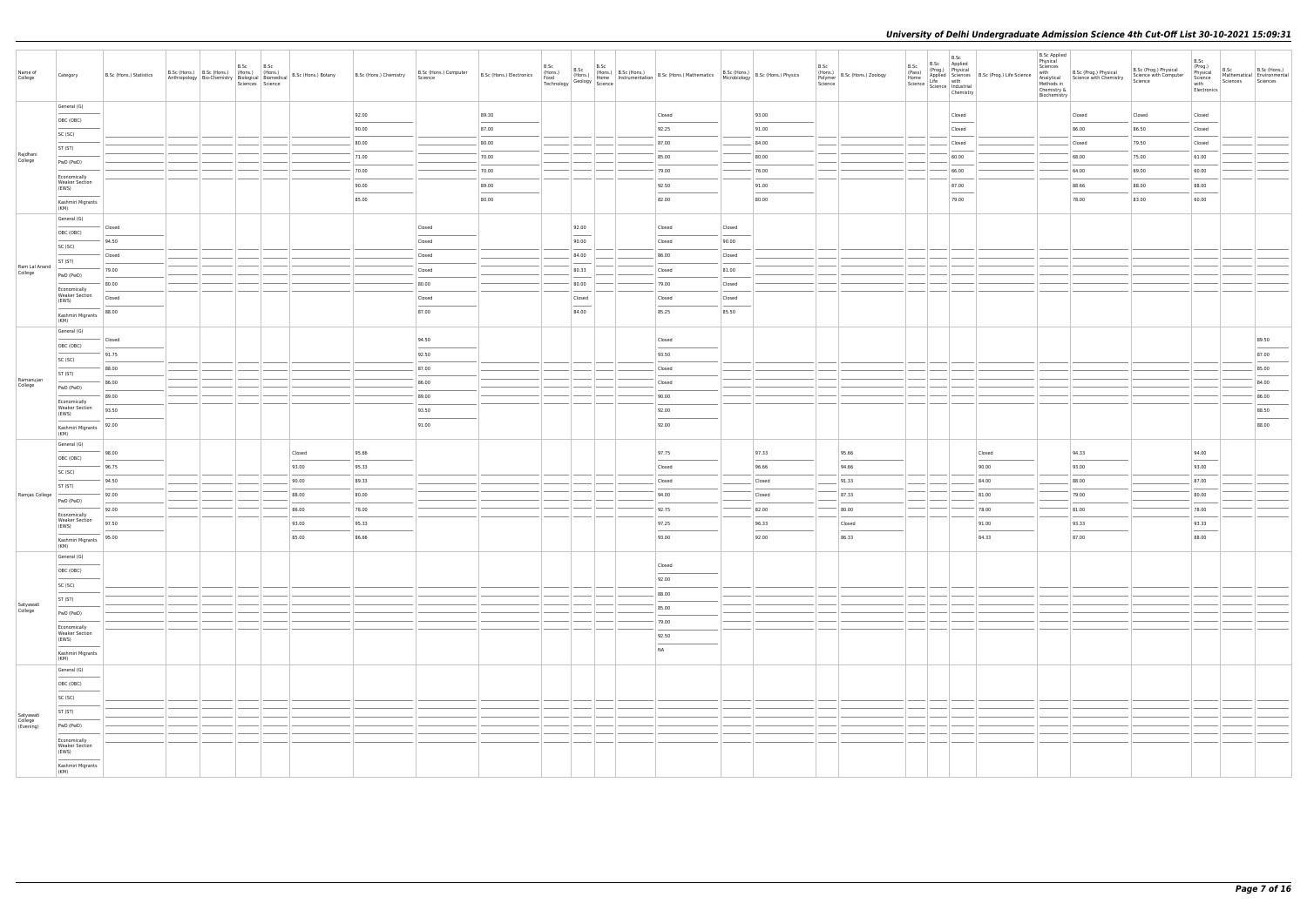| Name of<br>College                              | Category                              | B.Sc (Hons.) Statistics | B.Sc (Hons.) B.Sc (Hons.) (Hons.) (Hons.)<br>Anthropology Bio-Chemistry Biological Biomedical |        | B.Sc | B.Sc<br>Sciences Science | B.Sc (Hons.) Botany | B.Sc (Hons.) Chemistry | B.Sc (Hons.) Computer<br>Science | B.Sc (Hons.) Electronics |        |        |                                                                                                                                                                                                                                                                                                                                                                                                                                                                                     |        |        | B.Sc | (Hons.)<br>Polymer B.Sc (Hons.) Zoology<br>Science | B.Sc<br>(Pass)<br>Home<br>Science   Science   Industrial | B.Sc<br>Chemistry | B.Sc Applied<br>(Prog.) Physical<br>Applied Sciences<br>Life with the line and the Science<br>Life with the line and the line of the line of the line of the line of the line of the Science<br>Life with the line of the line of the li | <b>B.Sc Applied</b><br>Physical<br>Sciences<br>with<br>Methods in<br>Chemistry &<br>Biochemistry | B.Sc (Prog.) Physical<br>Analytical Science with Chemistry | B.Sc (Prog.) Physical<br>Science with Computer<br>Science | B.Sc<br>(Prog.)<br>Physical<br>Science<br>with<br>Electronics | B.Sc<br>Sciences | B.Sc (Hons.)<br>Mathematical Environmental<br>Sciences |
|-------------------------------------------------|---------------------------------------|-------------------------|-----------------------------------------------------------------------------------------------|--------|------|--------------------------|---------------------|------------------------|----------------------------------|--------------------------|--------|--------|-------------------------------------------------------------------------------------------------------------------------------------------------------------------------------------------------------------------------------------------------------------------------------------------------------------------------------------------------------------------------------------------------------------------------------------------------------------------------------------|--------|--------|------|----------------------------------------------------|----------------------------------------------------------|-------------------|------------------------------------------------------------------------------------------------------------------------------------------------------------------------------------------------------------------------------------------|--------------------------------------------------------------------------------------------------|------------------------------------------------------------|-----------------------------------------------------------|---------------------------------------------------------------|------------------|--------------------------------------------------------|
|                                                 | General (G)                           |                         |                                                                                               |        |      |                          |                     |                        |                                  |                          |        |        | 96.00                                                                                                                                                                                                                                                                                                                                                                                                                                                                               |        |        |      |                                                    |                                                          |                   |                                                                                                                                                                                                                                          |                                                                                                  |                                                            |                                                           |                                                               |                  |                                                        |
|                                                 | OBC (OBC)                             |                         |                                                                                               |        |      |                          |                     |                        |                                  |                          |        |        | Closed                                                                                                                                                                                                                                                                                                                                                                                                                                                                              |        |        |      |                                                    |                                                          |                   |                                                                                                                                                                                                                                          |                                                                                                  |                                                            |                                                           |                                                               |                  |                                                        |
|                                                 | SC (SC)                               |                         |                                                                                               |        |      |                          |                     |                        |                                  |                          |        |        | 90.50                                                                                                                                                                                                                                                                                                                                                                                                                                                                               |        |        |      |                                                    |                                                          |                   |                                                                                                                                                                                                                                          |                                                                                                  |                                                            |                                                           |                                                               |                  |                                                        |
| Shaheed                                         | ST (ST)                               |                         |                                                                                               |        |      |                          |                     |                        |                                  |                          |        |        | Closed                                                                                                                                                                                                                                                                                                                                                                                                                                                                              |        |        |      |                                                    |                                                          |                   |                                                                                                                                                                                                                                          |                                                                                                  |                                                            |                                                           |                                                               |                  |                                                        |
| Bhagat Singh<br>College                         | PwD (PwD)                             |                         |                                                                                               |        |      |                          |                     |                        |                                  |                          |        |        | 80.00                                                                                                                                                                                                                                                                                                                                                                                                                                                                               |        |        |      |                                                    |                                                          |                   |                                                                                                                                                                                                                                          |                                                                                                  |                                                            |                                                           |                                                               |                  |                                                        |
|                                                 | Economically<br><b>Weaker Section</b> |                         |                                                                                               |        |      |                          |                     |                        |                                  |                          |        |        | Closed                                                                                                                                                                                                                                                                                                                                                                                                                                                                              |        |        |      |                                                    |                                                          |                   |                                                                                                                                                                                                                                          |                                                                                                  |                                                            |                                                           |                                                               |                  |                                                        |
|                                                 | (EWS)<br>Kashmiri Migrants            |                         |                                                                                               |        |      |                          |                     |                        |                                  |                          |        |        | $\frac{1}{2} \left( \frac{1}{2} \right) \left( \frac{1}{2} \right) \left( \frac{1}{2} \right) \left( \frac{1}{2} \right) \left( \frac{1}{2} \right) \left( \frac{1}{2} \right) \left( \frac{1}{2} \right) \left( \frac{1}{2} \right) \left( \frac{1}{2} \right) \left( \frac{1}{2} \right) \left( \frac{1}{2} \right) \left( \frac{1}{2} \right) \left( \frac{1}{2} \right) \left( \frac{1}{2} \right) \left( \frac{1}{2} \right) \left( \frac{1}{2} \right) \left( \frac$<br>86.00 |        |        |      |                                                    |                                                          |                   |                                                                                                                                                                                                                                          |                                                                                                  |                                                            |                                                           |                                                               |                  |                                                        |
|                                                 | (KM)                                  |                         |                                                                                               |        |      |                          |                     |                        |                                  |                          |        |        |                                                                                                                                                                                                                                                                                                                                                                                                                                                                                     |        |        |      |                                                    |                                                          |                   |                                                                                                                                                                                                                                          |                                                                                                  |                                                            |                                                           |                                                               |                  |                                                        |
|                                                 | General (G)<br>OBC (OBC)              |                         |                                                                                               |        |      |                          |                     |                        |                                  |                          |        |        |                                                                                                                                                                                                                                                                                                                                                                                                                                                                                     |        |        |      |                                                    |                                                          |                   |                                                                                                                                                                                                                                          |                                                                                                  |                                                            |                                                           |                                                               |                  |                                                        |
|                                                 | SC (SC)                               |                         |                                                                                               |        |      |                          |                     |                        |                                  |                          |        |        |                                                                                                                                                                                                                                                                                                                                                                                                                                                                                     |        |        |      |                                                    |                                                          |                   |                                                                                                                                                                                                                                          |                                                                                                  |                                                            |                                                           |                                                               |                  |                                                        |
|                                                 | ST (ST)                               |                         |                                                                                               |        |      |                          |                     |                        |                                  |                          |        |        |                                                                                                                                                                                                                                                                                                                                                                                                                                                                                     |        |        |      |                                                    |                                                          |                   |                                                                                                                                                                                                                                          |                                                                                                  |                                                            |                                                           |                                                               |                  |                                                        |
| Shaheed<br>Bhagat Singh<br>College<br>(Evening) | PwD (PwD)                             |                         |                                                                                               |        |      |                          |                     |                        |                                  |                          |        |        |                                                                                                                                                                                                                                                                                                                                                                                                                                                                                     |        |        |      |                                                    |                                                          |                   |                                                                                                                                                                                                                                          |                                                                                                  |                                                            |                                                           |                                                               |                  |                                                        |
|                                                 | Economically                          |                         |                                                                                               |        |      |                          |                     |                        |                                  |                          |        |        |                                                                                                                                                                                                                                                                                                                                                                                                                                                                                     |        |        |      |                                                    |                                                          |                   |                                                                                                                                                                                                                                          |                                                                                                  |                                                            |                                                           |                                                               |                  |                                                        |
|                                                 | <b>Weaker Section</b><br>(EWS)        |                         |                                                                                               |        |      |                          |                     |                        |                                  |                          |        |        |                                                                                                                                                                                                                                                                                                                                                                                                                                                                                     |        |        |      |                                                    |                                                          |                   |                                                                                                                                                                                                                                          |                                                                                                  |                                                            |                                                           |                                                               |                  |                                                        |
|                                                 | Kashmiri Migrants                     |                         |                                                                                               |        |      |                          |                     |                        |                                  |                          |        |        |                                                                                                                                                                                                                                                                                                                                                                                                                                                                                     |        |        |      |                                                    |                                                          |                   |                                                                                                                                                                                                                                          |                                                                                                  |                                                            |                                                           |                                                               |                  |                                                        |
|                                                 | (KM)<br>General (G)                   |                         |                                                                                               |        |      |                          |                     |                        |                                  |                          |        |        |                                                                                                                                                                                                                                                                                                                                                                                                                                                                                     |        |        |      |                                                    |                                                          |                   |                                                                                                                                                                                                                                          |                                                                                                  |                                                            |                                                           |                                                               |                  |                                                        |
|                                                 | OBC (OBC)                             | Closed                  |                                                                                               | Closed |      | Closed                   |                     | Closed                 | 93.00                            | Closed                   | Closed | Closed | Closed                                                                                                                                                                                                                                                                                                                                                                                                                                                                              | Closed | 90.00  |      |                                                    |                                                          |                   |                                                                                                                                                                                                                                          |                                                                                                  |                                                            |                                                           |                                                               |                  |                                                        |
|                                                 | SC (SC)                               | 89.00                   |                                                                                               | 88.60  |      | 87.00                    |                     | 87.00                  | Closed                           | Closed                   | 83.33  | Closed | 90.75                                                                                                                                                                                                                                                                                                                                                                                                                                                                               | 89.25  | Closed |      |                                                    |                                                          |                   |                                                                                                                                                                                                                                          |                                                                                                  |                                                            |                                                           |                                                               |                  |                                                        |
| Shaheed<br>Rajguru College<br>of Applied        | ST (ST)                               | 83.50                   |                                                                                               | 81.00  |      | 86.00                    |                     | 78.00                  | Closed                           | Closed                   | Closed | 64.00  | 82.00                                                                                                                                                                                                                                                                                                                                                                                                                                                                               | 86.25  | Closed |      |                                                    |                                                          |                   |                                                                                                                                                                                                                                          |                                                                                                  |                                                            |                                                           |                                                               |                  |                                                        |
| Sciences for                                    | PwD (PwD)                             | 80.50                   |                                                                                               | 77.00  |      | 83.00                    |                     | 67.00                  | 79.50                            | 65.00                    | Closed | 62.00  | 80.00                                                                                                                                                                                                                                                                                                                                                                                                                                                                               | 81.25  | 65.00  |      |                                                    |                                                          |                   |                                                                                                                                                                                                                                          |                                                                                                  |                                                            |                                                           |                                                               |                  |                                                        |
| Women (W)                                       | Economically<br><b>Weaker Section</b> | 80.00                   |                                                                                               | 83.00  |      | 83.00                    |                     | 65.00                  | 77.00                            | 65.00                    | 67.00  | 62.00  | 80.00                                                                                                                                                                                                                                                                                                                                                                                                                                                                               | 83.25  | 73.00  |      |                                                    |                                                          |                   |                                                                                                                                                                                                                                          |                                                                                                  |                                                            |                                                           |                                                               |                  |                                                        |
|                                                 | (EWS)                                 | 89.25                   |                                                                                               | 91.33  |      | 89.00                    |                     | Closed                 | 91.50                            | Closed                   | 88.00  | 75.00  | Closed                                                                                                                                                                                                                                                                                                                                                                                                                                                                              | 89.25  | 87.66  |      |                                                    |                                                          |                   |                                                                                                                                                                                                                                          |                                                                                                  |                                                            |                                                           |                                                               |                  |                                                        |
|                                                 | Kashmiri Migrants<br>(KM)             | 81.00                   |                                                                                               | 87.00  |      | 83.00                    |                     | 82.00                  | 84.00                            | 77.00                    | 83.00  | 74.00  | 82.00                                                                                                                                                                                                                                                                                                                                                                                                                                                                               | Closed | 80.33  |      |                                                    |                                                          |                   |                                                                                                                                                                                                                                          |                                                                                                  |                                                            |                                                           |                                                               |                  |                                                        |
|                                                 | General (G)                           |                         |                                                                                               |        |      |                          |                     |                        |                                  |                          |        |        |                                                                                                                                                                                                                                                                                                                                                                                                                                                                                     |        |        |      |                                                    |                                                          |                   |                                                                                                                                                                                                                                          |                                                                                                  |                                                            |                                                           |                                                               |                  |                                                        |
|                                                 | OBC (OBC)                             |                         |                                                                                               |        |      |                          |                     |                        | Closed                           |                          |        |        |                                                                                                                                                                                                                                                                                                                                                                                                                                                                                     |        |        |      |                                                    |                                                          |                   |                                                                                                                                                                                                                                          |                                                                                                  |                                                            |                                                           |                                                               |                  |                                                        |
|                                                 | SC (SC)                               |                         |                                                                                               |        |      |                          |                     |                        | 96.25                            |                          |        |        |                                                                                                                                                                                                                                                                                                                                                                                                                                                                                     |        |        |      |                                                    |                                                          |                   |                                                                                                                                                                                                                                          |                                                                                                  |                                                            |                                                           |                                                               |                  |                                                        |
| Shaheed<br>Sukhdev<br>College                   | ST (ST)                               |                         |                                                                                               |        |      |                          |                     |                        | 94.00<br>88.50                   |                          |        |        |                                                                                                                                                                                                                                                                                                                                                                                                                                                                                     |        |        |      |                                                    |                                                          |                   |                                                                                                                                                                                                                                          |                                                                                                  |                                                            |                                                           |                                                               |                  |                                                        |
| <b>Business</b><br>Studies                      | PwD (PwD)                             |                         |                                                                                               |        |      |                          |                     |                        | 90.50                            |                          |        |        |                                                                                                                                                                                                                                                                                                                                                                                                                                                                                     |        |        |      |                                                    |                                                          |                   |                                                                                                                                                                                                                                          |                                                                                                  |                                                            |                                                           |                                                               |                  |                                                        |
|                                                 | Economically<br><b>Weaker Section</b> |                         |                                                                                               |        |      |                          |                     |                        | Closed                           |                          |        |        |                                                                                                                                                                                                                                                                                                                                                                                                                                                                                     |        |        |      |                                                    |                                                          |                   |                                                                                                                                                                                                                                          |                                                                                                  |                                                            |                                                           |                                                               |                  |                                                        |
|                                                 | (EWS)<br>$\sim$                       |                         |                                                                                               |        |      |                          |                     |                        | 92.00                            |                          |        |        |                                                                                                                                                                                                                                                                                                                                                                                                                                                                                     |        |        |      |                                                    |                                                          |                   |                                                                                                                                                                                                                                          |                                                                                                  |                                                            |                                                           |                                                               |                  |                                                        |
|                                                 | Kashmiri Migrants<br>(KM)             |                         |                                                                                               |        |      |                          |                     |                        |                                  |                          |        |        |                                                                                                                                                                                                                                                                                                                                                                                                                                                                                     |        |        |      |                                                    |                                                          |                   |                                                                                                                                                                                                                                          |                                                                                                  |                                                            |                                                           |                                                               |                  |                                                        |
|                                                 | General (G)                           |                         |                                                                                               | Closed |      |                          | 91.00               | 93.00                  |                                  |                          |        |        | Closed                                                                                                                                                                                                                                                                                                                                                                                                                                                                              |        | 93.66  |      | 93.33                                              |                                                          |                   | Closed                                                                                                                                                                                                                                   |                                                                                                  | 90.66                                                      | 90.66                                                     |                                                               |                  |                                                        |
|                                                 | OBC (OBC)                             |                         |                                                                                               | 91.33  |      |                          | 88.00               | 90.00                  |                                  |                          |        |        | 92.00                                                                                                                                                                                                                                                                                                                                                                                                                                                                               |        | Closed |      | 89.00                                              |                                                          |                   | Closed                                                                                                                                                                                                                                   |                                                                                                  | 86.00                                                      | Closed                                                    |                                                               |                  |                                                        |
|                                                 | SC (SC)<br>ST (ST)                    |                         |                                                                                               | 84.00  |      |                          | 84.00               | 81.00                  |                                  |                          |        |        | 88.00                                                                                                                                                                                                                                                                                                                                                                                                                                                                               |        | 83.00  |      | Closed                                             |                                                          |                   | Closed                                                                                                                                                                                                                                   |                                                                                                  | 78.00                                                      | 77.00                                                     |                                                               |                  |                                                        |
| Shivaji College                                 | PwD (PwD)                             |                         |                                                                                               | 77.00  |      |                          | 83.00               | Closed                 |                                  |                          |        |        | 79.00                                                                                                                                                                                                                                                                                                                                                                                                                                                                               |        | 72.00  |      | 84.66                                              |                                                          |                   | 73.00                                                                                                                                                                                                                                    |                                                                                                  | 65.00                                                      | 65.00                                                     |                                                               |                  |                                                        |
|                                                 | Economically                          |                         |                                                                                               | 72.00  |      |                          | 64.00               | 65.00                  |                                  |                          |        |        | 67.00                                                                                                                                                                                                                                                                                                                                                                                                                                                                               |        | 66.00  |      | 68.00                                              |                                                          |                   | 62.00                                                                                                                                                                                                                                    |                                                                                                  | 62.00                                                      | 62.00                                                     |                                                               |                  |                                                        |
|                                                 | Weaker Section<br>(EWS)               |                         |                                                                                               | 93.00  |      |                          | 89.00               | 91.00                  |                                  |                          |        |        | 92.50                                                                                                                                                                                                                                                                                                                                                                                                                                                                               |        | 92.66  |      | 92.33                                              |                                                          |                   | 87.00                                                                                                                                                                                                                                    |                                                                                                  | Closed                                                     | 89.33                                                     |                                                               |                  |                                                        |
|                                                 | Kashmiri Migrants                     |                         |                                                                                               | 86.00  |      |                          | 82.00               | 84.00                  |                                  |                          |        |        | 86.00                                                                                                                                                                                                                                                                                                                                                                                                                                                                               |        | 85.00  |      | 84.00                                              |                                                          |                   | 81.00                                                                                                                                                                                                                                    |                                                                                                  | 82.00                                                      | 82.00                                                     |                                                               |                  |                                                        |
|                                                 | (KM)<br>General (G)                   |                         |                                                                                               |        |      |                          |                     |                        |                                  |                          |        |        |                                                                                                                                                                                                                                                                                                                                                                                                                                                                                     |        |        |      |                                                    |                                                          |                   |                                                                                                                                                                                                                                          |                                                                                                  |                                                            |                                                           |                                                               |                  |                                                        |
|                                                 | OBC (OBC)                             |                         |                                                                                               |        |      |                          |                     |                        |                                  |                          |        |        |                                                                                                                                                                                                                                                                                                                                                                                                                                                                                     |        |        |      |                                                    |                                                          |                   |                                                                                                                                                                                                                                          |                                                                                                  |                                                            |                                                           |                                                               |                  |                                                        |
|                                                 | SC (SC)                               |                         |                                                                                               |        |      |                          |                     |                        |                                  |                          |        |        |                                                                                                                                                                                                                                                                                                                                                                                                                                                                                     |        |        |      |                                                    |                                                          |                   |                                                                                                                                                                                                                                          |                                                                                                  |                                                            |                                                           |                                                               |                  |                                                        |
| Shri Ram                                        | ST (ST)                               |                         |                                                                                               |        |      |                          |                     |                        |                                  |                          |        |        |                                                                                                                                                                                                                                                                                                                                                                                                                                                                                     |        |        |      |                                                    |                                                          |                   |                                                                                                                                                                                                                                          |                                                                                                  |                                                            |                                                           |                                                               |                  |                                                        |
| College of<br>Commerce                          | PwD (PwD)                             |                         |                                                                                               |        |      |                          |                     |                        |                                  |                          |        |        |                                                                                                                                                                                                                                                                                                                                                                                                                                                                                     |        |        |      |                                                    |                                                          |                   |                                                                                                                                                                                                                                          |                                                                                                  |                                                            |                                                           |                                                               |                  |                                                        |
|                                                 | Economically                          |                         |                                                                                               |        |      |                          |                     |                        |                                  |                          |        |        |                                                                                                                                                                                                                                                                                                                                                                                                                                                                                     |        |        |      |                                                    |                                                          |                   |                                                                                                                                                                                                                                          |                                                                                                  |                                                            |                                                           |                                                               |                  |                                                        |
|                                                 | <b>Weaker Section</b><br>(EWS)        |                         |                                                                                               |        |      |                          |                     |                        |                                  |                          |        |        |                                                                                                                                                                                                                                                                                                                                                                                                                                                                                     |        |        |      |                                                    |                                                          |                   |                                                                                                                                                                                                                                          |                                                                                                  |                                                            |                                                           |                                                               |                  |                                                        |
|                                                 | Kashmiri Migrants<br>(KM)             |                         |                                                                                               |        |      |                          |                     |                        |                                  |                          |        |        |                                                                                                                                                                                                                                                                                                                                                                                                                                                                                     |        |        |      |                                                    |                                                          |                   |                                                                                                                                                                                                                                          |                                                                                                  |                                                            |                                                           |                                                               |                  |                                                        |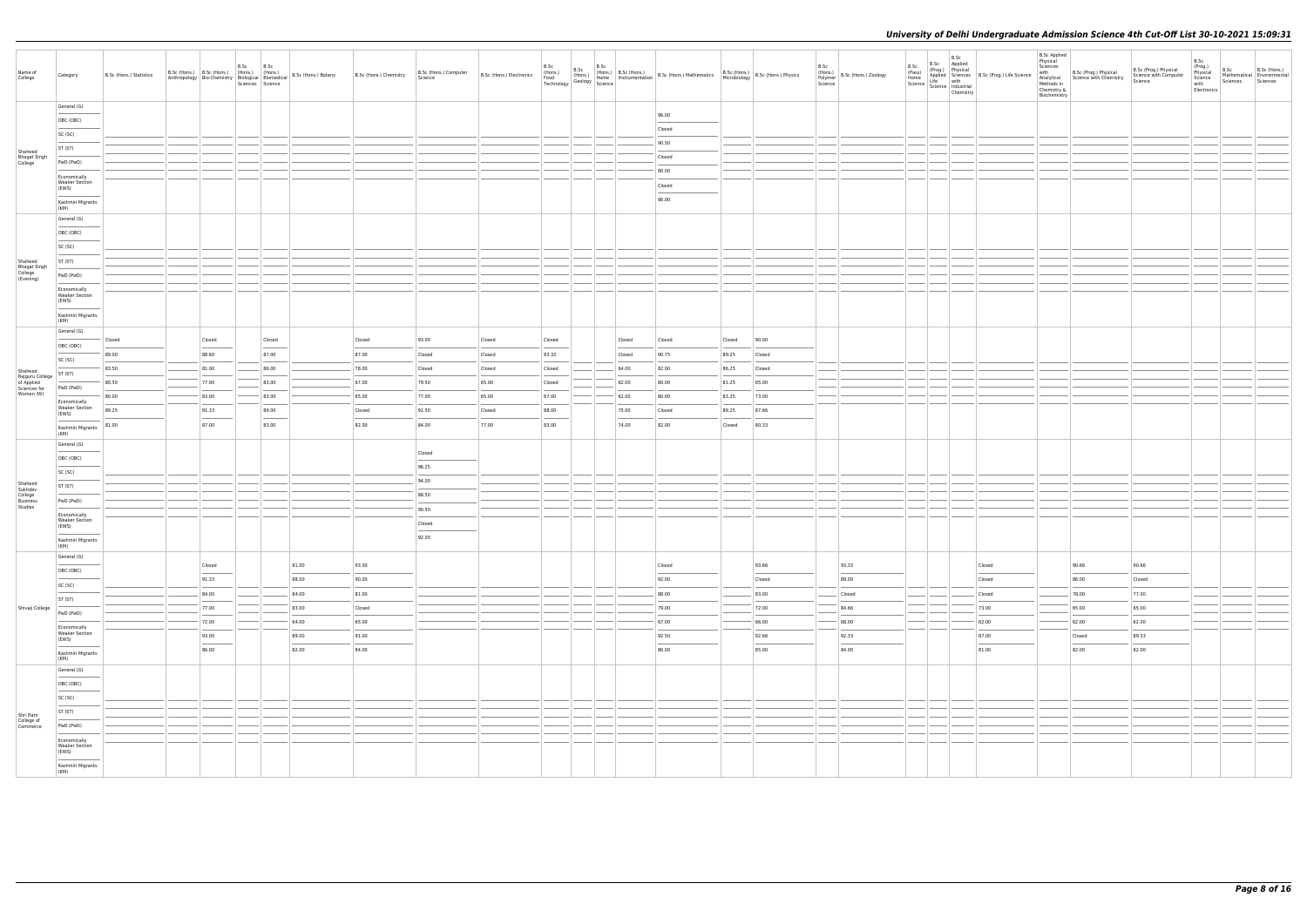| Name of<br>College                                                | Category                                       | B.Sc (Hons.) Statistics | B.Sc B.Sc<br>B.Sc (Hons.) B.Sc (Hons.) (Hons.) (Hons.) | Sciences Science | B.Sc (Hons.) Chemistry | B.Sc (Hons.) Computer<br>Science | B.Sc (Hons.) B.Sc (Hons.) B.Sc (Hons.) B.Sc (Hons.) B.Sc (Hons.) B.Sc (Hons.) B.Sc (Hons.) B.Sc (Hons.) B.Sc (Hons.) B.Sc (Hons.) B.Sc (Hons.) B.Sc (Hons.) Physics Technology Geology Science Microbiology B.Sc (Hons.) Physi |  |  |                |  | B.Sc | (Hons.)<br>Polymer B.Sc (Hons.) Zoology<br>Science | B.Sc   | Chemistry | B.Sc B.Sc Applied<br>(Prog.) Physical<br>(Prog.) Physical<br>Home Applied<br>Science Life with<br>Science Life Muth<br>Science Industrial | <b>B.Sc Applied</b><br>Physical<br>Sciences<br>with<br>Chemistry &<br>Biochemistry |                                   | B.Sc (Prog.) Physical<br>Analytical Science with Chemistry Science with Computer<br>Methods in | B.Sc<br>(Prog.)<br>Physical<br>Science<br>with<br>Electronics | B.Sc<br>Mathematical Environmental<br>Sciences | B.Sc (Hons.)<br>Sciences |
|-------------------------------------------------------------------|------------------------------------------------|-------------------------|--------------------------------------------------------|------------------|------------------------|----------------------------------|--------------------------------------------------------------------------------------------------------------------------------------------------------------------------------------------------------------------------------|--|--|----------------|--|------|----------------------------------------------------|--------|-----------|-------------------------------------------------------------------------------------------------------------------------------------------|------------------------------------------------------------------------------------|-----------------------------------|------------------------------------------------------------------------------------------------|---------------------------------------------------------------|------------------------------------------------|--------------------------|
|                                                                   | General (G)                                    |                         |                                                        |                  | 93.00                  |                                  |                                                                                                                                                                                                                                |  |  | 94.00          |  |      |                                                    |        |           |                                                                                                                                           |                                                                                    | 90.33                             | 91.33                                                                                          | 90.33                                                         |                                                |                          |
|                                                                   | OBC (OBC)                                      |                         |                                                        |                  | 90.33                  |                                  |                                                                                                                                                                                                                                |  |  | Closed         |  |      |                                                    |        |           |                                                                                                                                           |                                                                                    | 84.00                             | 85.67                                                                                          | 84.00                                                         |                                                |                          |
|                                                                   | SC (SC)                                        |                         |                                                        |                  | 84.33                  |                                  |                                                                                                                                                                                                                                |  |  | 86.00          |  |      |                                                    |        |           |                                                                                                                                           |                                                                                    | 80.00                             | 82.00                                                                                          | 81.00                                                         |                                                |                          |
| Shyam Lal<br>College                                              | ST (ST)                                        |                         |                                                        |                  | 80.00                  |                                  |                                                                                                                                                                                                                                |  |  | 82.00          |  |      |                                                    |        |           |                                                                                                                                           |                                                                                    | 75.00                             | 76.00                                                                                          | 75.00                                                         |                                                |                          |
|                                                                   | PwD (PwD)                                      |                         |                                                        |                  | 75.00                  |                                  |                                                                                                                                                                                                                                |  |  | 75.00          |  |      |                                                    |        |           |                                                                                                                                           |                                                                                    | 70.00                             | 70.00                                                                                          | 70.00                                                         |                                                |                          |
|                                                                   | Economically<br><b>Weaker Section</b>          |                         |                                                        |                  | 92.33                  |                                  |                                                                                                                                                                                                                                |  |  | 93.00          |  |      |                                                    |        |           |                                                                                                                                           |                                                                                    | 89.67                             | 90.67                                                                                          | 89.67                                                         |                                                |                          |
|                                                                   | (EWS)                                          |                         |                                                        |                  | 83.00                  |                                  |                                                                                                                                                                                                                                |  |  | 83.00          |  |      |                                                    |        |           |                                                                                                                                           |                                                                                    | 80.33                             | 81.33                                                                                          | 80.33                                                         |                                                |                          |
|                                                                   | Kashmiri Migrants<br>(KM)                      |                         |                                                        |                  |                        |                                  |                                                                                                                                                                                                                                |  |  |                |  |      |                                                    |        |           |                                                                                                                                           |                                                                                    |                                   |                                                                                                |                                                               |                                                |                          |
|                                                                   | General (G)                                    |                         |                                                        |                  |                        |                                  |                                                                                                                                                                                                                                |  |  |                |  |      |                                                    |        |           |                                                                                                                                           |                                                                                    |                                   |                                                                                                |                                                               |                                                |                          |
|                                                                   | OBC (OBC)                                      |                         |                                                        |                  |                        |                                  |                                                                                                                                                                                                                                |  |  |                |  |      |                                                    |        |           |                                                                                                                                           |                                                                                    |                                   |                                                                                                |                                                               |                                                |                          |
|                                                                   | SC (SC)                                        |                         |                                                        |                  |                        |                                  |                                                                                                                                                                                                                                |  |  |                |  |      |                                                    |        |           |                                                                                                                                           |                                                                                    |                                   |                                                                                                |                                                               |                                                |                          |
| Shyam Lal<br>College<br>(Evening)                                 | ST (ST)                                        |                         |                                                        |                  |                        |                                  |                                                                                                                                                                                                                                |  |  |                |  |      |                                                    |        |           |                                                                                                                                           |                                                                                    |                                   |                                                                                                |                                                               |                                                |                          |
|                                                                   | PwD (PwD)                                      |                         |                                                        |                  |                        |                                  |                                                                                                                                                                                                                                |  |  |                |  |      |                                                    |        |           |                                                                                                                                           |                                                                                    |                                   |                                                                                                |                                                               |                                                |                          |
|                                                                   | Economically<br><b>Weaker Section</b><br>(EWS) |                         |                                                        |                  |                        |                                  |                                                                                                                                                                                                                                |  |  |                |  |      |                                                    |        |           |                                                                                                                                           |                                                                                    |                                   |                                                                                                |                                                               |                                                |                          |
|                                                                   | Kashmiri Migrants<br>(KM)                      |                         |                                                        |                  |                        |                                  |                                                                                                                                                                                                                                |  |  |                |  |      |                                                    |        |           |                                                                                                                                           |                                                                                    |                                   |                                                                                                |                                                               |                                                |                          |
|                                                                   | General (G)                                    |                         |                                                        |                  |                        |                                  |                                                                                                                                                                                                                                |  |  |                |  |      |                                                    |        |           |                                                                                                                                           |                                                                                    |                                   |                                                                                                |                                                               |                                                |                          |
|                                                                   | OBC (OBC)                                      |                         |                                                        |                  |                        | Closed<br>86.00                  |                                                                                                                                                                                                                                |  |  | Closed         |  |      |                                                    |        |           |                                                                                                                                           |                                                                                    |                                   |                                                                                                |                                                               |                                                |                          |
|                                                                   | SC (SC)                                        |                         |                                                        |                  |                        |                                  |                                                                                                                                                                                                                                |  |  | Closed         |  |      |                                                    |        |           |                                                                                                                                           |                                                                                    |                                   |                                                                                                |                                                               |                                                |                          |
|                                                                   |                                                |                         |                                                        |                  |                        | 81.50<br>78.00                   |                                                                                                                                                                                                                                |  |  | 83.00<br>80.00 |  |      |                                                    |        |           |                                                                                                                                           |                                                                                    |                                   |                                                                                                |                                                               |                                                |                          |
| Shyama Prasad<br>Mukherji<br>College For<br>Women (W)             | PwD (PwD)                                      |                         |                                                        |                  |                        | 75.00                            |                                                                                                                                                                                                                                |  |  | 79.00          |  |      |                                                    |        |           |                                                                                                                                           |                                                                                    |                                   |                                                                                                |                                                               |                                                |                          |
|                                                                   | Economically<br><b>Weaker Section</b>          |                         |                                                        |                  |                        | 88.50                            |                                                                                                                                                                                                                                |  |  | Closed         |  |      |                                                    |        |           |                                                                                                                                           |                                                                                    |                                   |                                                                                                |                                                               |                                                |                          |
|                                                                   | (EWS)<br>Kashmiri Migrants<br>(KM)             |                         |                                                        |                  |                        | $\sim$<br>81.00                  |                                                                                                                                                                                                                                |  |  | 79.00          |  |      |                                                    |        |           |                                                                                                                                           |                                                                                    |                                   |                                                                                                |                                                               |                                                |                          |
|                                                                   | General (G)                                    |                         |                                                        |                  |                        |                                  |                                                                                                                                                                                                                                |  |  |                |  |      |                                                    |        |           |                                                                                                                                           |                                                                                    |                                   |                                                                                                |                                                               |                                                |                          |
|                                                                   | OBC (OBC)                                      |                         |                                                        |                  |                        |                                  | 88.66                                                                                                                                                                                                                          |  |  |                |  |      |                                                    |        |           | 89.00                                                                                                                                     |                                                                                    | Closed                            |                                                                                                |                                                               |                                                |                          |
|                                                                   | SC (SC)                                        |                         |                                                        |                  |                        |                                  | 84.66                                                                                                                                                                                                                          |  |  |                |  |      |                                                    |        |           | 84.66                                                                                                                                     |                                                                                    | 83.00                             |                                                                                                |                                                               |                                                |                          |
|                                                                   | ST (ST)                                        |                         |                                                        |                  |                        |                                  | 81.00                                                                                                                                                                                                                          |  |  |                |  |      |                                                    |        |           | 80.00                                                                                                                                     |                                                                                    | 76.00                             |                                                                                                |                                                               |                                                |                          |
| Sri Aurobindo<br>College (Day)                                    | PwD (PwD)                                      |                         |                                                        |                  |                        |                                  | 71.00                                                                                                                                                                                                                          |  |  |                |  |      |                                                    |        |           | 73.00                                                                                                                                     |                                                                                    | 68.00                             |                                                                                                |                                                               |                                                |                          |
|                                                                   | Economically<br><b>Weaker Section</b>          |                         |                                                        |                  |                        |                                  | 74.00                                                                                                                                                                                                                          |  |  |                |  |      |                                                    |        |           | 73.00                                                                                                                                     |                                                                                    | 73.00                             |                                                                                                |                                                               |                                                |                          |
|                                                                   | (EWS)                                          |                         |                                                        |                  |                        |                                  | Closed                                                                                                                                                                                                                         |  |  |                |  |      |                                                    |        |           | 86.00                                                                                                                                     |                                                                                    | 86.00<br>$\overline{\phantom{a}}$ |                                                                                                |                                                               |                                                |                          |
|                                                                   | Kashmiri Migrants<br>(KM)                      |                         |                                                        |                  |                        |                                  | 80.00                                                                                                                                                                                                                          |  |  |                |  |      |                                                    |        |           | 80.00                                                                                                                                     |                                                                                    | 78.00                             |                                                                                                |                                                               |                                                |                          |
|                                                                   | General (G)                                    |                         |                                                        |                  |                        |                                  |                                                                                                                                                                                                                                |  |  |                |  |      |                                                    |        |           |                                                                                                                                           |                                                                                    |                                   |                                                                                                |                                                               |                                                |                          |
|                                                                   | OBC (OBC)                                      |                         |                                                        |                  |                        |                                  |                                                                                                                                                                                                                                |  |  |                |  |      |                                                    |        |           |                                                                                                                                           |                                                                                    |                                   |                                                                                                |                                                               |                                                |                          |
|                                                                   | SC (SC)                                        |                         |                                                        |                  |                        |                                  |                                                                                                                                                                                                                                |  |  |                |  |      |                                                    |        |           |                                                                                                                                           |                                                                                    |                                   |                                                                                                |                                                               |                                                |                          |
|                                                                   | ST (ST)                                        |                         |                                                        |                  |                        |                                  |                                                                                                                                                                                                                                |  |  |                |  |      |                                                    | $\sim$ |           |                                                                                                                                           |                                                                                    |                                   |                                                                                                |                                                               |                                                |                          |
| Sri Aurobindo<br>College<br>(Evening)                             | PwD (PwD)                                      |                         |                                                        |                  |                        |                                  |                                                                                                                                                                                                                                |  |  |                |  |      |                                                    |        |           |                                                                                                                                           |                                                                                    |                                   |                                                                                                |                                                               |                                                |                          |
|                                                                   | Economically<br><b>Weaker Section</b><br>(EWS) |                         |                                                        |                  |                        |                                  |                                                                                                                                                                                                                                |  |  |                |  |      |                                                    |        |           |                                                                                                                                           |                                                                                    |                                   |                                                                                                |                                                               |                                                |                          |
|                                                                   | Kashmiri Migrants<br>(KM)                      |                         |                                                        |                  |                        |                                  |                                                                                                                                                                                                                                |  |  |                |  |      |                                                    |        |           |                                                                                                                                           |                                                                                    |                                   |                                                                                                |                                                               |                                                |                          |
|                                                                   | General (G)                                    |                         |                                                        |                  |                        | 95.50                            |                                                                                                                                                                                                                                |  |  |                |  |      |                                                    |        |           |                                                                                                                                           |                                                                                    |                                   |                                                                                                |                                                               |                                                |                          |
|                                                                   | Sikh Minority (SM)                             |                         |                                                        |                  |                        | 89.00                            |                                                                                                                                                                                                                                |  |  |                |  |      |                                                    |        |           |                                                                                                                                           |                                                                                    |                                   |                                                                                                |                                                               |                                                |                          |
| Sri Guru Gobind<br>Singh College<br>of Commerce                   | PwD (PwD)                                      |                         |                                                        |                  |                        | Closed                           |                                                                                                                                                                                                                                |  |  |                |  |      |                                                    |        |           |                                                                                                                                           |                                                                                    |                                   |                                                                                                |                                                               |                                                |                          |
| * Sikh<br>Minority(SM)                                            | Economically<br>Weaker Section<br>(EWS)        |                         |                                                        |                  |                        | NA                               |                                                                                                                                                                                                                                |  |  |                |  |      |                                                    |        |           |                                                                                                                                           |                                                                                    |                                   |                                                                                                |                                                               |                                                |                          |
|                                                                   | Kashmiri Migrants<br>(KM)                      |                         |                                                        |                  |                        | $\frac{1}{2}$<br>86.00           |                                                                                                                                                                                                                                |  |  |                |  |      |                                                    |        |           |                                                                                                                                           |                                                                                    |                                   |                                                                                                |                                                               |                                                |                          |
|                                                                   | General (G)                                    |                         |                                                        |                  |                        |                                  |                                                                                                                                                                                                                                |  |  |                |  |      |                                                    |        |           |                                                                                                                                           |                                                                                    |                                   |                                                                                                |                                                               |                                                |                          |
|                                                                   | Sikh Minority (SM)                             |                         |                                                        |                  |                        |                                  |                                                                                                                                                                                                                                |  |  | 94.00          |  |      |                                                    |        |           |                                                                                                                                           |                                                                                    |                                   |                                                                                                |                                                               |                                                |                          |
| Sri Guru Nanak<br>Dev Khalsa<br>College<br>* Sikh<br>Minority(SM) | PwD (PwD)                                      |                         |                                                        |                  |                        |                                  |                                                                                                                                                                                                                                |  |  | 82.00          |  |      |                                                    |        |           |                                                                                                                                           |                                                                                    |                                   |                                                                                                |                                                               |                                                |                          |
|                                                                   | Economically<br><b>Weaker Section</b>          |                         |                                                        |                  |                        |                                  |                                                                                                                                                                                                                                |  |  | 65.00          |  |      |                                                    |        |           |                                                                                                                                           |                                                                                    |                                   |                                                                                                |                                                               |                                                |                          |
|                                                                   | (EWS)                                          |                         |                                                        |                  |                        |                                  |                                                                                                                                                                                                                                |  |  | <b>NA</b>      |  |      |                                                    |        |           |                                                                                                                                           |                                                                                    |                                   |                                                                                                |                                                               |                                                |                          |
|                                                                   | Kashmiri Migrants<br>(KM)                      |                         |                                                        |                  |                        |                                  |                                                                                                                                                                                                                                |  |  | 84.00          |  |      |                                                    |        |           |                                                                                                                                           |                                                                                    |                                   |                                                                                                |                                                               |                                                |                          |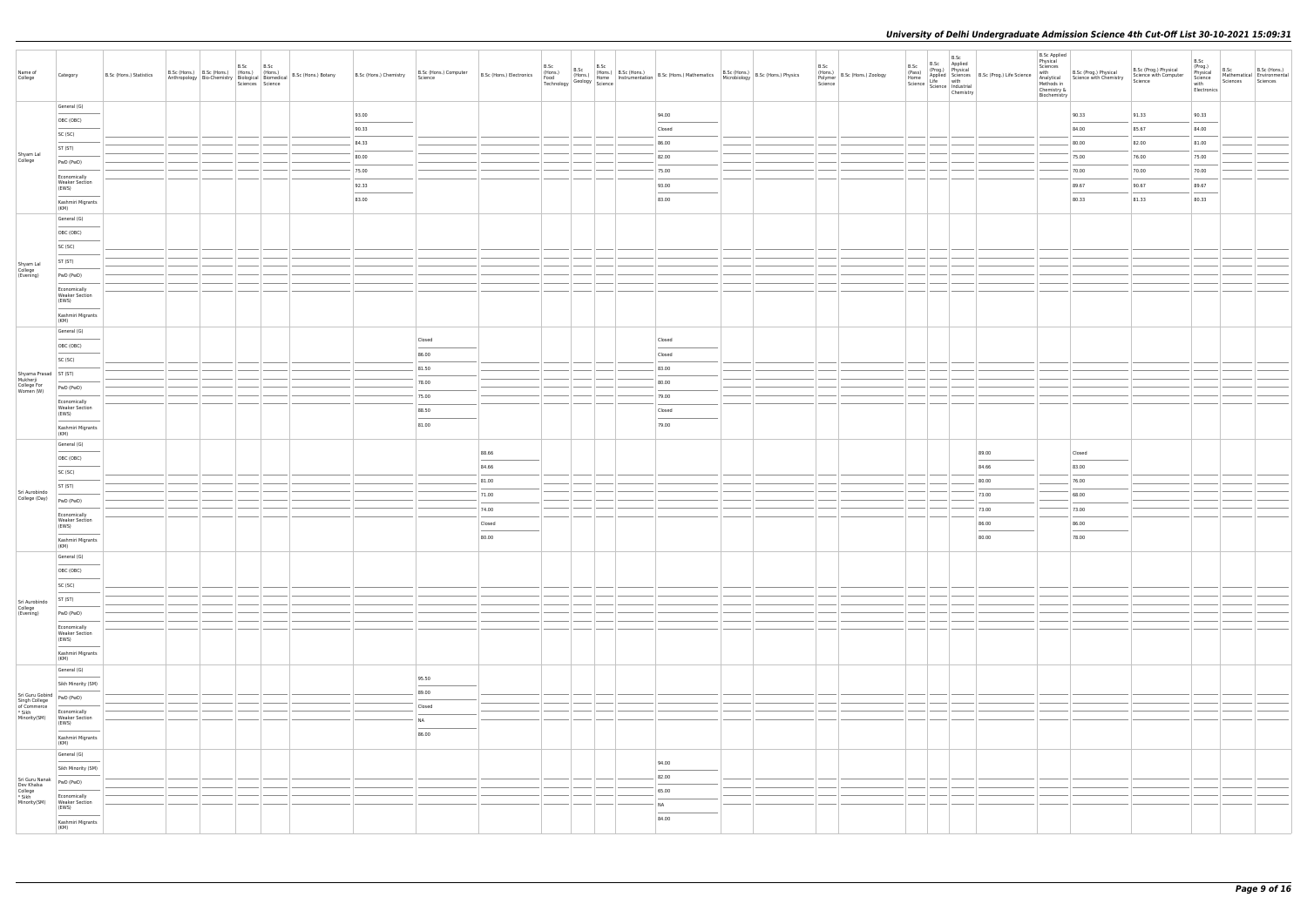| Name of<br>College                                  | Category                                       | B.Sc (Hons.) Statistics | B.Sc (Hons.) B.Sc (Hons.) (Hons.) (Hons.) |        | B.Sc   | B.Sc<br>Anthropology Bio-Chemistry Biological Biomedical<br>Sciences Science | B.Sc (Hons.) Botany | B.Sc (Hons.) Chemistry | B.Sc (Hons.) Computer<br>Science | B.Sc (Hons.) Electronics | B.Sc<br>(Hons.)<br>Food<br>Technology | B.Sc<br>B.Sc<br>B.Sc (Hons.) B.Sc (Hons.) B.Sc (Hons.) Mathematics B.Sc (Hons.) B.Sc (Hons.) Physics<br>(Hons.) Home Instrumentation B.Sc (Hons.) Mathematics Microbiology B.Sc (Hons.) Physics<br>IV Geology Science |                 |        |        | B.Sc | (Hons.)<br>Polymer B.Sc (Hons.) Zoology<br>Science | B.Sc   | $\begin{tabular}{l c c c} $\mathsf{a} & \mathsf{B}.\mathsf{SC}$ & \begin{tabular}{c} $\mathsf{App} \mathsf{lied}$ \\ $\mathsf{.} \mathsf{p} \mathsf{a}\mathsf{c}\mathsf{b}$ & \begin{tabular}{c} $\mathsf{App} \mathsf{lied}$ \\ $\mathsf{.} \mathsf{p} \mathsf{a}\mathsf{c}\mathsf{b}$ & \begin{tabular}{c} $\mathsf{App} \mathsf{lied}$ \\ $\mathsf{App} \mathsf{ie}\mathsf{b}\mathsf{ec} \mathsf{b}\mathsf{c}$ & $\mathsf{M} \mathsf{b}\mathsf{b}$ \\ $\mathsf{H}$ | <b>B.Sc Applied</b><br>Physical<br>Sciences<br>with<br>Methods in<br>Chemistry &<br>Biochemistry | B.Sc (Prog.) Physical<br>Analytical Science with Chemistry | B.Sc (Prog.) Physical<br>Science with Computer<br>Science | B.Sc<br>(Prog.)<br>Physical<br>Science<br>with<br>Electronics | B.Sc<br>Sciences Sciences | B.Sc (Hons.)<br>Mathematical Environmental |
|-----------------------------------------------------|------------------------------------------------|-------------------------|-------------------------------------------|--------|--------|------------------------------------------------------------------------------|---------------------|------------------------|----------------------------------|--------------------------|---------------------------------------|-----------------------------------------------------------------------------------------------------------------------------------------------------------------------------------------------------------------------|-----------------|--------|--------|------|----------------------------------------------------|--------|-----------------------------------------------------------------------------------------------------------------------------------------------------------------------------------------------------------------------------------------------------------------------------------------------------------------------------------------------------------------------------------------------------------------------------------------------------------------------|--------------------------------------------------------------------------------------------------|------------------------------------------------------------|-----------------------------------------------------------|---------------------------------------------------------------|---------------------------|--------------------------------------------|
|                                                     | General (G)                                    |                         |                                           |        |        |                                                                              | Closed              | Closed                 | Closed                           | Closed                   |                                       |                                                                                                                                                                                                                       | Closed          |        | Closed |      | Closed                                             |        | 92.33                                                                                                                                                                                                                                                                                                                                                                                                                                                                 |                                                                                                  | 93.00                                                      | 94.33                                                     |                                                               |                           |                                            |
|                                                     | Sikh Minority (SM)                             |                         |                                           |        |        |                                                                              | 60.00               | 82.00                  | 87.50                            | 65.00                    |                                       |                                                                                                                                                                                                                       | Closed          |        | 75.00  |      | Closed                                             |        | 64.00                                                                                                                                                                                                                                                                                                                                                                                                                                                                 |                                                                                                  | 64.00                                                      | 75.00                                                     |                                                               |                           |                                            |
| Sri Guru Tegh                                       | PwD (PwD)                                      |                         |                                           |        |        |                                                                              | 60.00               | 70.00                  | 70.00                            | 65.00                    |                                       |                                                                                                                                                                                                                       | 93.00           |        | 73.00  |      | Closed                                             |        | 65.00                                                                                                                                                                                                                                                                                                                                                                                                                                                                 |                                                                                                  | 60.00                                                      | 65.00                                                     |                                                               |                           |                                            |
| Bahadur Khalsa<br>College<br>* Sikh<br>Minority(SM) | Economically<br><b>Weaker Section</b>          |                         |                                           |        |        |                                                                              | <b>NA</b>           | NA                     | <b>NA</b>                        | <b>NA</b>                |                                       |                                                                                                                                                                                                                       | NA              |        | NA     |      | NA                                                 |        | <b>NA</b>                                                                                                                                                                                                                                                                                                                                                                                                                                                             |                                                                                                  | <b>NA</b>                                                  | NA                                                        |                                                               |                           |                                            |
|                                                     | (EWS)                                          |                         |                                           |        |        |                                                                              | 82.00               | 85.00                  | 86.50                            | 84.00                    |                                       |                                                                                                                                                                                                                       | 86.50           |        | 86.00  |      | 84.66                                              |        | 82.33                                                                                                                                                                                                                                                                                                                                                                                                                                                                 |                                                                                                  | 83.00                                                      | 84.33                                                     |                                                               |                           |                                            |
|                                                     | Kashmiri Migrants<br>(KM)                      |                         |                                           |        |        |                                                                              |                     |                        |                                  |                          |                                       |                                                                                                                                                                                                                       |                 |        |        |      |                                                    |        |                                                                                                                                                                                                                                                                                                                                                                                                                                                                       |                                                                                                  |                                                            |                                                           |                                                               |                           |                                            |
|                                                     | General (G)                                    | 97.50                   |                                           | Closed | Closed |                                                                              | 93.00               | Closed                 |                                  | 93.33                    |                                       |                                                                                                                                                                                                                       | 97.00           |        | Closed |      | Closed                                             |        | 93.00                                                                                                                                                                                                                                                                                                                                                                                                                                                                 |                                                                                                  |                                                            |                                                           |                                                               |                           |                                            |
|                                                     | OBC (OBC)                                      | 96.00                   |                                           | 95.00  | 93.00  |                                                                              | 92.66               | 94.33                  |                                  | 92.66                    |                                       |                                                                                                                                                                                                                       | 96.25           |        | Closed |      | 94.00                                              |        | 90.66                                                                                                                                                                                                                                                                                                                                                                                                                                                                 |                                                                                                  |                                                            |                                                           |                                                               |                           |                                            |
|                                                     | SC (SC)                                        | Closed                  |                                           | 91.00  | 90.00  |                                                                              | 88.00               | 88.33                  |                                  | 86.00                    |                                       |                                                                                                                                                                                                                       | 94.50           |        | 91.00  |      | 91.66                                              |        | 82.33                                                                                                                                                                                                                                                                                                                                                                                                                                                                 |                                                                                                  |                                                            |                                                           |                                                               |                           |                                            |
| Sri<br>Venketeswara                                 | ST (ST)                                        | 91.75                   |                                           | 89.00  | 88.33  |                                                                              | 87.00               | 81.00                  |                                  | 82.00                    |                                       |                                                                                                                                                                                                                       | 92.75           |        | 90.00  |      | 88.00                                              |        | 79.00                                                                                                                                                                                                                                                                                                                                                                                                                                                                 |                                                                                                  |                                                            |                                                           |                                                               |                           |                                            |
| College                                             | PwD (PwD)                                      | 93.00                   |                                           | 88.00  | 85.00  |                                                                              | 82.00               | 80.00                  |                                  | 85.00                    |                                       |                                                                                                                                                                                                                       | 91.00           |        | 88.00  |      | 85.00                                              |        | 78.00                                                                                                                                                                                                                                                                                                                                                                                                                                                                 |                                                                                                  |                                                            |                                                           |                                                               |                           |                                            |
|                                                     | Economically<br><b>Weaker Section</b>          | 96.75                   |                                           | 95.33  | 94.00  |                                                                              | 92.33               | 94.66                  |                                  | 93.00                    |                                       |                                                                                                                                                                                                                       | 96.50           |        | 96.66  |      | 95.00                                              |        | 92.00                                                                                                                                                                                                                                                                                                                                                                                                                                                                 |                                                                                                  |                                                            |                                                           |                                                               |                           |                                            |
|                                                     | (EWS)                                          | 96.00                   |                                           | 90.00  | 89.00  |                                                                              | 89.00               | 87.00                  |                                  | 86.00                    |                                       |                                                                                                                                                                                                                       | 91.00           |        | 91.00  |      | 91.66                                              |        | 84.00                                                                                                                                                                                                                                                                                                                                                                                                                                                                 |                                                                                                  |                                                            |                                                           |                                                               |                           |                                            |
|                                                     | Kashmiri Migrants<br>(KM)                      |                         |                                           |        |        |                                                                              |                     |                        |                                  |                          |                                       |                                                                                                                                                                                                                       |                 |        |        |      |                                                    |        |                                                                                                                                                                                                                                                                                                                                                                                                                                                                       |                                                                                                  |                                                            |                                                           |                                                               |                           |                                            |
|                                                     | General (G)                                    |                         |                                           |        |        |                                                                              | Closed              | 91.00                  |                                  |                          |                                       |                                                                                                                                                                                                                       |                 | Closed | Closed |      | Closed                                             | 86.66  | 86.33                                                                                                                                                                                                                                                                                                                                                                                                                                                                 |                                                                                                  | 86.00                                                      |                                                           |                                                               |                           |                                            |
|                                                     | OBC (OBC)                                      |                         |                                           |        |        |                                                                              | 86.00               | 89.00                  |                                  |                          |                                       |                                                                                                                                                                                                                       |                 | 88.33  | 91.00  |      | Closed                                             | 82.00  | 82.00                                                                                                                                                                                                                                                                                                                                                                                                                                                                 |                                                                                                  | 84.00                                                      |                                                           |                                                               |                           |                                            |
|                                                     | SC (SC)                                        |                         |                                           |        |        |                                                                              | 81.00               | 82.00                  |                                  |                          |                                       |                                                                                                                                                                                                                       |                 | 84.00  | 84.00  |      | 80.00                                              | 80.00  | 78.00                                                                                                                                                                                                                                                                                                                                                                                                                                                                 |                                                                                                  | 78.00                                                      |                                                           |                                                               |                           |                                            |
| Swami<br>Shardhanand                                | ST (ST)                                        |                         |                                           |        |        |                                                                              | 77.00               | 76.00                  |                                  |                          |                                       |                                                                                                                                                                                                                       |                 | 83.00  | 80.00  |      | Closed                                             | 75.00  | 75.00                                                                                                                                                                                                                                                                                                                                                                                                                                                                 |                                                                                                  | 74.00                                                      |                                                           |                                                               |                           |                                            |
| College                                             | PwD (PwD)                                      |                         |                                           |        |        |                                                                              | 75.00               | 75.00                  |                                  |                          |                                       |                                                                                                                                                                                                                       |                 | 78.00  | 75.00  |      | 75.00                                              | 75.00  | 74.00                                                                                                                                                                                                                                                                                                                                                                                                                                                                 |                                                                                                  | 74.00                                                      |                                                           |                                                               |                           |                                            |
|                                                     | Economically<br><b>Weaker Section</b>          |                         |                                           |        |        |                                                                              | Closed              | Closed                 |                                  |                          |                                       |                                                                                                                                                                                                                       |                 | Closed | 91.66  |      | 88.00                                              | Closed | Closed                                                                                                                                                                                                                                                                                                                                                                                                                                                                |                                                                                                  | 86.66                                                      |                                                           |                                                               |                           |                                            |
|                                                     | (EWS)<br>Kashmiri Migrants                     |                         |                                           |        |        |                                                                              | 78.00               | 76.00                  |                                  |                          |                                       |                                                                                                                                                                                                                       |                 | 82.00  | 80.00  |      | 75.00                                              | 75.00  | 75.00                                                                                                                                                                                                                                                                                                                                                                                                                                                                 |                                                                                                  | 75.00                                                      |                                                           |                                                               |                           |                                            |
|                                                     | (KM)                                           |                         |                                           |        |        |                                                                              |                     |                        |                                  |                          |                                       |                                                                                                                                                                                                                       |                 |        |        |      |                                                    |        |                                                                                                                                                                                                                                                                                                                                                                                                                                                                       |                                                                                                  |                                                            |                                                           |                                                               |                           |                                            |
|                                                     | General (G)                                    |                         |                                           |        |        |                                                                              |                     |                        |                                  |                          |                                       | 84.00                                                                                                                                                                                                                 | Closed          |        |        |      |                                                    |        |                                                                                                                                                                                                                                                                                                                                                                                                                                                                       |                                                                                                  |                                                            |                                                           |                                                               |                           |                                            |
|                                                     | OBC (OBC)                                      |                         |                                           |        |        |                                                                              |                     |                        |                                  |                          |                                       | 81.00                                                                                                                                                                                                                 | Closed          |        |        |      |                                                    |        |                                                                                                                                                                                                                                                                                                                                                                                                                                                                       |                                                                                                  |                                                            |                                                           |                                                               |                           |                                            |
|                                                     | SC (SC)                                        |                         |                                           |        |        |                                                                              |                     |                        |                                  |                          |                                       | 79.00                                                                                                                                                                                                                 | 87.00           |        |        |      |                                                    |        |                                                                                                                                                                                                                                                                                                                                                                                                                                                                       |                                                                                                  |                                                            |                                                           |                                                               |                           |                                            |
| Vivekananda<br>College (W)                          | ST (ST)                                        |                         |                                           |        |        |                                                                              |                     |                        |                                  |                          |                                       | 79.00                                                                                                                                                                                                                 | 87.00           |        |        |      |                                                    |        |                                                                                                                                                                                                                                                                                                                                                                                                                                                                       |                                                                                                  |                                                            |                                                           |                                                               |                           |                                            |
|                                                     | PwD (PwD)                                      |                         |                                           |        |        |                                                                              |                     |                        |                                  |                          |                                       | 79.00                                                                                                                                                                                                                 | 83.00           |        |        |      |                                                    |        |                                                                                                                                                                                                                                                                                                                                                                                                                                                                       |                                                                                                  |                                                            |                                                           |                                                               |                           |                                            |
|                                                     | Economically<br><b>Weaker Section</b><br>(EWS) |                         |                                           |        |        |                                                                              |                     |                        |                                  |                          |                                       | 83.00                                                                                                                                                                                                                 | 90.00           |        |        |      |                                                    |        |                                                                                                                                                                                                                                                                                                                                                                                                                                                                       |                                                                                                  |                                                            |                                                           |                                                               |                           |                                            |
|                                                     | Kashmiri Migrants                              |                         |                                           |        |        |                                                                              |                     |                        |                                  |                          |                                       | $\overline{\phantom{a}}$<br>82.00                                                                                                                                                                                     | 87.00           |        |        |      |                                                    |        |                                                                                                                                                                                                                                                                                                                                                                                                                                                                       |                                                                                                  |                                                            |                                                           |                                                               |                           |                                            |
|                                                     | (KM)<br>General (G)                            |                         |                                           |        |        |                                                                              |                     |                        |                                  |                          |                                       |                                                                                                                                                                                                                       |                 |        |        |      |                                                    |        |                                                                                                                                                                                                                                                                                                                                                                                                                                                                       |                                                                                                  |                                                            |                                                           |                                                               |                           |                                            |
|                                                     | OBC (OBC)                                      |                         |                                           |        |        |                                                                              | 90.50               | 91.00                  |                                  | Closed                   |                                       |                                                                                                                                                                                                                       | 94.00           |        |        |      | Closed                                             |        | 89.00                                                                                                                                                                                                                                                                                                                                                                                                                                                                 |                                                                                                  | 88.00                                                      |                                                           |                                                               |                           |                                            |
|                                                     | SC (SC)                                        |                         |                                           |        |        |                                                                              | 88.50               | 89.00                  |                                  | 86.00                    |                                       |                                                                                                                                                                                                                       | Closed          |        |        |      | Closed                                             |        | 85.00                                                                                                                                                                                                                                                                                                                                                                                                                                                                 |                                                                                                  | 85.00                                                      |                                                           |                                                               |                           |                                            |
|                                                     | <b>Service Control</b><br>ST (ST)              |                         |                                           |        |        |                                                                              | 82.50               | Closed                 |                                  | Closed                   |                                       |                                                                                                                                                                                                                       | 85.00           |        |        |      | 83.00                                              |        | 80.00                                                                                                                                                                                                                                                                                                                                                                                                                                                                 |                                                                                                  | 78.00                                                      |                                                           |                                                               |                           |                                            |
| Zakir Husain<br>Delhi College                       | PwD (PwD)                                      |                         |                                           |        |        |                                                                              | Closed              | 77.00                  |                                  | 65.00                    |                                       |                                                                                                                                                                                                                       | 80.50           |        |        |      | Closed                                             |        | 75.00                                                                                                                                                                                                                                                                                                                                                                                                                                                                 |                                                                                                  | 65.00                                                      |                                                           |                                                               |                           |                                            |
|                                                     | Economically                                   |                         |                                           |        |        |                                                                              | 70.00               | 70.00                  |                                  | 65.00                    |                                       |                                                                                                                                                                                                                       | 75.00           |        |        |      | Closed                                             |        | 62.00                                                                                                                                                                                                                                                                                                                                                                                                                                                                 |                                                                                                  | 60.00                                                      |                                                           |                                                               |                           |                                            |
|                                                     | <b>Weaker Section</b><br>(EWS)                 |                         |                                           |        |        |                                                                              | 86.00               | 88.00                  |                                  | 88.00                    |                                       |                                                                                                                                                                                                                       | 91.00<br>$\sim$ |        |        |      | 89.00<br>$\overline{\phantom{a}}$                  |        | 86.00                                                                                                                                                                                                                                                                                                                                                                                                                                                                 |                                                                                                  | 85.50                                                      |                                                           |                                                               |                           |                                            |
|                                                     | Kashmiri Migrants<br>(KM)                      |                         |                                           |        |        |                                                                              | 85.00               | 88.00                  |                                  | 85.00                    |                                       |                                                                                                                                                                                                                       | 88.00           |        |        |      | 85.00                                              |        | 82.00                                                                                                                                                                                                                                                                                                                                                                                                                                                                 |                                                                                                  | 82.00                                                      |                                                           |                                                               |                           |                                            |
|                                                     | General (G)                                    |                         |                                           |        |        |                                                                              |                     |                        |                                  |                          |                                       |                                                                                                                                                                                                                       |                 |        |        |      |                                                    |        |                                                                                                                                                                                                                                                                                                                                                                                                                                                                       |                                                                                                  |                                                            |                                                           |                                                               |                           |                                            |
|                                                     | OBC (OBC)                                      |                         |                                           |        |        |                                                                              |                     |                        |                                  |                          |                                       |                                                                                                                                                                                                                       |                 |        |        |      |                                                    |        |                                                                                                                                                                                                                                                                                                                                                                                                                                                                       |                                                                                                  |                                                            |                                                           |                                                               |                           |                                            |
|                                                     | SC (SC)                                        |                         |                                           |        |        |                                                                              |                     |                        |                                  |                          |                                       |                                                                                                                                                                                                                       |                 |        |        |      |                                                    |        |                                                                                                                                                                                                                                                                                                                                                                                                                                                                       |                                                                                                  |                                                            |                                                           |                                                               |                           |                                            |
| Zakir Husain                                        | ST (ST)                                        |                         |                                           |        |        |                                                                              |                     |                        |                                  |                          |                                       |                                                                                                                                                                                                                       |                 |        |        |      |                                                    |        |                                                                                                                                                                                                                                                                                                                                                                                                                                                                       |                                                                                                  |                                                            |                                                           |                                                               |                           |                                            |
| Delhi College<br>(Evening)                          | PwD (PwD)                                      |                         |                                           |        |        |                                                                              |                     |                        |                                  |                          |                                       |                                                                                                                                                                                                                       |                 |        |        |      |                                                    |        |                                                                                                                                                                                                                                                                                                                                                                                                                                                                       |                                                                                                  |                                                            |                                                           |                                                               |                           |                                            |
|                                                     | Economically<br><b>Weaker Section</b>          |                         |                                           |        |        |                                                                              |                     |                        |                                  |                          |                                       |                                                                                                                                                                                                                       |                 |        |        |      |                                                    |        |                                                                                                                                                                                                                                                                                                                                                                                                                                                                       |                                                                                                  |                                                            |                                                           |                                                               |                           |                                            |
|                                                     | (EWS)                                          |                         |                                           |        |        |                                                                              |                     |                        |                                  |                          |                                       |                                                                                                                                                                                                                       |                 |        |        |      |                                                    |        |                                                                                                                                                                                                                                                                                                                                                                                                                                                                       |                                                                                                  |                                                            |                                                           |                                                               |                           |                                            |
|                                                     | Kashmiri Migrants<br>(KM)                      |                         |                                           |        |        |                                                                              |                     |                        |                                  |                          |                                       |                                                                                                                                                                                                                       |                 |        |        |      |                                                    |        |                                                                                                                                                                                                                                                                                                                                                                                                                                                                       |                                                                                                  |                                                            |                                                           |                                                               |                           |                                            |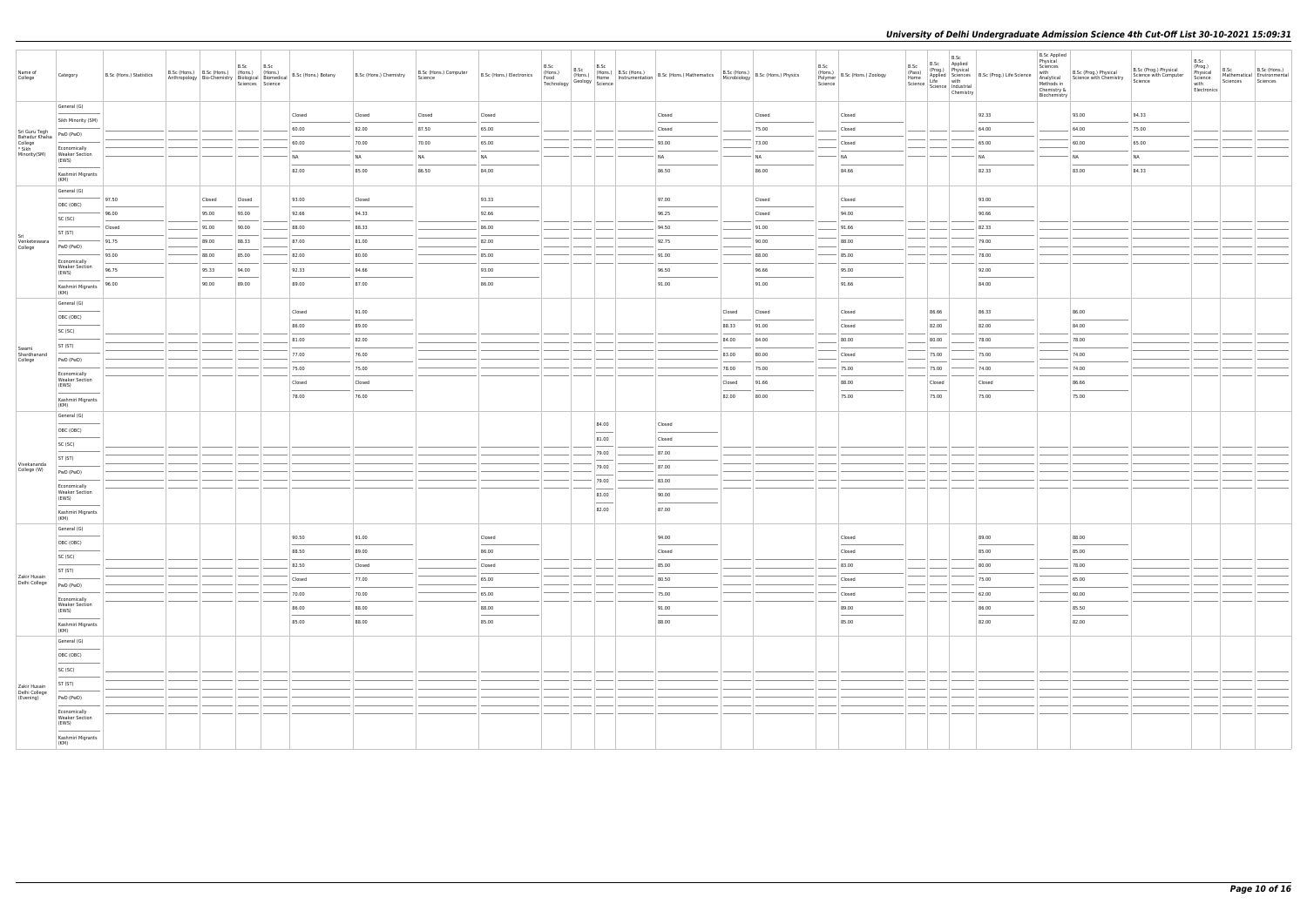## **Science Courses 4th Cut-Off Remarks**

| Name of<br>College                                  | B.Sc (Hons.)<br>Statistics | B.Sc (Hons.) | B.Sc (Hons.)<br>Anthropology   Bio-Chemistry   Biological | B.Sc<br>(Hons.)<br>Sciences | B.Sc (Hons.)<br>Biomedical<br>Science                                              | Botany   | B.Sc (Hons.)   B.Sc (Hons.)<br>Chemistry                                                                                                                                                                                                   | B.Sc (Hons.)<br>Computer<br>Science                                                                                                                                                                                                                                       | B.Sc (Hons.)<br>Electronics                                                                                                                                                                                                                                       | B.Sc (Hons.)<br>Food<br>Technology                                     | B.Sc<br>(Hons.)<br>Geology | B.Sc<br>(Hons.)<br>Home<br>Science | B.Sc (Hons.)<br>Instrumentation   Mathematics   Microbiology   Physics | B.Sc (Hons.)   B.Sc (Hons.)   B.Sc (Hons.)                                                                                                                                                                                                                 |          |                                                                                                                                                                                                                                                            | B.Sc<br>Science | (Hons.)   B.Sc (Hons.)<br>Polymer   Zoology | B.Sc<br>(Pass)<br>Home<br>Science | B.Sc<br>(Prog.)<br>Life | B.Sc<br>Applied<br>Physical<br>Applied Sciences<br>with<br>Science   Industrial<br>Chemistry                                                                                                                                                                      | B.Sc (Prog.)<br>Life Science | <b>B.Sc Applied</b><br>Physical<br>Sciences<br>with<br>Analytical<br>Methods in<br>Chemistry &<br>Biochemistry | B.Sc (Prog.)<br>Physical<br>Science<br>with<br>Chemistry                                                                                                                                                                                          | B.Sc (Prog.)<br>Physical<br>Science<br>with<br>Computer<br>Science                                                                                                                                                                                                               | B.Sc (Prog.)<br>Physical<br>Science<br>with<br>Electronics                                                                                                                                                                                                        | B.Sc<br>Mathematica<br>Sciences | B.Sc (Hons.)<br>Environmental<br>Sciences |
|-----------------------------------------------------|----------------------------|--------------|-----------------------------------------------------------|-----------------------------|------------------------------------------------------------------------------------|----------|--------------------------------------------------------------------------------------------------------------------------------------------------------------------------------------------------------------------------------------------|---------------------------------------------------------------------------------------------------------------------------------------------------------------------------------------------------------------------------------------------------------------------------|-------------------------------------------------------------------------------------------------------------------------------------------------------------------------------------------------------------------------------------------------------------------|------------------------------------------------------------------------|----------------------------|------------------------------------|------------------------------------------------------------------------|------------------------------------------------------------------------------------------------------------------------------------------------------------------------------------------------------------------------------------------------------------|----------|------------------------------------------------------------------------------------------------------------------------------------------------------------------------------------------------------------------------------------------------------------|-----------------|---------------------------------------------|-----------------------------------|-------------------------|-------------------------------------------------------------------------------------------------------------------------------------------------------------------------------------------------------------------------------------------------------------------|------------------------------|----------------------------------------------------------------------------------------------------------------|---------------------------------------------------------------------------------------------------------------------------------------------------------------------------------------------------------------------------------------------------|----------------------------------------------------------------------------------------------------------------------------------------------------------------------------------------------------------------------------------------------------------------------------------|-------------------------------------------------------------------------------------------------------------------------------------------------------------------------------------------------------------------------------------------------------------------|---------------------------------|-------------------------------------------|
| Acharya<br>Narendra Dev<br>College                  |                            |              |                                                           |                             | up to 3%<br>advantage to<br>candidates<br>with at least<br>60% in<br>Mathematics.  |          | up to 1%<br>less for girl<br>candidates.                                                                                                                                                                                                   | up to 1% less<br>for girl<br>candidates.<br>Cut offs are<br>for Science<br>stream.                                                                                                                                                                                        | up to 1%<br>less for girl<br>candidates.                                                                                                                                                                                                                          |                                                                        |                            |                                    |                                                                        |                                                                                                                                                                                                                                                            |          | up to 1%<br>less for girl<br>candidates.                                                                                                                                                                                                                   |                 |                                             |                                   |                         |                                                                                                                                                                                                                                                                   |                              |                                                                                                                |                                                                                                                                                                                                                                                   | up to 1%<br>less for girl                                                                                                                                                                                                                                                        | up to 1%<br>less for girl<br>candidates. candidates.                                                                                                                                                                                                              |                                 |                                           |
| Aditi<br>Mahavidyalaya<br>(W)                       |                            |              |                                                           |                             |                                                                                    |          |                                                                                                                                                                                                                                            |                                                                                                                                                                                                                                                                           |                                                                                                                                                                                                                                                                   |                                                                        |                            |                                    |                                                                        |                                                                                                                                                                                                                                                            |          |                                                                                                                                                                                                                                                            |                 |                                             |                                   |                         |                                                                                                                                                                                                                                                                   |                              |                                                                                                                |                                                                                                                                                                                                                                                   |                                                                                                                                                                                                                                                                                  |                                                                                                                                                                                                                                                                   |                                 |                                           |
| Aryabhatta<br>College                               |                            |              |                                                           |                             |                                                                                    |          |                                                                                                                                                                                                                                            | 1% less for<br>women<br>candidates                                                                                                                                                                                                                                        |                                                                                                                                                                                                                                                                   |                                                                        |                            |                                    |                                                                        | 1% less for<br>women<br>candidates                                                                                                                                                                                                                         |          |                                                                                                                                                                                                                                                            |                 |                                             |                                   |                         |                                                                                                                                                                                                                                                                   |                              |                                                                                                                |                                                                                                                                                                                                                                                   |                                                                                                                                                                                                                                                                                  |                                                                                                                                                                                                                                                                   |                                 |                                           |
| Atma Ram<br>Sanatan<br>Dharma College               |                            |              |                                                           |                             |                                                                                    |          | a) 1%<br>concession<br>to Girl<br>Candidates<br>in the<br>aggregate<br>only. b)<br>Applicants<br>who were<br>eligible for<br>admission in<br>the<br>First/Second<br>and/or Third<br>Cut-off will<br>admission in<br>the Fourth<br>cut-off. | a) 1%<br>concession<br>to Girl<br>Candidates<br>in the<br>aggregate<br>only. b)<br>Applicants<br>who were<br>eligible for<br>admission in<br>the<br>First/Second<br>and/or Third<br>Cut-off will<br>not be given   not be given<br>admission in<br>the Fourth<br>cut-off. | a) 1%<br>concession<br>to Girl<br>Candidates<br>in the<br>aggregate<br>only. b)<br>Applicants<br>who were<br>eligible for<br>admission<br>in the<br>First/Second<br>and/or Third<br>Cut-off will<br>not be<br>given<br>admission<br>in the<br>Fourth cut-<br>off. |                                                                        |                            |                                    |                                                                        | a) 1%<br>concession<br>to Girl<br>Candidates<br>in the<br>aggregate<br>only. b)<br>Applicants<br>who were<br>eligible for<br>admission in<br>the<br>First/Second<br>and/or Third<br>Cut-off will<br>not be given<br>admission in<br>the Fourth<br>cut-off. |          | a) 1%<br>concession<br>to Girl<br>Candidates<br>in the<br>aggregate<br>only. b)<br>Applicants<br>who were<br>eligible for<br>admission in<br>the<br>First/Second<br>and/or Third<br>Cut-off will<br>not be given<br>admission in<br>the Fourth<br>cut-off. |                 |                                             |                                   |                         | a) 1%<br>concession<br>to Girl<br>Candidates<br>in the<br>aggregate<br>only. b)<br>Applicants<br>who were<br>eligible for<br>admission<br>in the<br>First/Second<br>and/or Third<br>Cut-off will<br>not be<br>given<br>admission<br>in the<br>Fourth cut-<br>off. |                              |                                                                                                                | a) 1%<br>concession<br>to Girl<br>Candidates<br>in the<br>aggregate<br>only. b)<br>Applicants<br>who were<br>eligible for<br>admission<br>in the<br>and/or Third<br>Cut-off will<br>not be<br>given<br>admission<br>in the<br>Fourth cut-<br>off. | a) 1%<br>concession<br>to Girl<br>Candidates<br>in the<br>aggregate<br>only. b)<br>Applicants<br>who were<br>eligible for<br>admission<br>in the<br>First/Second   First/Second<br>and/or Third<br>Cut-off will<br>not be<br>given<br>admission<br>in the<br>Fourth cut-<br>off. | a) 1%<br>concession<br>to Girl<br>Candidates<br>in the<br>aggregate<br>only. b)<br>Applicants<br>who were<br>eligible for<br>admission<br>in the<br>First/Second<br>and/or Third<br>Cut-off will<br>not be<br>given<br>admission<br>in the<br>Fourth cut-<br>off. |                                 |                                           |
| Bhagini<br>Nivedita<br>College (W)                  |                            |              |                                                           |                             |                                                                                    |          |                                                                                                                                                                                                                                            |                                                                                                                                                                                                                                                                           |                                                                                                                                                                                                                                                                   |                                                                        |                            |                                    |                                                                        |                                                                                                                                                                                                                                                            |          |                                                                                                                                                                                                                                                            |                 |                                             |                                   |                         |                                                                                                                                                                                                                                                                   |                              |                                                                                                                |                                                                                                                                                                                                                                                   |                                                                                                                                                                                                                                                                                  |                                                                                                                                                                                                                                                                   |                                 |                                           |
| <b>Bharati College</b><br>(W)                       |                            |              |                                                           |                             |                                                                                    |          |                                                                                                                                                                                                                                            |                                                                                                                                                                                                                                                                           |                                                                                                                                                                                                                                                                   |                                                                        |                            |                                    |                                                                        | Other<br>relaxations<br>as per<br>University of<br>Delhi.                                                                                                                                                                                                  |          |                                                                                                                                                                                                                                                            |                 |                                             |                                   |                         |                                                                                                                                                                                                                                                                   |                              |                                                                                                                |                                                                                                                                                                                                                                                   |                                                                                                                                                                                                                                                                                  |                                                                                                                                                                                                                                                                   |                                 |                                           |
| Bhaskaracharya<br>College of<br>Applied<br>Sciences |                            |              |                                                           |                             | PCB/PCBt<br>(3%<br>advantage to<br>candidates<br>with at least<br>60% in<br>Maths) | PCB/PCBt | <b>PCM</b>                                                                                                                                                                                                                                 | $**$ one<br>language,<br>Mathematics<br>and two<br>subjects out<br>of Physics,<br>Chemistry<br>and<br>Computer<br>Science<br>/Informatics<br>Practices<br>(2%<br>disadvantage<br>for Non-<br>Science<br>Stream)                                                           | <b>PCM</b>                                                                                                                                                                                                                                                        | PCM/PCB/PCBt<br>(3%<br>relaxation to<br>candidates<br>studied<br>PCMB) |                            |                                    | <b>PCM</b>                                                             |                                                                                                                                                                                                                                                            | PCB/PCBt | <b>PCM</b>                                                                                                                                                                                                                                                 | <b>PCM</b>      | PCB/PCBt                                    |                                   |                         |                                                                                                                                                                                                                                                                   |                              |                                                                                                                |                                                                                                                                                                                                                                                   |                                                                                                                                                                                                                                                                                  |                                                                                                                                                                                                                                                                   |                                 |                                           |
| College of<br>Vocational<br>Studies                 |                            |              |                                                           |                             |                                                                                    |          |                                                                                                                                                                                                                                            | % General %<br>OBC % SC %<br>ST % PWD %<br>Kashmiri<br>Migrant %<br><b>EWS Closed</b><br>Closed<br>Closed 83<br>Less than<br>83.50 81<br>Less than 82<br>83 Less than<br>84 Closed                                                                                        |                                                                                                                                                                                                                                                                   |                                                                        |                            |                                    |                                                                        |                                                                                                                                                                                                                                                            |          |                                                                                                                                                                                                                                                            |                 |                                             |                                   |                         |                                                                                                                                                                                                                                                                   |                              |                                                                                                                |                                                                                                                                                                                                                                                   |                                                                                                                                                                                                                                                                                  |                                                                                                                                                                                                                                                                   |                                 |                                           |
| Daulat Ram<br>College (W)                           |                            |              |                                                           |                             |                                                                                    |          |                                                                                                                                                                                                                                            |                                                                                                                                                                                                                                                                           |                                                                                                                                                                                                                                                                   |                                                                        |                            |                                    |                                                                        |                                                                                                                                                                                                                                                            |          |                                                                                                                                                                                                                                                            |                 |                                             |                                   |                         |                                                                                                                                                                                                                                                                   |                              |                                                                                                                |                                                                                                                                                                                                                                                   |                                                                                                                                                                                                                                                                                  |                                                                                                                                                                                                                                                                   |                                 |                                           |
|                                                     |                            |              |                                                           |                             |                                                                                    |          |                                                                                                                                                                                                                                            |                                                                                                                                                                                                                                                                           |                                                                                                                                                                                                                                                                   |                                                                        |                            |                                    |                                                                        |                                                                                                                                                                                                                                                            |          |                                                                                                                                                                                                                                                            |                 |                                             |                                   |                         |                                                                                                                                                                                                                                                                   |                              |                                                                                                                |                                                                                                                                                                                                                                                   |                                                                                                                                                                                                                                                                                  |                                                                                                                                                                                                                                                                   |                                 |                                           |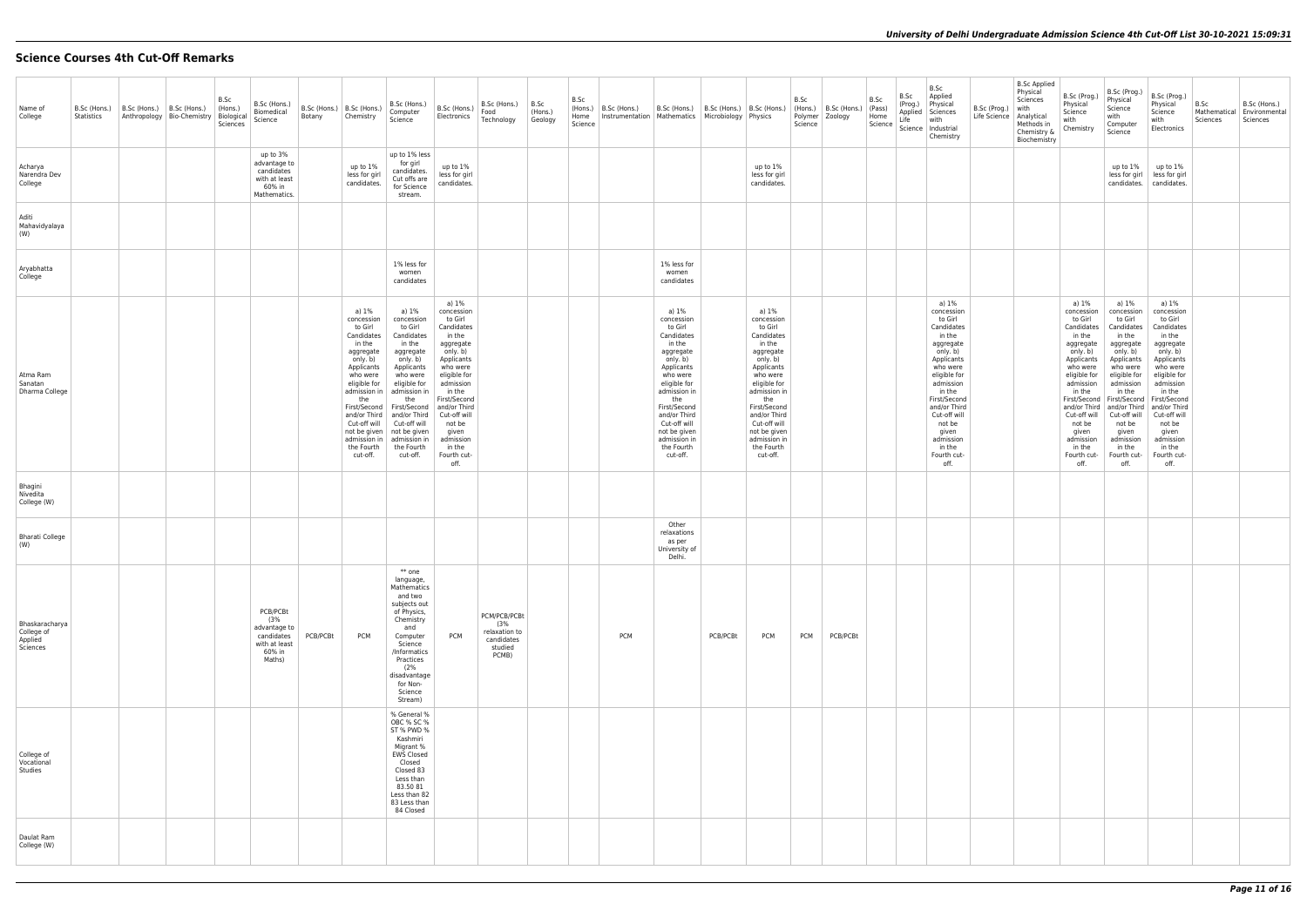| Name of<br>College                                  | B.Sc (Hons.)<br>Statistics | $\vert$ B.Sc (Hons.) $\vert$ B.Sc (Hons.) | Anthropology   Bio-Chemistry   Biological | B.Sc<br>B.Sc (Hons.)<br>(Hons.)<br>Biomedical<br>Science<br>Sciences | Botany                                                                                                                                                                                                                                                                       | B.Sc (Hons.) B.Sc (Hons.)<br>Chemistry                                                                                                                                                                                                                                                               | B.Sc (Hons.)<br>Computer<br>Science                                                                                                                                                                                                                              | B.Sc (Hons.)<br>Electronics                      | B.Sc (Hons.)<br>Food<br>Technology | B.Sc<br>(Hons.)<br>Geology | B.Sc<br>(Hons.)<br>Home<br>Science | B.Sc (Hons.) | B.Sc (Hons.)   B.Sc (Hons.)   B.Sc (Hons.)<br>Instrumentation   Mathematics   Microbiology   Physics                                                                                                                                                                                 |                                                                                                                                                                                                                                                       |                                                                                                                                                                                                                                                                                                                       | B.Sc<br>Science | $\vert$ (Hons.) $\vert$ B.Sc (Hons.) $\vert$ (Pass)<br>Polymer   Zoology                                                                                                                                                                                                                     | B.Sc<br>Home | B.Sc<br>(Prog.)<br>Life | B.Sc<br>Applied<br>Physical<br>Applied Sciences<br>with<br>Science   Science   Industrial<br>Chemistry | B.Sc (Prog.)<br>Life Science   Analytical                                                                                                                                                                                                                                                    | <b>B.Sc Applied</b><br>Physical<br>Sciences<br>with<br>Methods in<br>Chemistry &<br>Biochemistry | B.Sc (Prog.)<br>Physical<br>Science<br>with<br>Chemistry                                                                                                                                                                                                                                     | B.Sc (Prog.)<br>Physical<br>Science<br>with<br>Computer<br>Science | B.Sc (Prog.)<br>Physical<br>Science<br>with<br>Electronics | B.Sc<br>Sciences                                 | B.Sc (Hons.)<br>Mathematical   Environmental<br>Sciences |
|-----------------------------------------------------|----------------------------|-------------------------------------------|-------------------------------------------|----------------------------------------------------------------------|------------------------------------------------------------------------------------------------------------------------------------------------------------------------------------------------------------------------------------------------------------------------------|------------------------------------------------------------------------------------------------------------------------------------------------------------------------------------------------------------------------------------------------------------------------------------------------------|------------------------------------------------------------------------------------------------------------------------------------------------------------------------------------------------------------------------------------------------------------------|--------------------------------------------------|------------------------------------|----------------------------|------------------------------------|--------------|--------------------------------------------------------------------------------------------------------------------------------------------------------------------------------------------------------------------------------------------------------------------------------------|-------------------------------------------------------------------------------------------------------------------------------------------------------------------------------------------------------------------------------------------------------|-----------------------------------------------------------------------------------------------------------------------------------------------------------------------------------------------------------------------------------------------------------------------------------------------------------------------|-----------------|----------------------------------------------------------------------------------------------------------------------------------------------------------------------------------------------------------------------------------------------------------------------------------------------|--------------|-------------------------|--------------------------------------------------------------------------------------------------------|----------------------------------------------------------------------------------------------------------------------------------------------------------------------------------------------------------------------------------------------------------------------------------------------|--------------------------------------------------------------------------------------------------|----------------------------------------------------------------------------------------------------------------------------------------------------------------------------------------------------------------------------------------------------------------------------------------------|--------------------------------------------------------------------|------------------------------------------------------------|--------------------------------------------------|----------------------------------------------------------|
| Deen Dayal<br>Upadhyaya<br>College                  |                            |                                           |                                           |                                                                      | Upto 1%<br>concession<br>for Girl<br>Candidates.                                                                                                                                                                                                                             | Upto 1%<br>concession<br>for Girl<br>Candidates.                                                                                                                                                                                                                                                     | Upto 1%<br>concession<br>for Girl<br>Candidates.<br>Declared cut-<br>off is for<br>science<br>stream<br>students. For<br>other<br>streams a<br>deduction of<br>2% will be<br>levied while<br>determining<br>the effective<br>percentage<br>of the<br>candidates. | Upto 1%<br>concession<br>for Girl<br>Candidates. |                                    |                            |                                    |              | Upto 1%<br>concession<br>for Girl<br>Candidates.                                                                                                                                                                                                                                     |                                                                                                                                                                                                                                                       | Upto 1%<br>concession<br>for Girl<br>Candidates.                                                                                                                                                                                                                                                                      |                 | Upto 1%<br>concession<br>for Girl<br>Candidates.                                                                                                                                                                                                                                             |              |                         |                                                                                                        | Upto 1%<br>concession<br>for Girl<br>Candidates.                                                                                                                                                                                                                                             |                                                                                                  | Upto 1%<br>concession<br>for Girl<br>Candidates.                                                                                                                                                                                                                                             | Upto 1%<br>concession<br>for Girl<br>Candidates.                   |                                                            | Upto 1%<br>concession<br>for Girl<br>Candidates. |                                                          |
| Delhi College of<br>Arts and<br>Commerce            |                            |                                           |                                           |                                                                      |                                                                                                                                                                                                                                                                              |                                                                                                                                                                                                                                                                                                      |                                                                                                                                                                                                                                                                  |                                                  |                                    |                            |                                    |              |                                                                                                                                                                                                                                                                                      |                                                                                                                                                                                                                                                       |                                                                                                                                                                                                                                                                                                                       |                 |                                                                                                                                                                                                                                                                                              |              |                         |                                                                                                        |                                                                                                                                                                                                                                                                                              |                                                                                                  |                                                                                                                                                                                                                                                                                              |                                                                    |                                                            |                                                  |                                                          |
| Department of<br>Germanic and<br>Romance<br>Studies |                            |                                           |                                           |                                                                      |                                                                                                                                                                                                                                                                              |                                                                                                                                                                                                                                                                                                      |                                                                                                                                                                                                                                                                  |                                                  |                                    |                            |                                    |              |                                                                                                                                                                                                                                                                                      |                                                                                                                                                                                                                                                       |                                                                                                                                                                                                                                                                                                                       |                 |                                                                                                                                                                                                                                                                                              |              |                         |                                                                                                        |                                                                                                                                                                                                                                                                                              |                                                                                                  |                                                                                                                                                                                                                                                                                              |                                                                    |                                                            |                                                  |                                                          |
| Deshbandhu<br>College                               |                            |                                           |                                           |                                                                      |                                                                                                                                                                                                                                                                              |                                                                                                                                                                                                                                                                                                      |                                                                                                                                                                                                                                                                  |                                                  |                                    |                            |                                    |              |                                                                                                                                                                                                                                                                                      |                                                                                                                                                                                                                                                       |                                                                                                                                                                                                                                                                                                                       |                 |                                                                                                                                                                                                                                                                                              |              |                         |                                                                                                        |                                                                                                                                                                                                                                                                                              |                                                                                                  |                                                                                                                                                                                                                                                                                              |                                                                    |                                                            |                                                  |                                                          |
| Dr. Bhim Rao<br>Ambedkar<br>College                 |                            |                                           |                                           |                                                                      |                                                                                                                                                                                                                                                                              |                                                                                                                                                                                                                                                                                                      |                                                                                                                                                                                                                                                                  |                                                  |                                    |                            |                                    |              |                                                                                                                                                                                                                                                                                      |                                                                                                                                                                                                                                                       |                                                                                                                                                                                                                                                                                                                       |                 |                                                                                                                                                                                                                                                                                              |              |                         |                                                                                                        |                                                                                                                                                                                                                                                                                              |                                                                                                  |                                                                                                                                                                                                                                                                                              |                                                                    |                                                            |                                                  |                                                          |
| Dyal Singh<br>College                               |                            |                                           |                                           |                                                                      | 1%<br>relaxation<br>for Girls<br>Candidates                                                                                                                                                                                                                                  | 1%<br>relaxation<br>for Girls<br>Candidates                                                                                                                                                                                                                                                          | $1\%$<br>relaxation for<br>Girls<br>Candidates                                                                                                                                                                                                                   |                                                  |                                    |                            |                                    |              | $1\%$<br>relaxation for<br>Girls<br>Candidates                                                                                                                                                                                                                                       |                                                                                                                                                                                                                                                       | $1\%$<br>relaxation<br>for Girls<br>Candidates                                                                                                                                                                                                                                                                        |                 | $1\%$<br>relaxation<br>for Girls<br>Candidates                                                                                                                                                                                                                                               |              |                         |                                                                                                        | $1\%$<br>relaxation<br>for Girls<br>Candidates                                                                                                                                                                                                                                               |                                                                                                  | 1%<br>relaxation<br>for Girls<br>Candidates                                                                                                                                                                                                                                                  | $1\%$<br>relaxation<br>for Girls<br>Candidates                     |                                                            |                                                  |                                                          |
| Dyal Singh<br>College<br>(Evening)                  |                            |                                           |                                           |                                                                      |                                                                                                                                                                                                                                                                              |                                                                                                                                                                                                                                                                                                      |                                                                                                                                                                                                                                                                  |                                                  |                                    |                            |                                    |              |                                                                                                                                                                                                                                                                                      |                                                                                                                                                                                                                                                       |                                                                                                                                                                                                                                                                                                                       |                 |                                                                                                                                                                                                                                                                                              |              |                         |                                                                                                        |                                                                                                                                                                                                                                                                                              |                                                                                                  |                                                                                                                                                                                                                                                                                              |                                                                    |                                                            |                                                  |                                                          |
| Gargi College<br>(W)                                |                            |                                           |                                           |                                                                      | â∏¢<br>Applicants<br>who were<br>eligible for<br>admission<br>in the first<br>three cut-<br>offs will not<br>be given<br>admission<br>in the<br>fourth cut-<br>off. â∏¢<br>Late<br>arrivals<br>outside of<br>the<br>prescribed<br>duration of<br>will not be<br>entertained. | â∏¢<br>Applicants<br>who were<br>eligible for<br>admission in<br>the first<br>three cut-<br>offs will not<br>be given<br>admission in<br>the fourth<br>cut-off. â∏¢<br>Late arrivals<br>outside of<br>the<br>prescribed<br>duration of<br>each cut-off<br>each cut-off   will not be<br>entertained. |                                                                                                                                                                                                                                                                  |                                                  |                                    |                            |                                    |              | â∏¢<br>Applicants<br>who were<br>eligible for<br>admission in<br>the first<br>three cut-offs<br>will not be<br>given<br>admission in<br>the fourth<br>cut-off. â∏¢<br>Late arrivals<br>outside of<br>the<br>prescribed<br>duration of<br>each cut-off<br>will not be<br>entertained. | â∏¢<br>Applicants<br>who were<br>eligible for<br>admission in<br>the first<br>three cut-<br>offs will not<br>be given<br>the fourth<br>cut-off. â∏¢<br>Late arrivals<br>outside of<br>the<br>prescribed<br>duration of<br>each cut-off<br>will not be | â∏¢<br>Applicants<br>who were<br>eligible for<br>admission in<br>the first<br>three cut-<br>offs will not<br>be given<br>admission in   admission in<br>$ $ the fourth<br>cut-off. â∏¢<br>Late arrivals<br>outside of<br>the<br>prescribed<br>duration of<br>each cut-off<br>will not be<br>entertained. entertained. |                 | â∏¢<br>Applicants<br>who were<br>eligible for<br>admission<br>in the first<br>three cut-<br>offs will not<br>be given<br>admission<br>in the<br>fourth cut-<br>off. â∏¢<br>Late<br>arrivals<br>outside of<br>the<br>prescribed<br>duration of<br>each cut-off<br>will not be<br>entertained. |              |                         |                                                                                                        | â∏¢<br>Applicants<br>who were<br>eligible for<br>admission<br>in the first<br>three cut-<br>offs will not<br>be given<br>admission<br>in the<br>fourth cut-<br>off. â∏¢<br>Late<br>arrivals<br>outside of<br>the<br>prescribed<br>duration of<br>each cut-off<br>will not be<br>entertained. |                                                                                                  | â∏¢<br>Applicants<br>who were<br>eligible for<br>admission<br>in the first<br>three cut-<br>offs will not<br>be given<br>admission<br>in the<br>fourth cut-<br>off. â∏¢<br>Late<br>arrivals<br>outside of<br>the<br>prescribed<br>duration of<br>each cut-off<br>will not be<br>entertained. |                                                                    |                                                            |                                                  |                                                          |
| Hansraj College                                     |                            |                                           |                                           |                                                                      |                                                                                                                                                                                                                                                                              |                                                                                                                                                                                                                                                                                                      |                                                                                                                                                                                                                                                                  |                                                  |                                    |                            |                                    |              |                                                                                                                                                                                                                                                                                      |                                                                                                                                                                                                                                                       |                                                                                                                                                                                                                                                                                                                       |                 |                                                                                                                                                                                                                                                                                              |              |                         |                                                                                                        |                                                                                                                                                                                                                                                                                              |                                                                                                  |                                                                                                                                                                                                                                                                                              |                                                                    |                                                            |                                                  |                                                          |
| Hindu College                                       |                            |                                           |                                           |                                                                      |                                                                                                                                                                                                                                                                              |                                                                                                                                                                                                                                                                                                      |                                                                                                                                                                                                                                                                  |                                                  |                                    |                            |                                    |              |                                                                                                                                                                                                                                                                                      |                                                                                                                                                                                                                                                       |                                                                                                                                                                                                                                                                                                                       |                 |                                                                                                                                                                                                                                                                                              |              |                         |                                                                                                        |                                                                                                                                                                                                                                                                                              |                                                                                                  |                                                                                                                                                                                                                                                                                              |                                                                    |                                                            |                                                  |                                                          |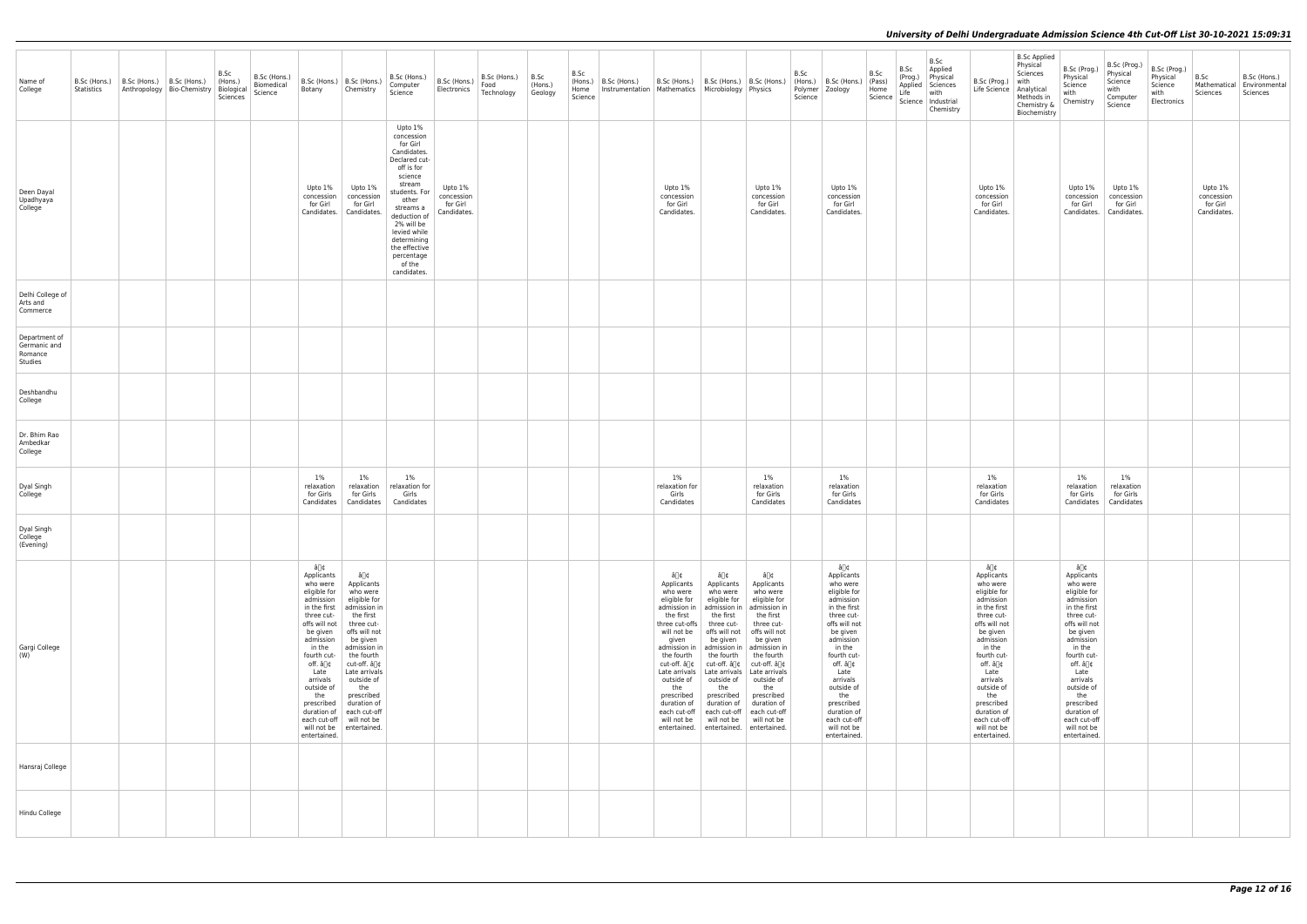| Name of<br>College                        | B.Sc (Hons.)<br>Statistics                                           | B.Sc (Hons.)   B.Sc (Hons.)<br>Anthropology   Bio-Chemistry   Biological | B.Sc<br>$ $ (Hons.)<br>Sciences | B.Sc (Hons.)<br>Biomedical<br>Science | Botany                                                                  | B.Sc (Hons.)   B.Sc (Hons.)<br>Chemistry                                | B.Sc (Hons.)<br>Computer<br>Science                                                                                                                       | B.Sc (Hons.)<br>Electronics                                                                                                                               | B.Sc (Hons.)<br>Food<br>Technology | B.Sc<br>(Hons.)<br>Geology | B.Sc<br>(Hons.)<br>Home<br>Science | B.Sc (Hons.)<br>Instrumentation   Mathematics   Microbiology   Physics | B.Sc (Hons.)   B.Sc (Hons.)   B.Sc (Hons.)                                                               |                                                                                                                                                           | B.Sc<br>Science | (Hons.) B.Sc (Hons.)<br>Polymer Zoology                                 | B.Sc<br>(Pass)<br>Home<br>Science | B.Sc<br>(Prog.)<br>Life | B.Sc<br>Applied<br>Physical<br>Applied Sciences<br>with<br>Science   Industrial<br>Chemistry | B.Sc (Prog.)<br>Life Science   Analytical                               | <b>B.Sc Applied</b><br>Physical<br>Sciences<br>with<br>Methods in<br>Chemistry &<br>Biochemistry | B.Sc (Prog.)<br>Physical<br>Science<br>with<br>Chemistry                | B.Sc (Prog.)<br>Physical<br>Science<br>with<br>Computer<br>Science                                                                                     | B.Sc (Prog.)<br>Physical<br>Science<br>with<br>Electronics | B.Sc<br>B.Sc (Hons.)<br>Mathematical<br>Environmental<br>Sciences<br>Sciences                            |
|-------------------------------------------|----------------------------------------------------------------------|--------------------------------------------------------------------------|---------------------------------|---------------------------------------|-------------------------------------------------------------------------|-------------------------------------------------------------------------|-----------------------------------------------------------------------------------------------------------------------------------------------------------|-----------------------------------------------------------------------------------------------------------------------------------------------------------|------------------------------------|----------------------------|------------------------------------|------------------------------------------------------------------------|----------------------------------------------------------------------------------------------------------|-----------------------------------------------------------------------------------------------------------------------------------------------------------|-----------------|-------------------------------------------------------------------------|-----------------------------------|-------------------------|----------------------------------------------------------------------------------------------|-------------------------------------------------------------------------|--------------------------------------------------------------------------------------------------|-------------------------------------------------------------------------|--------------------------------------------------------------------------------------------------------------------------------------------------------|------------------------------------------------------------|----------------------------------------------------------------------------------------------------------|
| Indraprastha<br>College for<br>Women (W)  |                                                                      |                                                                          |                                 |                                       |                                                                         |                                                                         |                                                                                                                                                           |                                                                                                                                                           |                                    |                            |                                    |                                                                        |                                                                                                          |                                                                                                                                                           |                 |                                                                         |                                   |                         |                                                                                              |                                                                         |                                                                                                  |                                                                         |                                                                                                                                                        |                                                            |                                                                                                          |
| Institute of<br>Home<br>Economics (W)     |                                                                      |                                                                          |                                 |                                       |                                                                         |                                                                         |                                                                                                                                                           |                                                                                                                                                           |                                    |                            |                                    |                                                                        |                                                                                                          |                                                                                                                                                           |                 |                                                                         |                                   |                         |                                                                                              |                                                                         |                                                                                                  |                                                                         |                                                                                                                                                        |                                                            |                                                                                                          |
| Janki Devi<br>Memorial<br>College (W)     |                                                                      |                                                                          |                                 |                                       |                                                                         |                                                                         |                                                                                                                                                           |                                                                                                                                                           |                                    |                            |                                    |                                                                        |                                                                                                          |                                                                                                                                                           |                 |                                                                         |                                   |                         |                                                                                              |                                                                         |                                                                                                  |                                                                         |                                                                                                                                                        |                                                            |                                                                                                          |
| Kalindi College<br>(W)                    |                                                                      |                                                                          |                                 |                                       |                                                                         |                                                                         |                                                                                                                                                           |                                                                                                                                                           |                                    |                            |                                    |                                                                        |                                                                                                          |                                                                                                                                                           |                 |                                                                         |                                   |                         |                                                                                              |                                                                         |                                                                                                  |                                                                         |                                                                                                                                                        |                                                            |                                                                                                          |
| Kamala Nehru<br>College (W)               |                                                                      |                                                                          |                                 |                                       |                                                                         |                                                                         |                                                                                                                                                           |                                                                                                                                                           |                                    |                            |                                    |                                                                        | Admission in<br>4th Cut Off<br>as per<br>University<br>Guidelines.                                       |                                                                                                                                                           |                 |                                                                         |                                   |                         |                                                                                              |                                                                         |                                                                                                  |                                                                         |                                                                                                                                                        |                                                            |                                                                                                          |
| Keshav<br>Mahavidyalaya                   |                                                                      |                                                                          |                                 |                                       |                                                                         |                                                                         | $1\%$<br>concession<br>to girl<br>candidates.<br>Candidates<br>eligible for<br>previous Cut<br>offs will not<br>be<br>considered in<br>the Fourth<br>list | $1\%$<br>concession<br>to girl<br>candidates.<br>Candidates<br>eligible for<br>previous<br>Cut offs will<br>not be<br>considered<br>in the<br>Fourth list |                                    |                            |                                    |                                                                        | Candidates<br>eligible for<br>previous Cut<br>offs will not<br>be<br>considered in<br>the Fourth<br>list | $1\%$<br>concession<br>to girl<br>candidates.<br>Candidates<br>eligible for<br>previous Cut<br>offs will not<br>be<br>considered<br>in the<br>Fourth list |                 |                                                                         |                                   |                         |                                                                                              |                                                                         |                                                                                                  |                                                                         | 1%<br>concession<br>to girl<br>candidates.<br>Candidates<br>eligible for<br>previous<br>Cut offs will<br>not be<br>considered<br>in the<br>Fourth list |                                                            | Candidates<br>eligible for<br>previous Cut<br>offs will not<br>be<br>considered in<br>the Fourth<br>list |
| Kirori Mal<br>College                     | See the<br>bulletin of<br>information<br>for University<br>of Delhi. |                                                                          |                                 |                                       | See the<br>bulletin of<br>information<br>for<br>University<br>of Delhi. | See the<br>bulletin of<br>information<br>for<br>University<br>of Delhi. |                                                                                                                                                           |                                                                                                                                                           |                                    |                            |                                    |                                                                        | See the<br>bulletin of<br>information<br>for University<br>of Delhi.                                     | See the<br>bulletin of<br>information<br>for<br>University of<br>Delhi.                                                                                   |                 | See the<br>bulletin of<br>information<br>for<br>University<br>of Delhi. |                                   |                         |                                                                                              | See the<br>bulletin of<br>information<br>for<br>University<br>of Delhi. | See the<br>bulletin of<br>information<br>for<br>University of<br>Delhi.                          | See the<br>bulletin of<br>information<br>for<br>University<br>of Delhi. | See the<br>bulletin of<br>information<br>for<br>University<br>of Delhi.                                                                                |                                                            |                                                                                                          |
| Lady Irwin<br>College (W)                 |                                                                      |                                                                          |                                 |                                       |                                                                         |                                                                         |                                                                                                                                                           |                                                                                                                                                           |                                    |                            |                                    |                                                                        |                                                                                                          |                                                                                                                                                           |                 |                                                                         |                                   |                         |                                                                                              |                                                                         |                                                                                                  |                                                                         |                                                                                                                                                        |                                                            |                                                                                                          |
| Lady Shri Ram<br>College for<br>Women (W) |                                                                      |                                                                          |                                 |                                       |                                                                         |                                                                         |                                                                                                                                                           |                                                                                                                                                           |                                    |                            |                                    |                                                                        |                                                                                                          |                                                                                                                                                           |                 |                                                                         |                                   |                         |                                                                                              |                                                                         |                                                                                                  |                                                                         |                                                                                                                                                        |                                                            |                                                                                                          |
| Lakshmibai<br>College (W)                 |                                                                      |                                                                          |                                 |                                       |                                                                         |                                                                         |                                                                                                                                                           |                                                                                                                                                           |                                    |                            |                                    |                                                                        |                                                                                                          |                                                                                                                                                           |                 |                                                                         |                                   |                         |                                                                                              |                                                                         |                                                                                                  |                                                                         |                                                                                                                                                        |                                                            |                                                                                                          |
| Maharaja<br>Agrasen<br>College            |                                                                      |                                                                          |                                 |                                       |                                                                         |                                                                         |                                                                                                                                                           | $1\%$<br>Relaxation<br>for Girls<br>Student                                                                                                               |                                    |                            |                                    |                                                                        |                                                                                                          |                                                                                                                                                           |                 |                                                                         |                                   |                         |                                                                                              |                                                                         |                                                                                                  | 1%<br>Relaxation<br>for Girls<br>Student                                | $1\%$<br>Relaxation<br>for Girls<br>Student                                                                                                            |                                                            | 1%<br>Relaxation<br>for Girls<br>Student                                                                 |
| Maitreyi<br>College (W)                   |                                                                      |                                                                          |                                 |                                       | As per<br>guidelines<br>of<br>University<br>of Delhi.                   | As per<br>guidelines<br>of<br>University<br>of Delhi.                   |                                                                                                                                                           |                                                                                                                                                           |                                    |                            |                                    |                                                                        | As per<br>guidelines of<br>University of<br>Delhi.                                                       | As per<br>guidelines<br>of University<br>of Delhi.                                                                                                        |                 | As per<br>guidelines<br>of<br>University<br>of Delhi.                   |                                   |                         |                                                                                              | As per<br>guidelines<br>of<br>University<br>of Delhi.                   |                                                                                                  | As per<br>guidelines<br>of<br>University<br>of Delhi.                   | As per<br>guidelines<br>of<br>University<br>of Delhi.                                                                                                  |                                                            |                                                                                                          |
| Mata Sundri<br>College for<br>Women (W)   |                                                                      |                                                                          |                                 |                                       |                                                                         |                                                                         |                                                                                                                                                           |                                                                                                                                                           |                                    |                            |                                    |                                                                        |                                                                                                          |                                                                                                                                                           |                 |                                                                         |                                   |                         |                                                                                              |                                                                         |                                                                                                  |                                                                         |                                                                                                                                                        |                                                            |                                                                                                          |
| Miranda House<br>(W)                      |                                                                      |                                                                          |                                 |                                       |                                                                         |                                                                         |                                                                                                                                                           |                                                                                                                                                           |                                    |                            |                                    |                                                                        |                                                                                                          |                                                                                                                                                           |                 |                                                                         |                                   |                         |                                                                                              |                                                                         |                                                                                                  |                                                                         |                                                                                                                                                        |                                                            |                                                                                                          |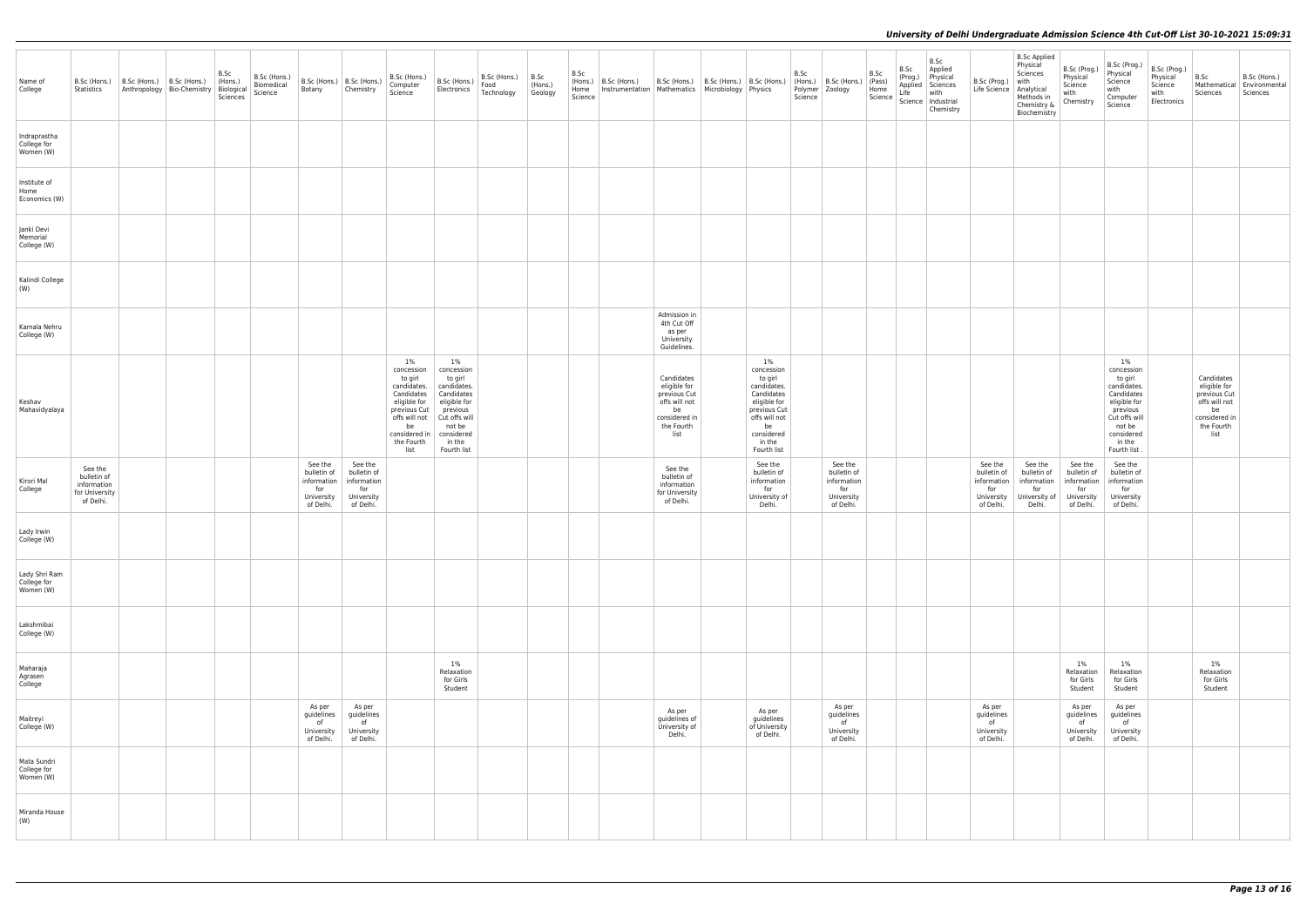| Name of<br>College                    | B.Sc (Hons.)<br>Statistics                                                                                                                                                                                                                                                                                                                                                                            | B.Sc (Hons.)   B.Sc (Hons.) | Anthropology   Bio-Chemistry | B.Sc<br>(Hons.)<br>Biological<br>Sciences | B.Sc (Hons.)<br>Biomedical<br>Science | Botany | B.Sc (Hons.)   B.Sc (Hons.)<br>Chemistry | B.Sc (Hons.)<br>Computer<br>Science                                                                                                                                                                                                                                                                                                                                                                   | B.Sc (Hons.)<br>Electronics      | B.Sc (Hons.)<br>Food<br>Technology | B.Sc<br>(Hons.)<br>Geology                                                                                                                                                                 | B.Sc<br>(Hons.)<br>Home<br>Science | B.Sc (Hons.)<br>Instrumentation   Mathematics   Microbiology   Physics | B.Sc (Hons.)                                                                                                                                                                                                                                                                                                                                                                                          | B.Sc (Hons.)                                                                                                                                                             | B.Sc (Hons.)                                         | B.Sc<br>(Hons.)<br>Science | B.Sc (Hons.)<br>Polymer   Zoology | B.Sc<br>(Pass)<br>Home<br>Science | B.Sc<br>(Prog.)<br>Applied<br>Life | B.Sc<br>Applied<br>Physical<br>Sciences<br>with<br>Science   Industrial<br>Chemistry | B.Sc<br>Life |
|---------------------------------------|-------------------------------------------------------------------------------------------------------------------------------------------------------------------------------------------------------------------------------------------------------------------------------------------------------------------------------------------------------------------------------------------------------|-----------------------------|------------------------------|-------------------------------------------|---------------------------------------|--------|------------------------------------------|-------------------------------------------------------------------------------------------------------------------------------------------------------------------------------------------------------------------------------------------------------------------------------------------------------------------------------------------------------------------------------------------------------|----------------------------------|------------------------------------|--------------------------------------------------------------------------------------------------------------------------------------------------------------------------------------------|------------------------------------|------------------------------------------------------------------------|-------------------------------------------------------------------------------------------------------------------------------------------------------------------------------------------------------------------------------------------------------------------------------------------------------------------------------------------------------------------------------------------------------|--------------------------------------------------------------------------------------------------------------------------------------------------------------------------|------------------------------------------------------|----------------------------|-----------------------------------|-----------------------------------|------------------------------------|--------------------------------------------------------------------------------------|--------------|
| Motilal Nehru<br>College              |                                                                                                                                                                                                                                                                                                                                                                                                       |                             |                              |                                           |                                       |        |                                          |                                                                                                                                                                                                                                                                                                                                                                                                       |                                  |                                    |                                                                                                                                                                                            |                                    |                                                                        | $1\%$<br><b>RELAXATION</b><br><b>FOR GIRL</b><br>CANDIDATE.                                                                                                                                                                                                                                                                                                                                           |                                                                                                                                                                          | $1\%$<br>RELAXATION<br><b>FOR GIRL</b><br>CANDIDATE. |                            |                                   |                                   |                                    |                                                                                      |              |
| Motilal Nehru<br>College<br>(Evening) |                                                                                                                                                                                                                                                                                                                                                                                                       |                             |                              |                                           |                                       |        |                                          |                                                                                                                                                                                                                                                                                                                                                                                                       |                                  |                                    |                                                                                                                                                                                            |                                    |                                                                        |                                                                                                                                                                                                                                                                                                                                                                                                       |                                                                                                                                                                          |                                                      |                            |                                   |                                   |                                    |                                                                                      |              |
| P.G.D.A.V.<br>College                 | 1% less for<br>Girls.                                                                                                                                                                                                                                                                                                                                                                                 |                             |                              |                                           |                                       |        |                                          | 1% less for<br>Girls.                                                                                                                                                                                                                                                                                                                                                                                 |                                  |                                    |                                                                                                                                                                                            |                                    |                                                                        | 1% less for<br>Girls.                                                                                                                                                                                                                                                                                                                                                                                 |                                                                                                                                                                          |                                                      |                            |                                   |                                   |                                    |                                                                                      |              |
| P.G.D.A.V.<br>College<br>(Evening)    |                                                                                                                                                                                                                                                                                                                                                                                                       |                             |                              |                                           |                                       |        |                                          |                                                                                                                                                                                                                                                                                                                                                                                                       |                                  |                                    |                                                                                                                                                                                            |                                    |                                                                        | 1%<br>concession<br>to Girl<br>candidates                                                                                                                                                                                                                                                                                                                                                             |                                                                                                                                                                          |                                                      |                            |                                   |                                   |                                    |                                                                                      |              |
| Rajdhani<br>College                   |                                                                                                                                                                                                                                                                                                                                                                                                       |                             |                              |                                           |                                       |        | $1\%$<br>relaxation<br>for girls         |                                                                                                                                                                                                                                                                                                                                                                                                       | $1\%$<br>relaxation<br>for girls |                                    |                                                                                                                                                                                            |                                    |                                                                        | $1\%$<br>relaxation for<br>girls                                                                                                                                                                                                                                                                                                                                                                      |                                                                                                                                                                          | $1\%$<br>relaxation<br>for girls                     |                            |                                   |                                   |                                    | $1\%$<br>relaxation<br>for girls                                                     |              |
| Ram Lal Anand<br>College              | Candidates<br>eligible in<br>the First<br>three cut-off<br>lists would<br>not be<br>considered<br>for admission<br>in the Fourth<br>cut-off list,<br>$1\%$<br>concession<br>for girls                                                                                                                                                                                                                 |                             |                              |                                           |                                       |        |                                          | Candidates<br>eligible in<br>the First<br>three cut-off<br>lists would<br>not be<br>considered<br>for admission<br>in the Fourth<br>cut-off list,<br>$1\%$<br>concession<br>for girls                                                                                                                                                                                                                 |                                  |                                    | Candidates<br>eligible in<br>the First<br>three cut-<br>off lists<br>would not<br>be<br>considered<br>for<br>admission<br>in the<br>Fourth cut-<br>off list, 1%<br>concession<br>for girls |                                    |                                                                        | Candidates<br>eligible in<br>the First<br>three cut-off<br>lists would<br>not be<br>considered<br>for admission<br>in the Fourth<br>cut-off list,<br>$1\%$<br>concession<br>for girls                                                                                                                                                                                                                 | Candidates<br>eligible in<br>the First<br>three cut-off<br>lists would<br>not be<br>considered<br>for<br>admission in<br>the Fourth<br>cut-off list,<br>No<br>concession |                                                      |                            |                                   |                                   |                                    |                                                                                      |              |
| Ramanujan<br>College                  | a. 1%<br>concession<br>given to<br>women<br>applicants<br>(General<br>Category)<br>except for<br><b>B.A.(H)</b><br>Applied<br>Psychology<br>b. As regard<br>B.A. (Prog.)<br>we will not<br>give any<br>disadvantage<br>to any<br>students who<br>seek<br>admission to<br>B.A. (P) on<br>account of<br>change of<br>stream. c.<br>Directives<br>and<br>guidelines as<br>per<br>University of<br>Delhi. |                             |                              |                                           |                                       |        |                                          | a. 1%<br>concession<br>given to<br>women<br>applicants<br>(General<br>Category)<br>except for<br>B.A.(H)<br>Applied<br>Psychology<br>b. As regard<br><b>B.A.</b> (Prog.)<br>we will not<br>give any<br>disadvantage<br>to any<br>students who<br>seek<br>admission to<br>B.A. (P) on<br>account of<br>change of<br>stream. c.<br>Directives<br>and<br>guidelines as<br>per<br>University of<br>Delhi. |                                  |                                    |                                                                                                                                                                                            |                                    |                                                                        | a. 1%<br>concession<br>given to<br>women<br>applicants<br>(General<br>Category)<br>except for<br><b>B.A.(H)</b><br>Applied<br>Psychology<br>b. As regard<br>B.A. (Prog.)<br>we will not<br>give any<br>disadvantage<br>to any<br>students who<br>seek<br>admission to<br>B.A. (P) on<br>account of<br>change of<br>stream. c.<br>Directives<br>and<br>guidelines as<br>per<br>University of<br>Delhi. |                                                                                                                                                                          |                                                      |                            |                                   |                                   |                                    |                                                                                      |              |
| Ramjas College                        |                                                                                                                                                                                                                                                                                                                                                                                                       |                             |                              |                                           |                                       |        |                                          |                                                                                                                                                                                                                                                                                                                                                                                                       |                                  |                                    |                                                                                                                                                                                            |                                    |                                                                        |                                                                                                                                                                                                                                                                                                                                                                                                       |                                                                                                                                                                          |                                                      |                            |                                   |                                   |                                    |                                                                                      |              |
| Satyawati<br>College                  |                                                                                                                                                                                                                                                                                                                                                                                                       |                             |                              |                                           |                                       |        |                                          |                                                                                                                                                                                                                                                                                                                                                                                                       |                                  |                                    |                                                                                                                                                                                            |                                    |                                                                        | â∏¢ Girls<br>candidates<br>will be given<br>relaxation up<br>to 1% in best<br>four<br>percentages.                                                                                                                                                                                                                                                                                                    |                                                                                                                                                                          |                                                      |                            |                                   |                                   |                                    |                                                                                      |              |

| B.Sc (Prog.)<br>Life Science | <b>B.Sc Applied</b><br>Physical<br>Sciences<br>with<br>Analytical<br>Methods in<br>Chemistry &<br>Biochemistry | B.Sc (Prog.)<br>Physical<br>Science<br>with<br>Chemistry | B.Sc (Prog.)<br>Physical<br>Science<br>with<br>Computer<br>Science | B.Sc (Prog.)<br>Physical<br>Science<br>with<br>Electronics | B.Sc<br>Mathematical<br>Sciences | B.Sc (Hons.)<br>Environmental<br>Sciences                                                                                                                                                                                                                                                                                                                                             |
|------------------------------|----------------------------------------------------------------------------------------------------------------|----------------------------------------------------------|--------------------------------------------------------------------|------------------------------------------------------------|----------------------------------|---------------------------------------------------------------------------------------------------------------------------------------------------------------------------------------------------------------------------------------------------------------------------------------------------------------------------------------------------------------------------------------|
|                              |                                                                                                                |                                                          |                                                                    |                                                            |                                  |                                                                                                                                                                                                                                                                                                                                                                                       |
|                              |                                                                                                                |                                                          |                                                                    |                                                            |                                  |                                                                                                                                                                                                                                                                                                                                                                                       |
|                              |                                                                                                                |                                                          |                                                                    |                                                            | 1% less for<br>Girls.            |                                                                                                                                                                                                                                                                                                                                                                                       |
|                              |                                                                                                                |                                                          |                                                                    |                                                            |                                  |                                                                                                                                                                                                                                                                                                                                                                                       |
|                              |                                                                                                                | 1%<br>relaxation<br>for girls                            | 1%<br>relaxation<br>for girls                                      | 1%<br>relaxation<br>for girls                              |                                  |                                                                                                                                                                                                                                                                                                                                                                                       |
|                              |                                                                                                                |                                                          |                                                                    |                                                            |                                  |                                                                                                                                                                                                                                                                                                                                                                                       |
|                              |                                                                                                                |                                                          |                                                                    |                                                            |                                  |                                                                                                                                                                                                                                                                                                                                                                                       |
|                              |                                                                                                                |                                                          |                                                                    |                                                            |                                  |                                                                                                                                                                                                                                                                                                                                                                                       |
|                              |                                                                                                                |                                                          |                                                                    |                                                            |                                  | a. 1%<br>concession<br>given to<br>women<br>applicants<br>(General<br>Category)<br>except for<br>B.A.(H)<br>Applied<br>Psychology b.<br>As regard B.A.<br>(Prog.) we will<br>not give any<br>disadvantage<br>to any<br>students who<br>seek<br>admission to<br>B.A. (P) on<br>account of<br>change of<br>stream. c.<br>Directives and<br>guidelines as<br>per University<br>of Delhi. |
|                              |                                                                                                                |                                                          |                                                                    |                                                            |                                  |                                                                                                                                                                                                                                                                                                                                                                                       |
|                              |                                                                                                                |                                                          |                                                                    |                                                            |                                  |                                                                                                                                                                                                                                                                                                                                                                                       |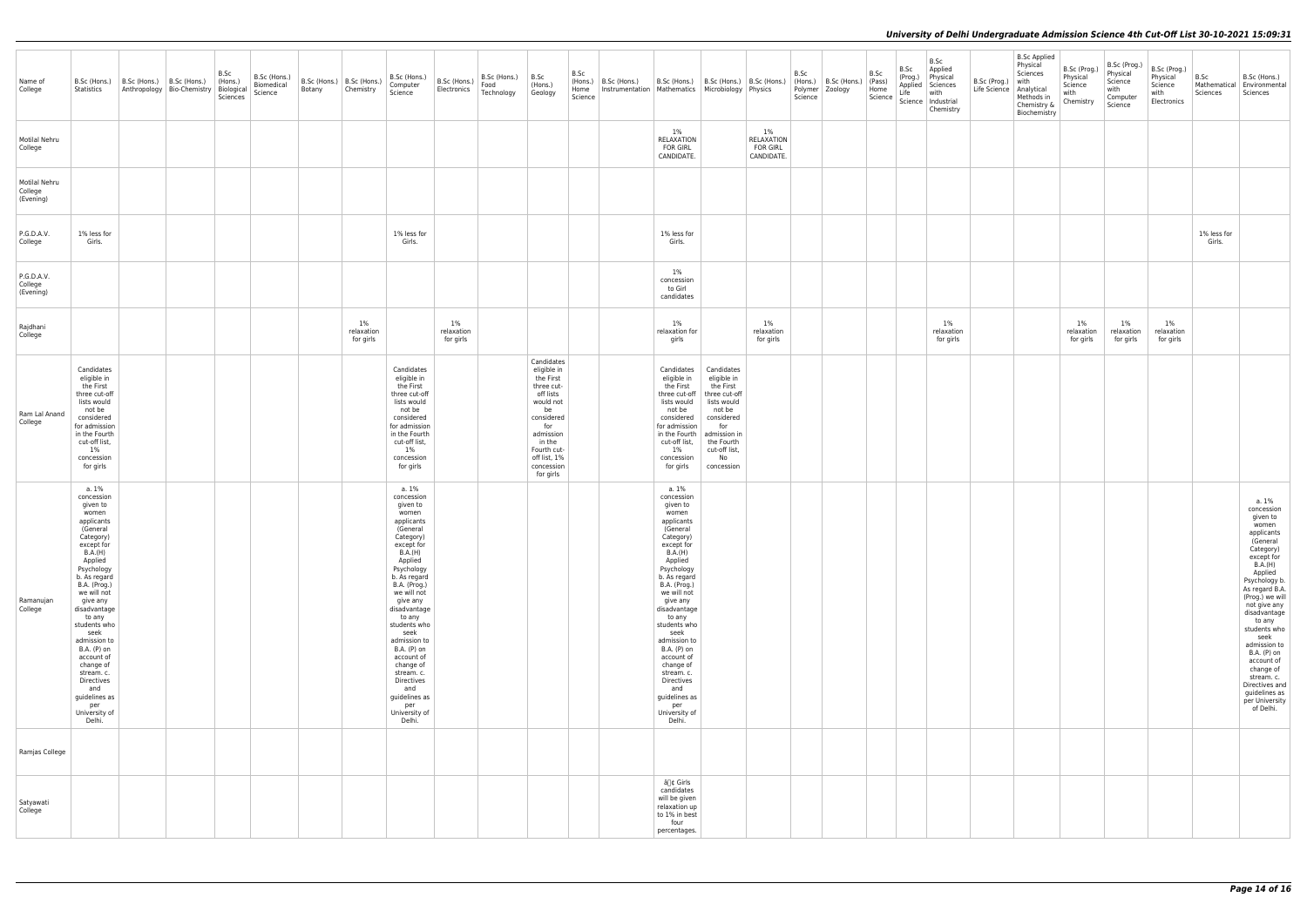| Name of<br>College                                                    | B.Sc (Hons.)<br>Statistics | B.Sc (Hons.) B.Sc (Hons.)<br>Anthropology Bio-Chemistry | B.Sc<br>(Hons.)<br>Biological<br>Sciences | B.Sc (Hons.)<br>Biomedical<br>Science | Botany                         | B.Sc (Hons.)   B.Sc (Hons.)<br>Chemistry                                | B.Sc (Hons.)<br>Computer<br>Science | B.Sc (Hons.)<br>Electronics         | B.Sc (Hons.)<br>Food<br>Technology | B.Sc<br>(Hons.)<br>Geology | B.Sc<br>(Hons.)<br>Home<br>Science | B.Sc (Hons.)<br>Instrumentation   Mathematics   Microbiology   Physics | B.Sc (Hons.)   B.Sc (Hons.)   B.Sc (Hons.)                              |                                   | B.Sc<br>(Hons.)<br>Science | B.Sc (Hons.)<br>Polymer Zoology   | B.Sc<br>(Pass)<br>Home<br>Science | B.Sc<br>(Prog.)<br>Applied<br>Life | B.Sc<br>Applied<br>Physical<br>Sciences<br>with<br>Science   Industrial<br>Chemistry | B.Sc<br>Life       |
|-----------------------------------------------------------------------|----------------------------|---------------------------------------------------------|-------------------------------------------|---------------------------------------|--------------------------------|-------------------------------------------------------------------------|-------------------------------------|-------------------------------------|------------------------------------|----------------------------|------------------------------------|------------------------------------------------------------------------|-------------------------------------------------------------------------|-----------------------------------|----------------------------|-----------------------------------|-----------------------------------|------------------------------------|--------------------------------------------------------------------------------------|--------------------|
| Satyawati<br>College<br>(Evening)                                     |                            |                                                         |                                           |                                       |                                |                                                                         |                                     |                                     |                                    |                            |                                    |                                                                        |                                                                         |                                   |                            |                                   |                                   |                                    |                                                                                      |                    |
| Shaheed<br><b>Bhagat Singh</b><br>College                             |                            |                                                         |                                           |                                       |                                |                                                                         |                                     |                                     |                                    |                            |                                    |                                                                        |                                                                         |                                   |                            |                                   |                                   |                                    |                                                                                      |                    |
| Shaheed<br><b>Bhagat Singh</b><br>College<br>(Evening)                |                            |                                                         |                                           |                                       |                                |                                                                         |                                     |                                     |                                    |                            |                                    |                                                                        |                                                                         |                                   |                            |                                   |                                   |                                    |                                                                                      |                    |
| Shaheed<br>Rajguru College<br>of Applied<br>Sciences for<br>Women (W) |                            |                                                         |                                           |                                       |                                |                                                                         |                                     |                                     |                                    |                            |                                    |                                                                        |                                                                         |                                   |                            |                                   |                                   |                                    |                                                                                      |                    |
| Shaheed<br>Sukhdev<br>College<br>Business<br>Studies                  |                            |                                                         |                                           |                                       |                                |                                                                         |                                     |                                     |                                    |                            |                                    |                                                                        |                                                                         |                                   |                            |                                   |                                   |                                    |                                                                                      |                    |
| Shivaji College                                                       |                            | 1% relaxation<br>for Girls.                             |                                           |                                       | 1%<br>relaxation<br>for Girls. | $1\%$<br>relaxation<br>for Girls.                                       |                                     |                                     |                                    |                            |                                    |                                                                        | $1\%$<br>relaxation for<br>Girls.                                       | $1\%$<br>relaxation<br>for Girls. |                            | $1\%$<br>relaxation<br>for Girls. |                                   |                                    |                                                                                      | rela<br>for        |
| Shri Ram<br>College of<br>Commerce                                    |                            |                                                         |                                           |                                       |                                |                                                                         |                                     |                                     |                                    |                            |                                    |                                                                        |                                                                         |                                   |                            |                                   |                                   |                                    |                                                                                      |                    |
| Shyam Lal<br>College                                                  |                            |                                                         |                                           |                                       |                                | $1\%$<br>concession<br>to Female<br>candidates<br>in all the<br>courses |                                     |                                     |                                    |                            |                                    |                                                                        | $1\%$<br>concession<br>to Female<br>candidates in<br>all the<br>courses |                                   |                            |                                   |                                   |                                    |                                                                                      |                    |
| Shyam Lal<br>College<br>(Evening)                                     |                            |                                                         |                                           |                                       |                                |                                                                         |                                     |                                     |                                    |                            |                                    |                                                                        |                                                                         |                                   |                            |                                   |                                   |                                    |                                                                                      |                    |
| Shyama Prasad<br>Mukherji<br>College For<br>Women (W)                 |                            |                                                         |                                           |                                       |                                |                                                                         |                                     |                                     |                                    |                            |                                    |                                                                        |                                                                         |                                   |                            |                                   |                                   |                                    |                                                                                      |                    |
| Sri Aurobindo<br>College (Day)                                        |                            |                                                         |                                           |                                       |                                |                                                                         |                                     | 1% less for<br>women<br>candidates. |                                    |                            |                                    |                                                                        |                                                                         |                                   |                            |                                   |                                   |                                    |                                                                                      | $1\%$<br>W<br>cand |
| Sri Aurobindo<br>College<br>(Evening)                                 |                            |                                                         |                                           |                                       |                                |                                                                         |                                     |                                     |                                    |                            |                                    |                                                                        |                                                                         |                                   |                            |                                   |                                   |                                    |                                                                                      |                    |
| Sri Guru Gobind<br>Singh College<br>of Commerce                       |                            |                                                         |                                           |                                       |                                |                                                                         |                                     |                                     |                                    |                            |                                    |                                                                        |                                                                         |                                   |                            |                                   |                                   |                                    |                                                                                      |                    |
| Sri Guru Nanak<br>Dev Khalsa<br>College                               |                            |                                                         |                                           |                                       |                                |                                                                         |                                     |                                     |                                    |                            |                                    |                                                                        |                                                                         |                                   |                            |                                   |                                   |                                    |                                                                                      |                    |
| Sri Guru Tegh<br>Bahadur Khalsa<br>College                            |                            |                                                         |                                           |                                       |                                |                                                                         |                                     |                                     |                                    |                            |                                    |                                                                        |                                                                         |                                   |                            |                                   |                                   |                                    |                                                                                      |                    |

| B.Sc (Prog.)<br>Life Science        | <b>B.Sc Applied</b><br>Physical<br>Sciences<br>with<br>Analytical<br>Methods in<br>Chemistry &<br>Biochemistry | B.Sc (Prog.)<br>Physical<br>Science<br>with<br>Chemistry             | B.Sc (Prog.)<br>Physical<br>Science<br>with<br>Computer<br>Science   | B.Sc (Prog.)<br>Physical<br>Science<br>with<br>Electronics           | B.Sc<br>Mathematical<br>Sciences | B.Sc (Hons.)<br>Environmental<br>Sciences |
|-------------------------------------|----------------------------------------------------------------------------------------------------------------|----------------------------------------------------------------------|----------------------------------------------------------------------|----------------------------------------------------------------------|----------------------------------|-------------------------------------------|
|                                     |                                                                                                                |                                                                      |                                                                      |                                                                      |                                  |                                           |
|                                     |                                                                                                                |                                                                      |                                                                      |                                                                      |                                  |                                           |
|                                     |                                                                                                                |                                                                      |                                                                      |                                                                      |                                  |                                           |
|                                     |                                                                                                                |                                                                      |                                                                      |                                                                      |                                  |                                           |
|                                     |                                                                                                                |                                                                      |                                                                      |                                                                      |                                  |                                           |
| $1\%$<br>relaxation<br>for Girls.   |                                                                                                                | 1%<br>relaxation<br>for Girls.                                       | 1%<br>relaxation<br>for Girls.                                       |                                                                      |                                  |                                           |
|                                     |                                                                                                                |                                                                      |                                                                      |                                                                      |                                  |                                           |
|                                     |                                                                                                                | 1%<br>concession<br>to Female<br>candidates<br>in all the<br>courses | 1%<br>concession<br>to Female<br>candidates<br>in all the<br>courses | 1%<br>concession<br>to Female<br>candidates<br>in all the<br>courses |                                  |                                           |
|                                     |                                                                                                                |                                                                      |                                                                      |                                                                      |                                  |                                           |
|                                     |                                                                                                                |                                                                      |                                                                      |                                                                      |                                  |                                           |
| 1% less for<br>women<br>candidates. |                                                                                                                | 1% less for<br>women<br>candidates.                                  |                                                                      |                                                                      |                                  |                                           |
|                                     |                                                                                                                |                                                                      |                                                                      |                                                                      |                                  |                                           |
|                                     |                                                                                                                |                                                                      |                                                                      |                                                                      |                                  |                                           |
|                                     |                                                                                                                |                                                                      |                                                                      |                                                                      |                                  |                                           |
|                                     |                                                                                                                |                                                                      |                                                                      |                                                                      |                                  |                                           |
|                                     |                                                                                                                |                                                                      |                                                                      |                                                                      |                                  |                                           |